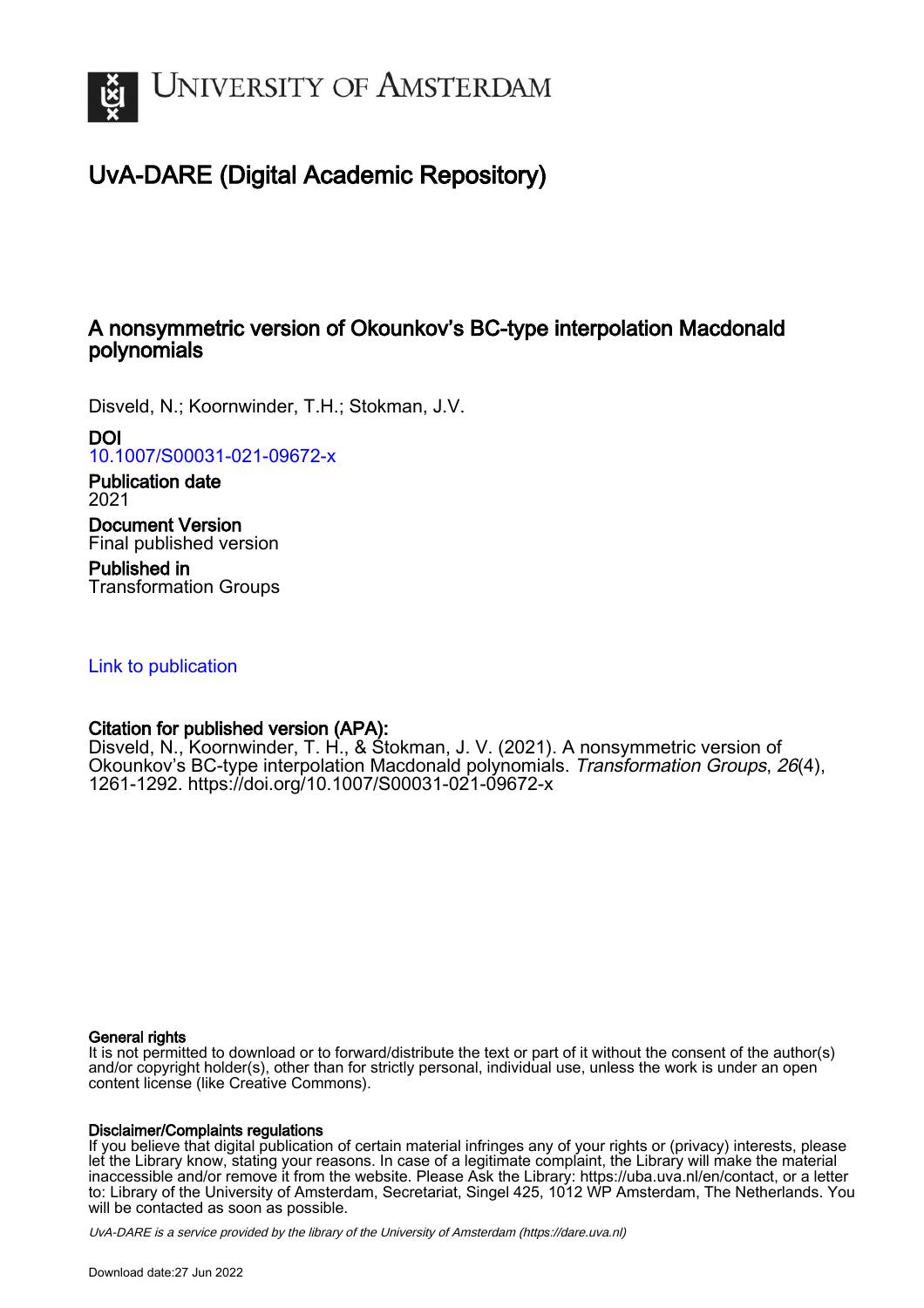## A NONSYMMETRIC VERSION OF OKOUNKOV'S BC-TYPE INTERPOLATION MACDONALD POLYNOMIALS

NIELS DISVELD

Bertelmanplein 88, 1075 LS Amsterdam, The Netherlands nielsdisveld@gmail.com

TOM H. KOORNWINDER

Korteweg-de Vries Institute for Mathematics University of Amsterdam Science Park 105-107, 1098 XG Amsterdam, The Netherlands thkmath@xs4all.nl

### JASPER V. STOKMAN

Korteweg-de Vries Institute for Mathematics University of Amsterdam Science Park 105-107, 1098 XG Amsterdam, The Netherlands

j.v.stokman@uva.nl

Abstract. Nonsymmetric interpolation Laurent polynomials in  $n$  variables are introduced, with the interpolation points depending on  $q$  and on a *n*-tuple of parameters  $\tau = (\tau_1, \ldots, \tau_n)$ . When  $\tau_i = st^{n-i}$ , Okounkov's 3-parameter BC<sub>n</sub>-type interpolation Macdonald polynomials are recovered from the nonsymmetric interpolation Laurent polynomials through Hecke algebra symmetrisation with respect to a type  $C_n$  Hecke algebra action. In the Appendix we give some conjectures about extra vanishing, based on Mathematica computations in rank two.

#### 1. Introduction

The goal of this paper is to introduce and solve a special class of Newton type interpolation problems for Laurent polynomials in several variables. An important special case leads to nonsymmetric analogs of Okounkov's [26], [27]  $BC_n$ -type interpolation Macdonald polynomials.

DOI: 10.1007/S00031-021-09672-x

Received March 30, 2019. Accepted July 30, 2021.

Published online October 14, 2021.

Corresponding Author: Jasper V. Stokman, e-mail: j.v.stokman@uva.nl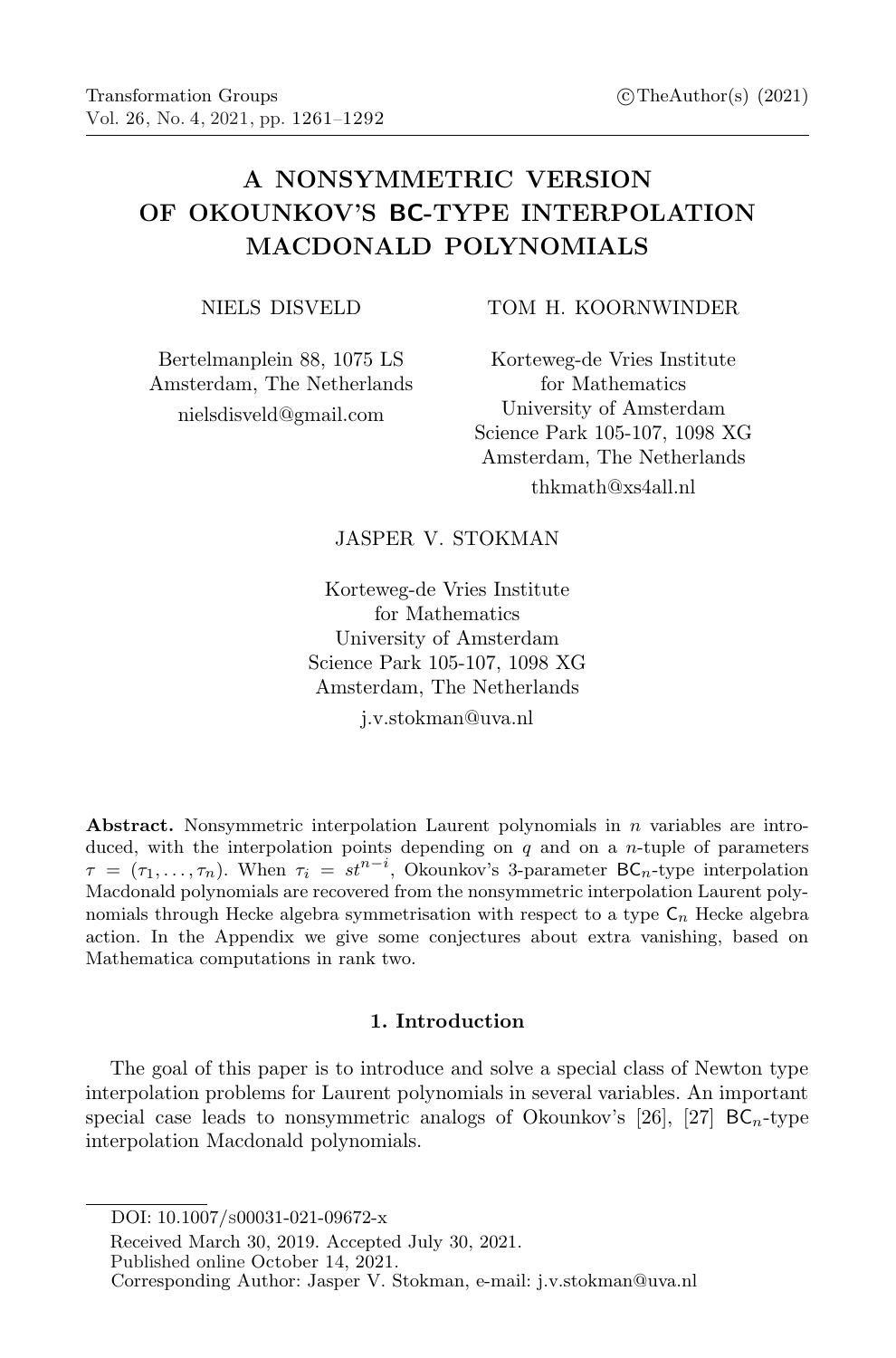#### 1.1. Background: (non)symmetric interpolation polynomials

Denote by  $\mathbb{C}[y]^{S_n}$  the ring of symmetric polynomials in n variables  $y = (y_1, \ldots, y_n)$ . Let  $\Lambda_n^+$  be the set of partitions of length at most n. Associate to a function

$$
\Omega^+:\{1,\ldots,n\}\times\mathbb{Z}_{\geq 0}\to\mathbb{C}
$$

(called a grid) the interpolation points  $\Upsilon^+(\lambda) := (\Omega^+(1,\lambda_1), \ldots, \Omega^+(n,\lambda_n)) \in \mathbb{C}^n$  $(\lambda \in \Lambda_n^+)$ . Okounkov [27] showed that under explicit generic conditions on the grid function  $\Omega^+$  there exists, for each  $\lambda \in \Lambda_n^+$ , a  $I_\lambda^+(y) \in \mathbb{C}[y]^{S_n}$  of total degree at most  $|\lambda| := \lambda_1 + \cdots + \lambda_n$  satisfying

$$
I^+_{\lambda}(\Upsilon^+(\mu))=0
$$

for all  $\mu \in \Lambda_n^+ \setminus {\lambda}$  with  $|\mu| \leq |\lambda|$  and satisfying  $I^+_{\lambda}(\Upsilon^+(\lambda)) \neq 0$ . Imposing the normalization condition  $I^+_\lambda(\Upsilon^+(\lambda)) = 1$  fixes  $I^+_\lambda(y)$  uniquely (often a different normalization is used, but this one is the most convenient choice in the present paper).

Okounkov [27, Def. 4.4] calls a grid perfect when the extra vanishing property  $I^+_\lambda(\Upsilon^+(\mu)) = 0$  holds true for all  $\lambda, \mu \in \Lambda_n^+$  such that  $\lambda \nsubseteq \mu$ , where  $\subseteq$  is the natural inclusion order on  $\Lambda_n^+$ . For generic  $q, s, t \in \mathbb{C}^*$  the grid

$$
\Omega^+(i,m) := st^{n-i}q^m + \frac{1}{st^{n-i}q^m}
$$
\n(1.1)

is perfect, and all other perfect grids can be obtained from (1.1) by replacing the grid values  $\Omega^+(i,m)$  by  $a\Omega^+(i,m) + b$  where  $a \in \mathbb{C}^*$  and  $b \in \mathbb{C}$  are independent of i and m (but they may depend on the parameters) and by taking limits (see [27]).

The interpolation polynomials  $I^+_\lambda(y)$  ( $\lambda \in \Lambda^+_n$ ) associated to the grid (1.1) are Okounkov's [26] 3-parameter family of  $BC_n$ -type interpolation Macdonald polynomials. They admit explicit  $q$ -integral and combinatorial representations (see [26], [28]) while a generalized binomial formula provides an explicit expansion of the Koornwinder polynomial in the  $I^+_\lambda(y)$ ; see [26], [28]. Rains [31, Thm. 3.2] characterized the  $I^+_\lambda(y)$  as eigenfunctions of a linear q-difference operator acting on  $y_1, \ldots, y_n$  as well as the parameter s.

An important degenerate perfect grid is

$$
\Omega^+(i,m) := t^{n-i} q^m. \tag{1.2}
$$

In this case, the corresponding interpolation polynomials  $I^+_\lambda(y)$  ( $\lambda \in \Lambda^+_n$ ) are the interpolation Macdonald polynomials of Knop and Sahi [35], [10], having the Macdonald polynomials as their top homogeneous components. Their fundamental properties  $(q$ -difference equations, extra vanishing,  $q$ -integral formula, combinatorial formula, binomial formula) were obtained at the end of the past century [10], [24], [25], [35].

The theory of symmetric interpolation polynomials associated to perfect grids originates from the study of the Capelli identity and its generalisations; see [14], [34]. By now various classes of symmetric interpolation polynomials  $I^+_\lambda(y)$  associated with perfect grids have been realised as eigenvalues of Capelli operators or as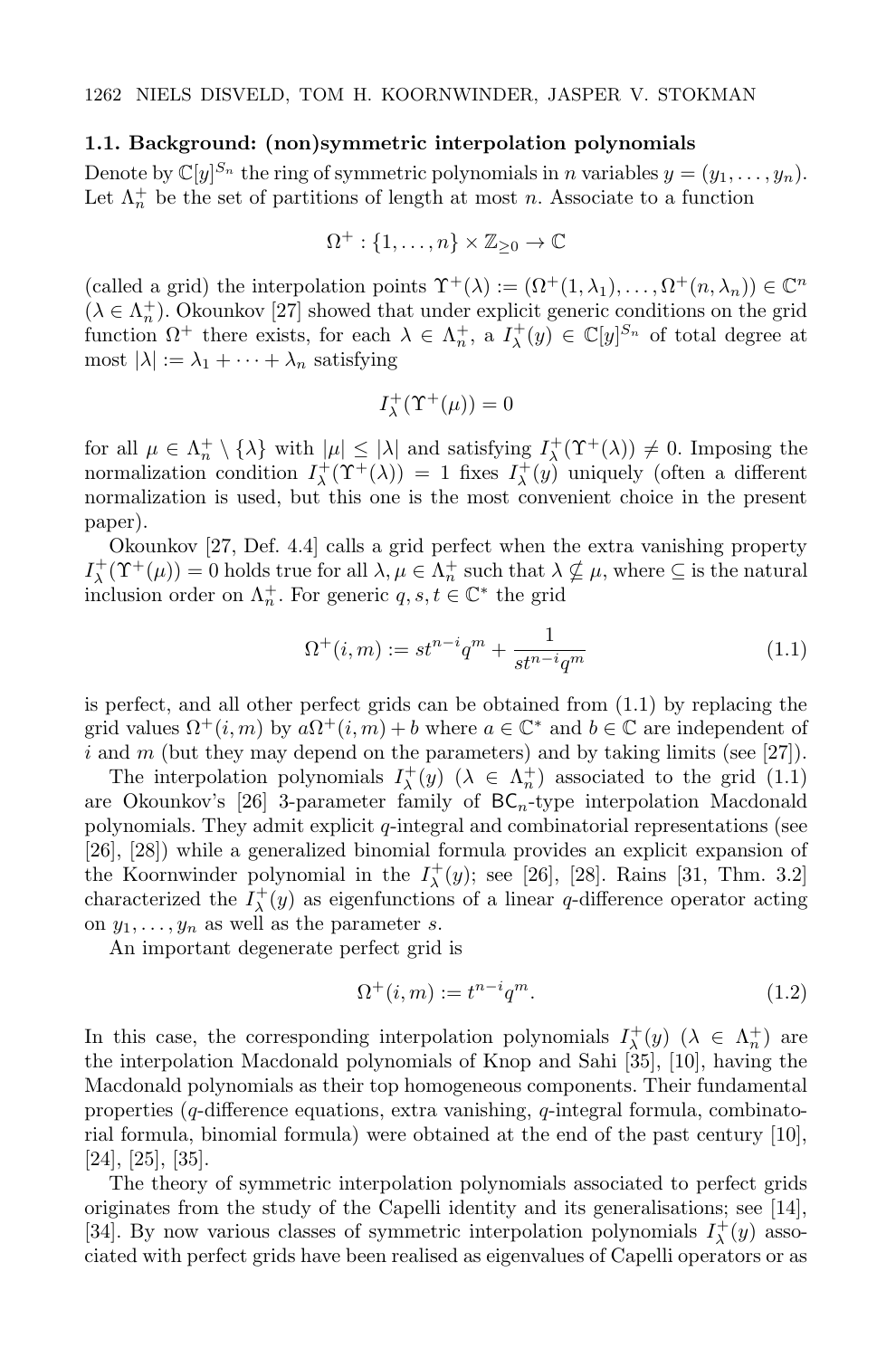images under the Harish-Chandra isomorphism of quantum immanants (see, e.g., [19], [20], [23], [28], [34], [38] and references therein). They have found applications in the theory of multivariable special functions associated to classical root systems (see, e.g., [1], [26], [31], [33]), exactly solvable models (see, e.g., [20], [28], [35]), and infinite dimensional harmonic analysis on Lie groups and symmetric spaces [29]. An important recent development is the generalisation of the  $BC_n$ -type interpolation Macdonald polynomials to the elliptic level; see [4], [32].

Macdonald and Koornwinder polynomials have natural nonsymmetric counterparts, see [2], [21], [37]. They are the joint polynomial eigenfunctions of Cherednik's commuting q-difference reflection operators, which in turn constitute part of Cherednik's [3] polynomial representation of the double affine Hecke algebra in terms of Demazure–Lusztig operators.

Nonsymmetric counterparts  $I_{\alpha}(y) \in \mathbb{C}[y]$   $(\alpha \in \mathbb{Z}_{\geq 0}^n)$  of the interpolation polynomials  $I_{\lambda}^{+}(y)$  were introduced in [10], [35] for grids of the form

$$
\Omega(i,m) := \tau_i q^m. \tag{1.3}
$$

The associated interpolation points are  $\Upsilon(\beta) := u_{\beta}(\Upsilon^+(\beta^+)) \in (\mathbb{C}^*)^n \ (\beta \in \mathbb{Z}_{\geq 0}^n)$ , where  $\beta^+ \in \Lambda_n^+$  denotes the unique partition in the  $S_n$ -orbit of  $\beta$  and  $u_\beta \in S_n$  is the element of smallest length such that  $u_{\beta}(\beta^+) = \beta$  (here we follow the notations from Section 2 for the permutation actions of  $S_n$  on  $(\mathbb{C}^*)^n$  and  $\mathbb{Z}^n$ ). Up to normalization,  $I_{\alpha}(y) \in \mathbb{C}[y]$  is characterized as the nonzero polynomial of degree at most  $|\alpha|$  such that  $I_{\alpha}(\Upsilon(\beta)) = 0$  for all  $\beta \in \mathbb{Z}_{\geq 0}^n \setminus {\{\alpha\}}$  satisfying  $|\beta| \leq |\alpha|$ .

Note that in the principal specialization  $\tau_i := t^{n-i}$ , the grid (1.3) reduces to the grid (1.2). In this case, the  $I_{\alpha}(y)$  ( $\alpha \in \mathbb{Z}_{\geq 0}^n$ ) are nonsymmetric analogs of the interpolation Macdonald polynomials whose top degree components are nonsymmetric Macdonald polynomials. They satisfy extra vanishing conditions, have a natural duality property, are simultaneous eigenfunctions on inhomogeneous versions of Cherednik operators, and they admit explicit binomial and evaluation formulas, see [10], [36], [39].

#### 1.2. Nonsymmetric interpolation Laurent polynomials

In this paper, we introduce nonsymmetric counterparts of the interpolation polynomials  $I^+_\lambda(y)$  for the grid

$$
\Omega^+(i,m) := \tau_i q^m + \frac{1}{\tau_i q^m}.\tag{1.4}
$$

In the principal specialization  $\tau_i := st^{n-i}$ , the grid (1.4) reduces to the perfect grid  $(1.1)$  underlying the  $BC_n$ -type interpolation Macdonald polynomials.

In case of the grid (1.4), it is instrumental to look for nonsymmetric analogs of the symmetric interpolations within the space  $\mathbb{C}[x^{\pm 1}]$  of *Laurent* polynomial in n variables  $x = (x_1, \ldots, x_n)$ . Consider  $\mathbb{C}[y]$  as the subalgebra of  $\mathbb{C}[x^{\pm 1}]$  generated by  $y_i := x_i + x_i^{-1}$ . Then  $\mathbb{C}[y]^{S_n}$  is the algebra  $\mathbb{C}[x^{\pm 1}]^{W_n}$  of  $W_n$ -invariant Laurent polynomials, where  $W_n$  is the type  $\mathsf{C}_n$  Weyl group acting by permutations and inversions of the variables. Note that the interpolation points for  $I^+_\lambda(y)$  in terms of the x-variables are given by

$$
\Upsilon(\mu) := (\Omega(1,\mu_1),\ldots,\Omega(n,\mu_n)) \qquad (\mu \in \Lambda_n^+),
$$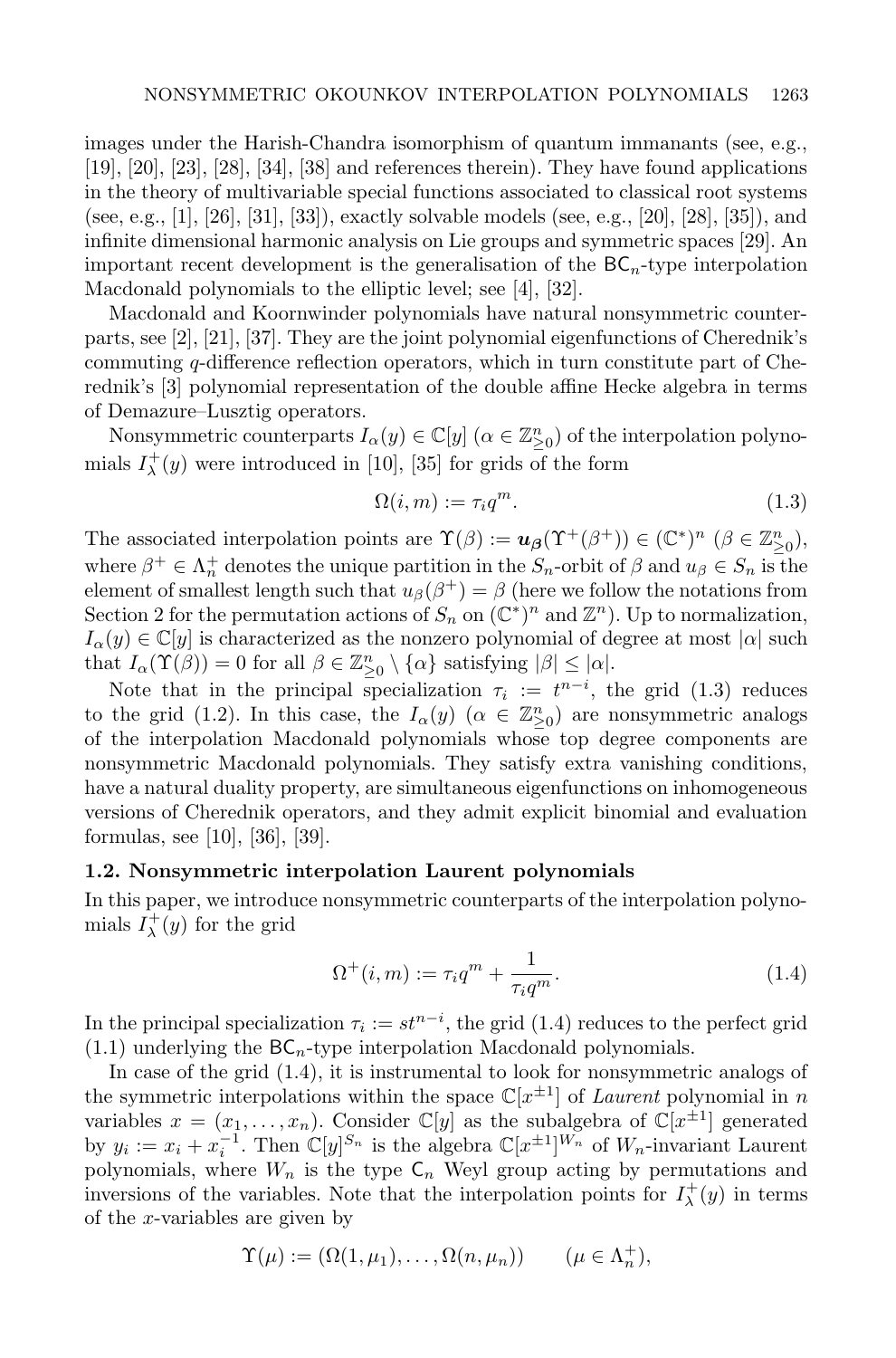with  $\Omega$  the type  $A_{n-1}$  grid defined by (1.3).

The Weyl group  $W_n$  acts on  $(\mathbb{C}^*)^n$  by permutations and inversions, and on  $\mathbb{Z}^n$ by permutations and sign changes. Write  $\beta^+ \in \Lambda_n^+$  for  $\beta \in \mathbb{Z}^n$  the unique partition in the  $W_n$ -orbit of  $\beta$ , and  $w_{\beta} \in W_n$  for the element of smallest length such that  $w_{\beta}(\beta^+) = \beta$ . We call  $|\alpha| := |\alpha_1| + \cdots + |\alpha_n|$  the degree of the monomial  $x^{\alpha} \in \mathbb{C}[x^{\pm 1}]$  $(\alpha \in \mathbb{Z}^n).$ 

Our main result is as follows (see Section 4).

**Theorem 1.1.** Assume  $q \in \mathbb{C}^*$  is not a root of unity, and denote by  $\mathcal{T}_n$  the generic set of parameters  $\tau = (\tau_1, \ldots, \tau_n)$  defined by (3.3). For  $\tau \in \mathcal{T}_n$  and  $\alpha \in \mathbb{Z}^n$  there exists a unique Laurent polynomial  $G_{\alpha}(x) = G_{\alpha}(x; q, \tau) \in \mathbb{C}[x^{\pm 1}]$  of degree at most  $|\alpha|$  satisfying  $G_{\alpha}(\overline{\alpha}) = 1$  and

 $G_{\alpha}(\overline{\beta}) = 0 \qquad (\beta \in \mathbb{Z}^n \setminus {\{\alpha\}} : |\beta| \leq |\alpha|),$ 

where  $\overline{\beta} := \mathbf{w}_{\beta}(\Upsilon(\beta^+))$  (see (2.3) for the notation in bold). Furthermore,

$$
I_{\lambda}^{+}(y) = \sum_{\alpha \in W_n \lambda} G_{\alpha}(x) \qquad (\lambda \in \Lambda_n^{+})
$$

with  $I_{\lambda}^{+}(y)$  the symmetric interpolation polynomial relative to the grid (1.4).

The proof of the existence of the interpolation polynomials  $I^+_\lambda(y)$  and  $I_\alpha(y)$ are based on explicit recursion relations, which allow a direct proof by induction to the degree (see [27, Prop. 2.7] and [35, Cor. 4.4]). We revisit the proof for  $I_{\lambda}^{+}(y)$  with the grid (1.4) from the Laurent polynomial perspective in Section 3. It forms a convenient starting point for the much more elaborate inductive proof of Theorem 1.1, which is given in Section 4.

The nonsymmetric interpolation polynomials  $G_{\alpha}(x;q,s,t)$   $(\alpha \in \mathbb{Z}^n)$  with parameters  $\tau = (\tau_1, \ldots, \tau_n)$  specialized to the  $\tau_i := st^{n-i}$  are nonsymmetric analogs of Okounkov's  $BC_n$ -type interpolation Macdonald polynomials. In this case, the  $BC_n$ type interpolation Macdonald polynomials can alternatively be reobtained from the  $G_{\alpha}(x; q, s, t)$  by symmetrising with respect to a type  $C_n$  Hecke algebra action on  $\mathbb{C}[x^{\pm 1}]$  in terms of Demazure–Lusztig type operators (see Section 5). It is a first indication that the  $G_{\alpha}(x; q, s, t)$  are amenable to the Hecke algebra techniques from [10], [36], [39]. The missing ingredient from this perspective is the interpretation of the  $G_{\alpha}(x; q, s, t)$  as simultaneous eigenfunctions of commuting inhomogeneous Cherednik-type operators. This would allow one to involve double affine Hecke algebra techniques in deriving a binomial formula for nonsymmetric Koornwinder polynomials, and in deriving nonsymmetric analogs of extra vanishing and duality (compare with [10, 39] for type A). We expect this to be the key step towards further applications of the nonsymmetric  $BC_n$ -type interpolation polynomials in the theory of nonsymmetric Macdonald–Koornwinder polynomials, algebraic combinatorics, and exactly solvable models.

In the Appendix, we give a conjecture about the extra vanishing, based on Mathematica computations in rank two.

Acknowledgments. The authors thank Siddhartha Sahi and Eric Rains for valuable discussions and comments. The second and third author thank Masatoshi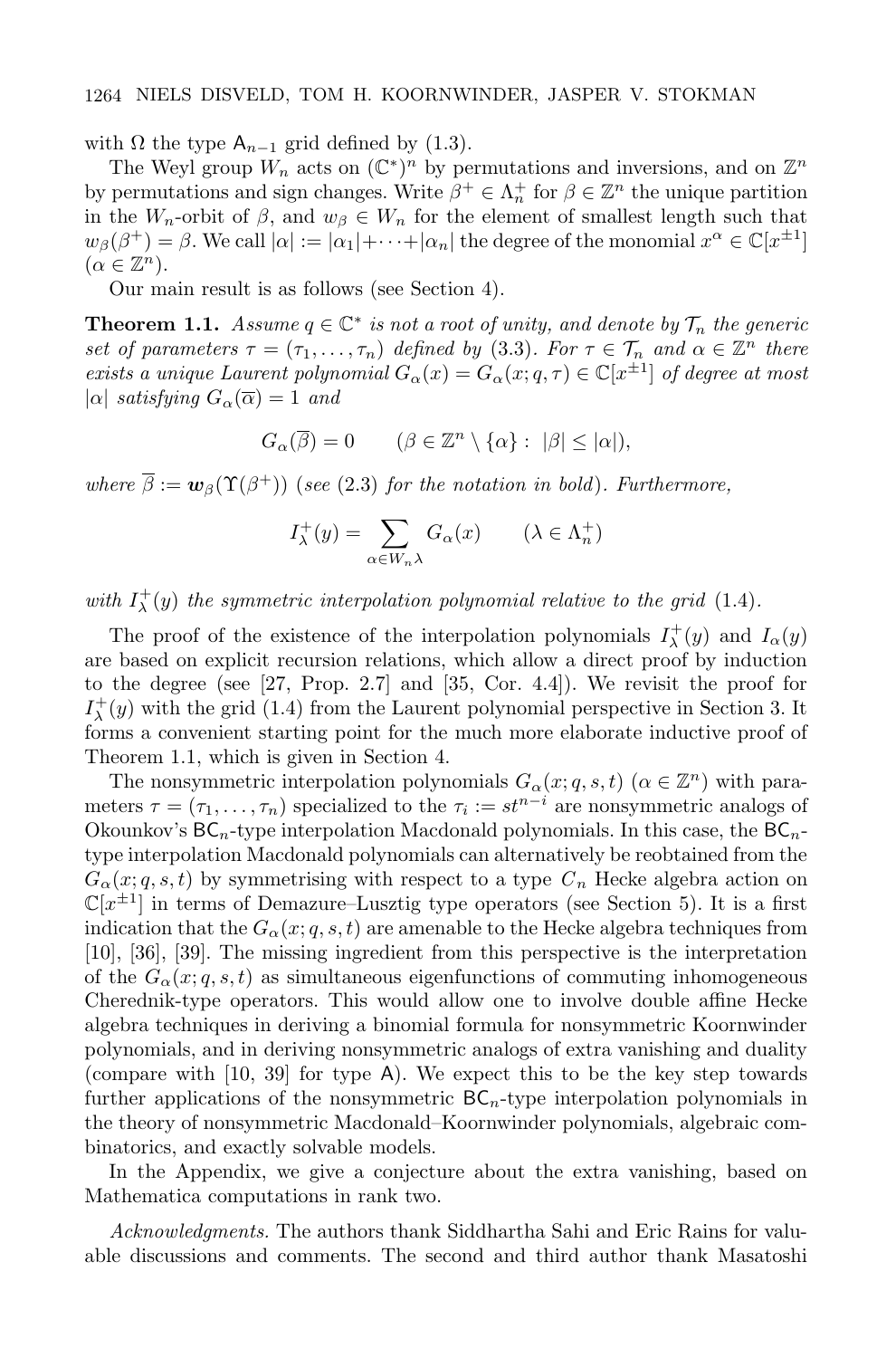Noumi for sharing with us his insight on  $BC_n$ -symmetric interpolation polynomials. A substantial part of Sections 3 and 4 is based on material in the master's thesis by the first author under supervision of the last two authors (University of Amsterdam, Faculty of Science, 2017). We thank the referees for valuable comments that led to significant improvements of the text.

#### 2. Preliminaries

Throughout the paper, we assume that  $q \in \mathbb{C}^* := \mathbb{C} \setminus \{0\}$  is not a root of unity. For  $a \in \mathbb{C}$ , the q-shifted factorial is given by  $(a;q)_k := (1-a)(1-qa)\cdots(1-q^{k-1}a)$  $(k = 1, 2, ...)$  and  $(a; q)_0 := 1$ . We also write  $(a_1, \ldots, a_r; q)_k := (a_1; q)_k \cdots (a_r; q)_k$ . Let  $n \in \mathbb{Z}_{>0}$ . Write

$$
\Lambda_n := \mathbb{Z}^n, \qquad [1, n] := \{1, \dots, n\}, \qquad [1, n) := \{1, \dots, n-1\},
$$

where  $[1, n)$  is taken to be empty if  $n = 1$ .

For  $x = (x_1, \ldots, x_n) \in \mathbb{C}^n$  and  $\alpha = (\alpha_1, \ldots, \alpha_n) \in \Lambda_n$  put

$$
|\alpha| := |\alpha_1| + \cdots + |\alpha_n| \qquad \text{(weight of } \alpha),
$$
  
\n
$$
n_a(\alpha) := #\{i \mid \alpha_i = a\} \qquad \text{if } a \in \mathbb{Z},
$$
  
\n
$$
x^{\alpha} := x_1^{\alpha_1} \cdots x_n^{\alpha_n} \qquad \text{(Laurent monomial)},
$$
  
\n
$$
x_I := \prod_{i \in I} x_i \qquad \text{if } I \subseteq [1, n].
$$

When we write  $I = \{i_1, \ldots, i_k\} \subseteq [1, n]$  for a subset of  $[1, n]$  of cardinality k, then we will always assume the ordering  $i_1 < i_2 < \cdots < i_k$  of its elements. We write  $I^c$ for the complement of I in  $[1, n]$ .

A Laurent polynomial  $f$  in the n complex variables  $x$  has the form

$$
f(x) = \sum_{\alpha \in \Lambda_n} c_{\alpha} x^{\alpha} \tag{2.1}
$$

with  $c_{\alpha} \in \mathbb{C}$  and  $c_{\alpha} \neq 0$  for only finitely many  $\alpha$ . The *degree* of f in (2.1) is defined by

$$
\deg(f) := \max\big\{ |\alpha| \mid c_{\alpha} \neq 0 \big\}; \qquad \deg(f) := -\infty \quad \text{if } f \text{ is identically zero.}
$$

Note that  $\deg(fg) \leq \deg(f) + \deg(g)$ , but equality does not necessarily hold. This means that the degree function defines a filtration on the algebra  $\mathcal{P}_n :=$  $\mathbb{C}[x_1^{\pm 1}, \ldots, x_n^{\pm 1}]$  of Laurent polynomials in x, but not a grading. The filtration is  $\mathcal{P}_n = \bigcup_{d=0}^{\infty} \mathcal{P}_{n,d}$  with  $\mathcal{P}_{n,d}$  the subspace of  $\mathcal{P}_n$  consisting of Laurent polynomials of degree at most d. Write  $\mathcal{G}(\mathcal{P}_n) = \bigoplus_{d=0}^{\infty} \mathcal{G}_{n,d}$  for the associated graded algebra, with the d<sup>th</sup> graded piece given by

$$
\mathcal{G}_{n,d}:=\mathcal{P}_{n,d}/\mathcal{P}_{n,d-1}
$$

with  $\mathcal{P}_{n,-1} := \{0\}$ . We write  $[f]_d := f + \mathcal{P}_{n,d-1} \in \mathcal{G}_{n,d}$  for  $f \in \mathcal{P}_{n,d}$ .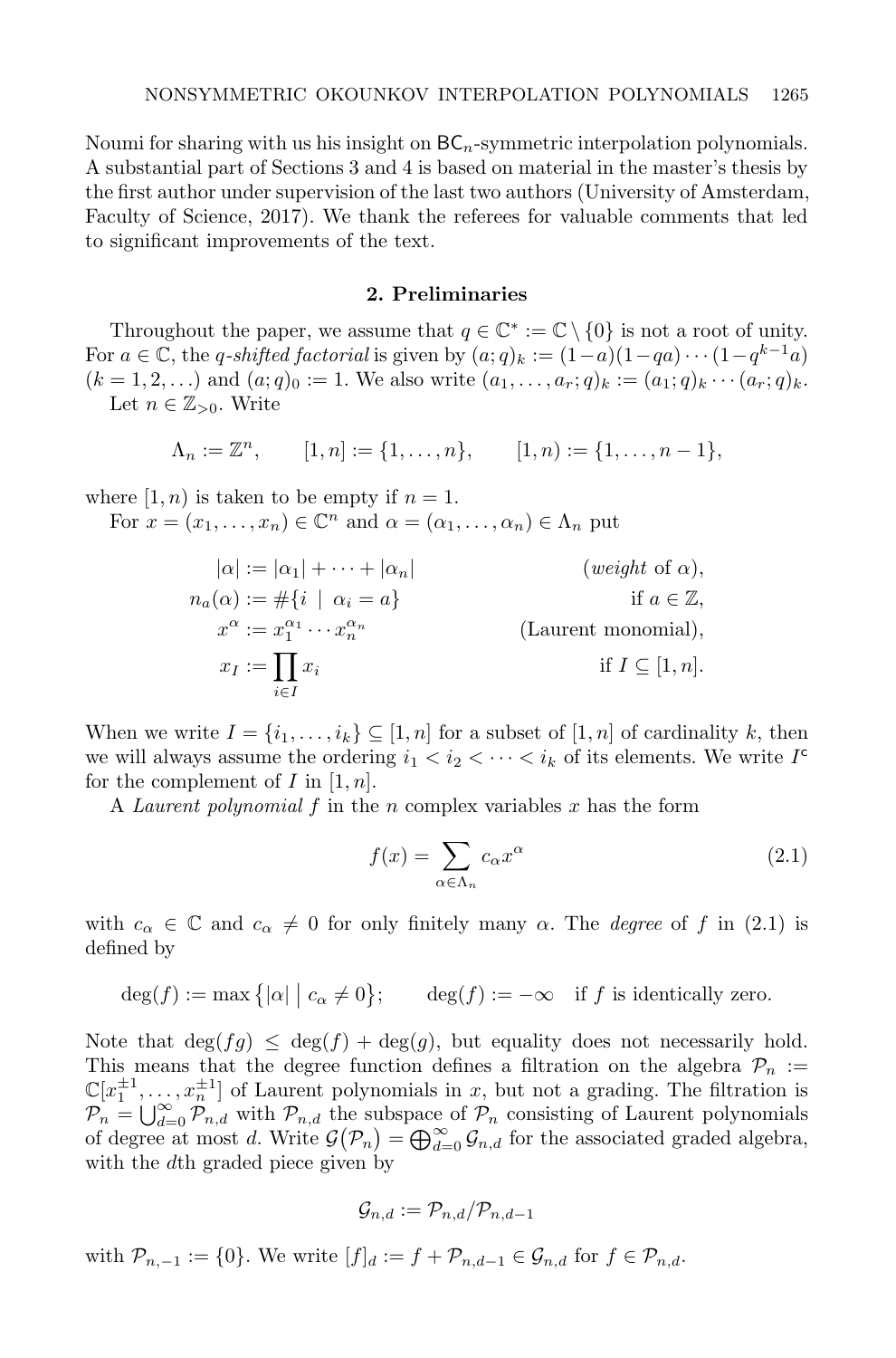Let  $W_n = {\pm 1}^n \times S_n$  be the Weyl group associated with the root system of type  $\mathsf{C}_n$  (and  $\mathsf{B}_n$  and  $\mathsf{BC}_n$ ). Then  $\sigma \in {\{\pm 1\}}^n$  and  $\pi \in S_n$  act on  $\Lambda_n$  (and  $\mathbb{C}^n$ ) by

$$
(\sigma \alpha)_j := \sigma_j \alpha_j, \quad (\pi \alpha)_j := \alpha_{\pi^{-1}(j)} \qquad (\alpha \in \Lambda_n \text{ or } \mathbb{C}^n, j = 1, \dots, n). \tag{2.2}
$$

Equivalently, if  $e_1, \ldots, e_n$  is the standard basis of  $\mathbb{R}^n$  then  $\sigma(e_j) = \sigma_j e_j$  and  $\pi(e_j) = e_{\pi(j)}$ . Since  $2\pi i \Lambda_n$  is invariant under the action of  $W_n$ , we can exponentiate its action on  $\mathbb{C}^n$  to an action on  $(\mathbb{C}^*)^n$ . We will write this action in bold. Then

$$
(\sigma x)_j := x_j^{\sigma_j}, \quad (\pi x)_j := x_{\pi^{-1}(j)} \qquad (x \in (\mathbb{C}^*)^n, \ j = 1, \dots, n) \tag{2.3}
$$

and  $(wx)^\alpha = x^{w^{-1}\alpha}$   $(x \in (\mathbb{C}^*)^n, w \in W_n, \alpha \in \Lambda_n)$ . The action of  $W_n$  on  $(\mathbb{C}^*)^n$ induces an action of  $W_n$  on Laurent polynomials (2.1) by

$$
(wf)(x) := f(\mathbf{w}^{-1}x) \qquad (f \in \mathcal{P}_n, \ w \in W_n, \ x \in (\mathbb{C}^*)^n). \tag{2.4}
$$

Thus  $(wf)(x) := x^{w\alpha}$  if  $f(x) = x^{\alpha}$ . Note that  $|w\alpha| = |\alpha|$  for  $w \in W_n$  and  $\alpha \in \Lambda_n$ . In particular,  $\deg(wf) = \deg(f)$  for  $w \in W_n$  and  $f \in \mathcal{P}_n$ . Hence the  $W_n$ -action on  $\mathcal{P}_n$  is an action by filtered algebra automorphisms and induces a  $W_n$ -action by graded algebra automorphisms on the associated graded algebra  $\mathcal{G}(\mathcal{P}_n)$ . We write  $\mathcal{P}_n^{W_n}$ ,  $\mathcal{P}_{n,d}^{W_n}$  and  $\mathcal{G}_{n,d}^{W_n}$  for the subspaces of  $W_n$ -invariant elements in  $\mathcal{P}_n$ ,  $\mathcal{P}_{n,d}$  and  $\mathcal{G}_{n,d}$ , respectively. By construction the associated graded algebra  $\mathcal{G}(\mathcal{P}_{n}^{W_n})$  of the filtered algebra  $\mathcal{P}_n^{W_n} = \bigcup_{d=0}^{\infty} \mathcal{P}_{n,d}^{W_n}$  is isomorphic to  $\mathcal{G}(\mathcal{P}_n)^{W_n} = \bigoplus_{d=0}^{\infty} \mathcal{G}_{n,d}^{W_n}$ .

If  $n > 1$  then we write

$$
x' := (x_1, \ldots, x_{n-1})
$$

for the  $n-1$  complex variables obtained from x by removing  $x_n$ . Similarly, if  $\tau = (\tau_1, \ldots, \tau_n)$  is a *n*-tuple of complex numbers, then we write

$$
\tau' := (\tau_1, \ldots, \tau_{n-1}).
$$

Sometimes we also need to remove an arbitrary complex variable  $x_k$  from x. In that case we write

$$
x^{(k)} := (x_1, \ldots, x_{k-1}, x_{k+1}, \ldots, x_n).
$$

A similar notation will be employed for  $n$ -tuples of complex numbers. Note that  $x' = x^{(n)}$  and  $\tau' = \tau^{(n)}$ .

For the root system R of type  $\mathsf{C}_n$  we take  $\beta^i := e_i - e_{i+1}$   $(i = 1, ..., n-1)$ and  $\beta^n := 2e_n$  as the simple roots. Then the set  $R^+$  of positive roots consists of the vectors  $e_i \pm e_j$   $(i < j)$  and  $2e_i$   $(i = 1, ..., n)$ . Write  $R^- = -R^+$  for the set of negative roots. Denote the simple reflections corresponding to the simple roots by  $s_1, \ldots, s_n$ . Each  $w \in W_n$  can be written as a product of simple reflections. The minimal number of factors in such a product representing  $w$  is called the *length*  $\ell(w)$  of w. The length of w is also equal to the number of positive roots sent to negative roots by w; see [7, Lem. 10.3A] or [8, Cor. 1.7]. If  $w = s_{i_1} \cdots s_{i_r}$  with  $r = \ell(w)$  (a reduced expression of  $w \in W_n$ ) then  $w_k := s_{i_k} \cdots s_{i_r}$  gives a reduced expression for  $w_k$  ( $k = 1, \ldots, r$ ) and the  $r - k + 1$  positive roots sent by  $w_k$  to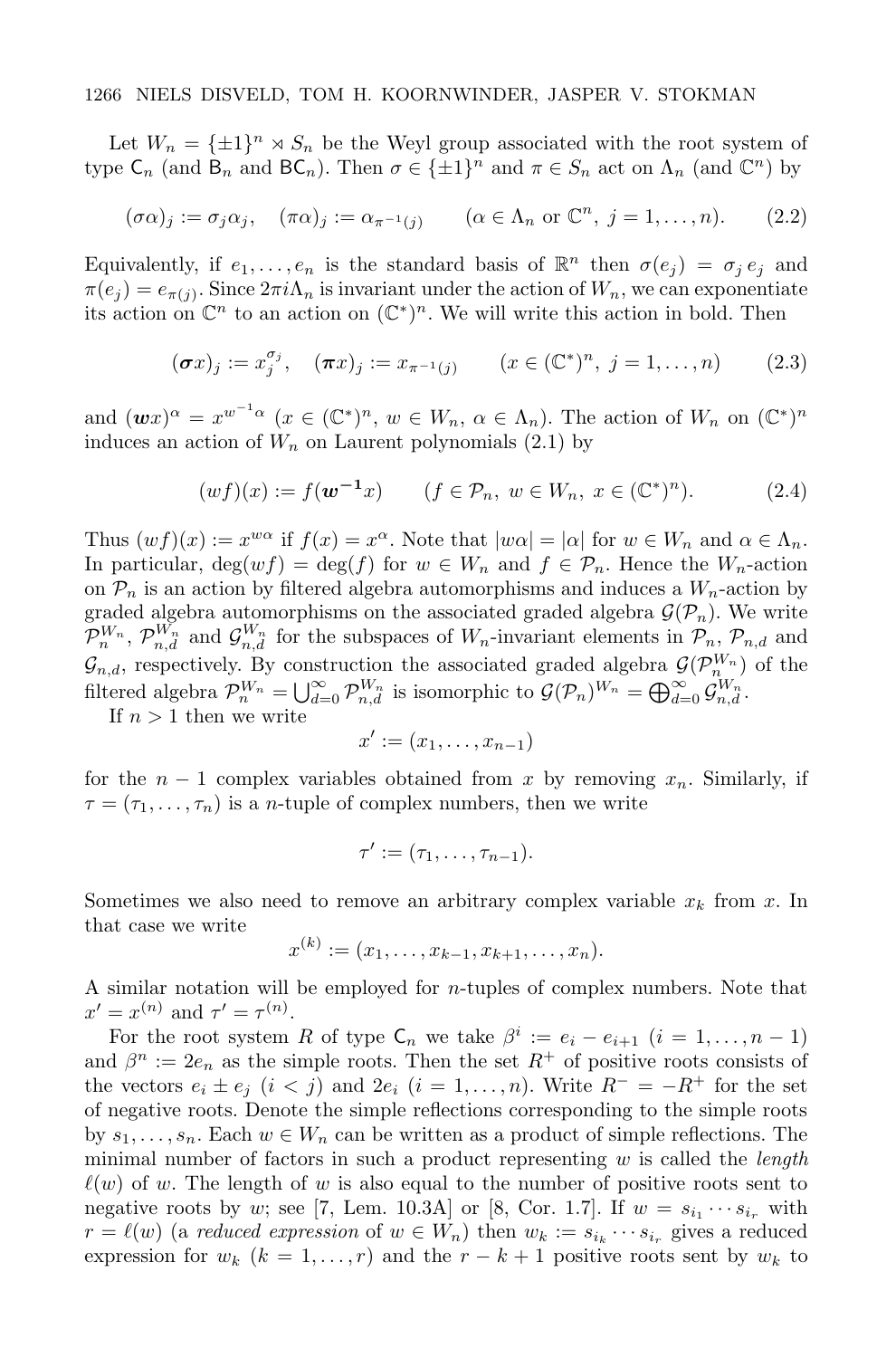negative roots are precisely the positive roots  $s_{i_r}s_{i_{r-1}}\cdots s_{i_{j+1}}\beta^{i_j}$   $(j = k, \ldots, r);$ see [8, Sect. 1.7]. The element  $w_0$  of maximal length in  $W_n$  is  $w_0 = -\mathrm{id}_{\mathbb{R}^n}$ .

By a partition we mean  $\lambda \in \Lambda_n$  with  $\lambda_1 \geq \lambda_2 \geq \cdots \geq \lambda_n \geq 0$ . The length  $\ell(\lambda) \in \{0, 1, \ldots, n\}$  of  $\lambda$  is the index such that  $\lambda_i = 0$  iff  $i > \ell(\lambda)$ . Denote the set of partitions of length at most n by  $\Lambda_n^+$ . For  $\alpha \in \Lambda_n$  there exists a unique partition  $\alpha^+ \in \Lambda_n^+$  in the  $W_n$ -orbit  $\{w\alpha\}_{w \in W_n}$ . If  $\alpha \in \mathbb{Z}_{\geq 0}^n$  then  $\alpha^+$  can also be characterized as the unique partition in the  $S_n$ -orbit  $\{\pi\alpha\}_{\pi \in S_n}$ . For  $m \leq n$ , we embed  $\Lambda_m^+ \hookrightarrow \Lambda_n^+$  by  $(\lambda_1, \ldots, \lambda_m) \mapsto (\lambda_1, \ldots, \lambda_m, 0, \ldots, 0).$ 

On  $\Lambda_n^+$  the *dominance partial ordering*  $\leq$  and *inclusion partial ordering*  $\subseteq$  are defined by

$$
\lambda \le \mu \quad \text{iff} \quad \lambda_1 + \dots + \lambda_i \le \mu_1 + \dots + \mu_i \quad (i = 1, \dots, n),
$$
\n
$$
\lambda \subseteq \mu \quad \text{iff} \quad \lambda_i \le \mu_i \quad (i = 1, \dots, n).
$$
\n(2.5)

A partition  $\lambda$  has weight  $|\lambda| = \lambda_1 + \cdots + \lambda_n$ . If  $\lambda \leq \mu$  then  $|\lambda| \leq |\mu|$ .

For  $\lambda \in \Lambda_n^+$  write  $W_{n,\lambda} \subseteq W_n$  for the stabilizer subgroup of  $\lambda$ . Then by [7, Lem. 10.3B], the subgroup  $W_{n,\lambda}$   $(\lambda \in \Lambda_n^+)$  is a parabolic subgroup of  $W_n$ ; i.e.,  $W_{n,\lambda}$  is generated by the simple reflections it contains. Write  $W_n^{\lambda}$  for the set of  $u \in W_n$ satisfying  $\ell(uv) = \ell(u) + \ell(v)$  for all  $v \in W_{n,\lambda}$ . Then  $W_n^{\lambda}$  is a complete set of representatives of  $W_n/W_{n,\lambda}$  (see [8, Sect. 1.10] for details).

**Definition 2.1.** For  $\alpha \in \Lambda_n$  denote by  $w_{\alpha} = \sigma_{\alpha} \pi_{\alpha}$  ( $\sigma_{\alpha} \in {\pm 1}^n$ ,  $\pi_{\alpha} \in S_n$ ) the unique element in  $W_n^{\alpha^+}$  such that  $w_\alpha(\alpha^+) = \alpha$ .

Define the function sgn:  $\mathbb{R} \to {\pm 1}$  by sgn(a) := 1 if  $a \ge 0$  and sgn(a) := -1 if  $a < 0$ . The following explicit description of  $\sigma_{\alpha}$  and  $\pi_{\alpha}$ , due to Sahi [37, p. 277], plays an important role in what follows.

**Lemma 2.2.** Let  $\alpha \in \Lambda_n$ . Then

$$
\sigma_{\alpha} = (sgn(\alpha_1), \dots, sgn(\alpha_n)),
$$

and  $\pi_{\alpha} \in S_n$  is the unique permutation satisfying the following two properties:

- (a)  $\alpha^+ = (|\alpha_{\pi_\alpha(1)}|, \ldots, |\alpha_{\pi_\alpha(n)}|);$
- (b) Let  $a \in \mathbb{Z}_{\geq 0}$  such that  $n_a(\alpha^+) > 0$ . Denote by  $j_1 < j_2$  the indices such that  $\{j \mid \alpha_j^+ = a\} = \{j_1, j_1 + 1, \ldots, j_2 - 1\}.$ 
	- (1) If  $j_1 \leq j < j_1+n_a(\alpha)$  then  $\alpha_{\pi_\alpha(j)} = a \geq 0$  and  $\pi_\alpha(j)$  is increasing in j,
	- (2) if  $j_1 + n_a(\alpha) \leq j < j_2$  then  $\alpha_{\pi_\alpha(i)} = -a < 0$  and  $\pi_\alpha(j)$  is decreasing in j.

Remark 2.3. Alternatively,  $\pi_{\alpha} \in S_n$  is the unique permutation such that, for  $i < j$ ,

$$
\pi_{\alpha}^{-1}(i) < \pi_{\alpha}^{-1}(j) \iff |\alpha_i| > |\alpha_j| \text{ or } 0 \le \alpha_i = \pm \alpha_j. \tag{2.6}
$$

See also [37, p. 277] for a short formulation of what is essentially the description of  $\pi_{\alpha}$  in Lemma 2.2, and for an example.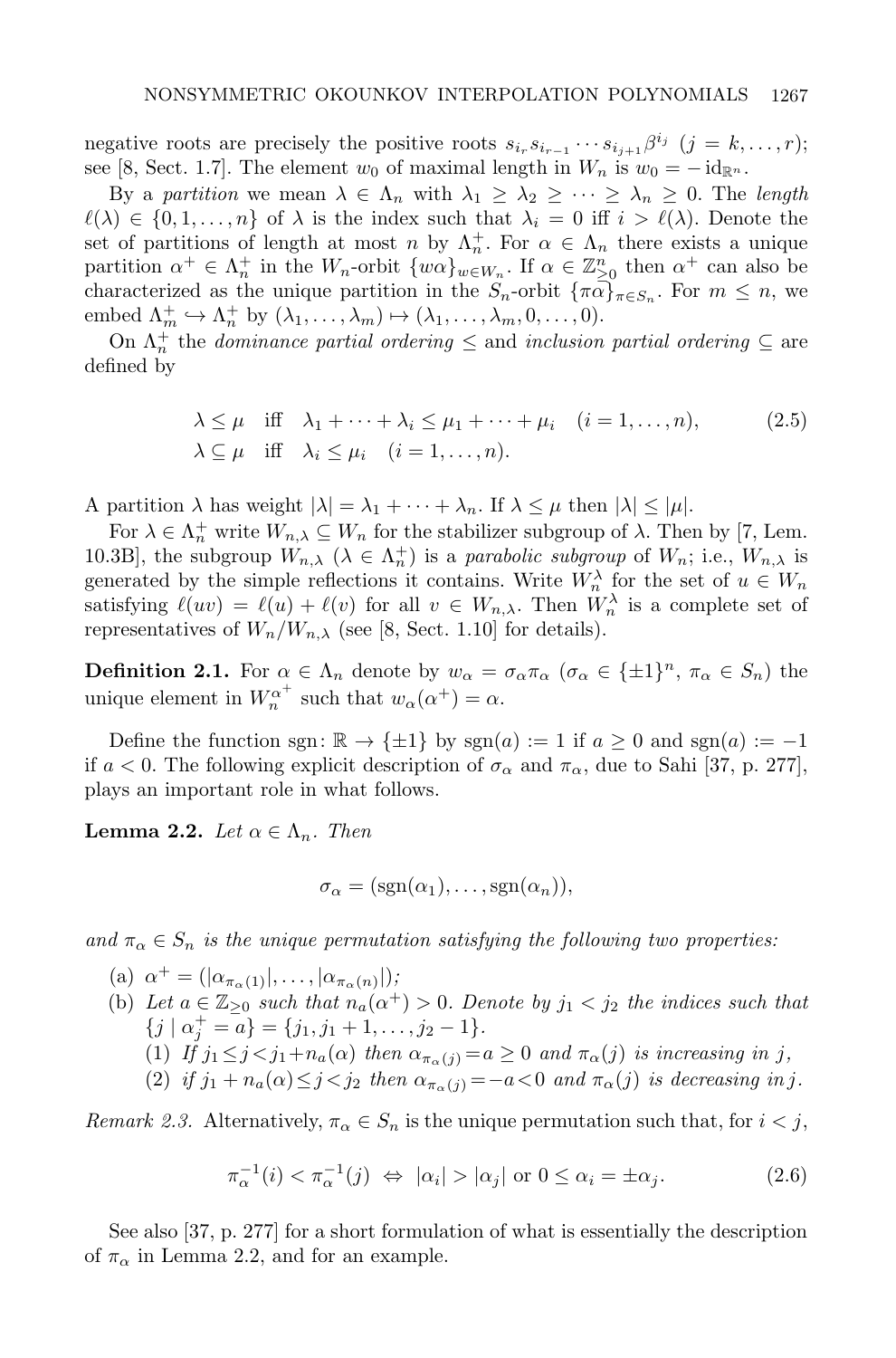#### 3. Interpolation theorem for  $BC_n$ -symmetric Laurent polynomials

Following [30], we call a Laurent polynomial (2.1)  $BC_n$ -symmetric if it is invariant under the Weyl group  $W_n$ . A basis of the linear space of  $BC_n$ -symmetric Laurent polynomials is given by the symmetrized monomials

$$
m_{\lambda}(x) := \sum_{\mu \in W_n \lambda} x^{\mu} \qquad (\lambda \in \Lambda_n^+).
$$

The Laurent polynomial  $m_\lambda$  has degree  $|\lambda|$ , and

$$
m_{\lambda} = \frac{|W_{n}^{\lambda}|}{|W_{n}|} \tilde{m}_{\lambda}, \quad \text{where} \quad \tilde{m}_{\lambda}(x) := \sum_{w \in W_{n}} x^{w\lambda}.
$$

**Lemma 3.1.** Let  $a \in \mathbb{C} \setminus \{0\}$ . Let  $\lambda \in \Lambda_{n-1}^+ \hookrightarrow \Lambda_n^+$   $(n > 1)$ .

(a) There are constants  $c_{\mu}$  ( $\mu \in \Lambda_{n-1}^+$ ,  $\mu \leq \lambda$ ) with  $c_{\lambda} \neq 0$  such that

$$
m_{\lambda}(x',a) = \sum_{\mu \leq \lambda} c_{\mu} m_{\mu}(x')
$$
\n(3.1)

as identity in  $\mathcal{P}_{n-1}^{W_{n-1}}$ .

(b) There are constants  $d_{\mu}$  ( $\mu \in \Lambda_{n-1}^+$ ,  $\mu \leq \lambda$ ) with  $d_{\lambda} \neq 0$  such that

$$
m_{\lambda}(x') = \sum_{\mu \le \lambda} d_{\mu} m_{\mu}(x', a)
$$
\n(3.2)

as identity in  $\mathcal{P}_{n-1}^{W_{n-1}}$ .

(c) For every  $BC_{n-1}$ -symmetric Laurent polynomial f in x' of degree d, there exists a  $BC_n$ -symmetric Laurent polynomial g in x of degree d such that  $g(x', a) = f(x')$ .

*Proof.* (a) Denote the length of  $\lambda \in \Lambda_{n-1}^+$  by  $\ell$ . Then

$$
\tilde{m}_{\lambda}(x', a) = \sum_{j=1}^{n} (a^{\lambda_j} + a^{-\lambda_j}) \tilde{m}_{\lambda^{(j)}}(x') = 2(n-\ell) \tilde{m}_{\lambda}(x') + \sum_{j=1}^{\ell} (a^{\lambda_j} + a^{-\lambda_j}) \tilde{m}_{\lambda^{(j)}}(x').
$$

The result now follows from the fact that  $\lambda^{(j)} < \lambda$  for  $j = 1, 2, \ldots, \ell$ .

 $(b)$  From  $(3.1)$  we get

$$
m_{\lambda}(x') = c_{\lambda}^{-1}m_{\lambda}(x',a) - \sum_{\mu < \lambda} c_{\lambda}^{-1}c_{\mu}m_{\mu}(x').
$$

Now (3.2) follows by induction on the weight of the partition.

(c) By (3.2), if  $f = m_{\lambda} \in \mathcal{P}_{n-1}^{W_{n-1}}$  then we can take  $g = \sum_{\mu \in \Lambda_{n-1}^+} \sum_{\mu \leq \lambda} d_{\mu} m_{\mu}$ .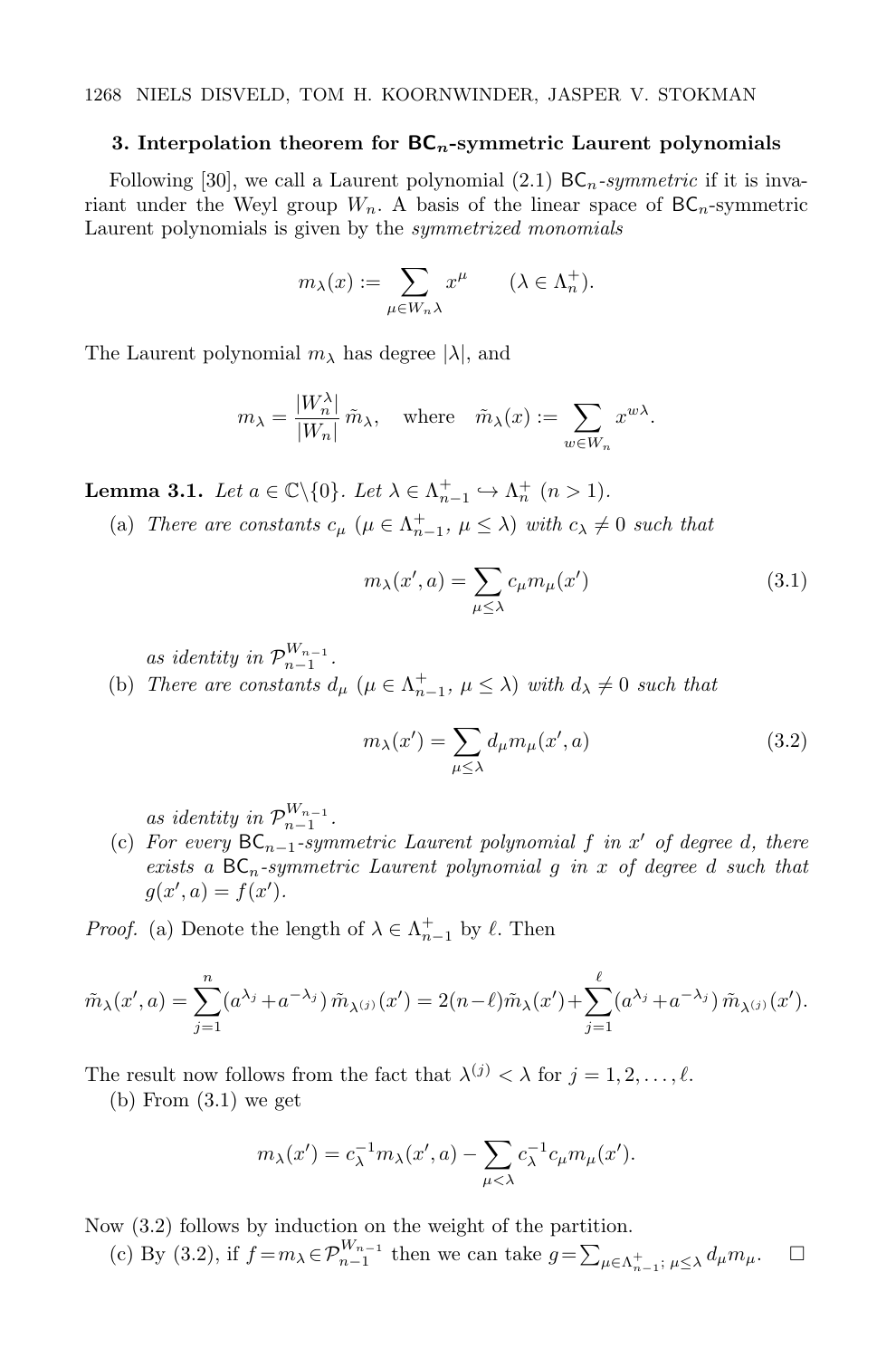Write  $R_A := \{e_i - e_j \mid 1 \leq i \neq j \leq n\} \subset R$ , which is a root subsystem in R of type  $A_{n-1}$ . Then we define the parameter domain  $\mathcal{T}_n$  by

$$
\mathcal{T}_n := \{ \tau \in (\mathbb{C}^*)^n \mid \tau^\beta \notin q^{\mathbb{Z}} \quad \forall \beta \in R \setminus R_A \quad \& \quad \tau^\beta \notin q^{\mathbb{Z} \setminus \{0\}} \quad \forall \beta \in R_A \}, \tag{3.3}
$$

where  $\tau^{\alpha} \in \mathbb{C}^*$   $(\alpha \in \Lambda_n)$  stands for the monomial  $x^{\alpha}$  evaluated at  $\tau \in (\mathbb{C}^*)^n$ . In other words,  $\tau \in (\mathbb{C}^*)^n$  belongs to  $\mathcal{T}_n$  if  $\tau_i \tau_j \notin q^{\mathbb{Z}}$  for  $1 \leq i \leq j \leq n$  and  $\tau_i\tau_j^{-1} \notin q^{\mathbb{Z}\setminus\{0\}}$  for  $1 \leq i < j \leq n$ . Note that  $\mathbf{s} := (s, \ldots, s) \in \mathcal{T}_n$  for  $s \in \mathbb{C}^*$ satisfying  $s^2 \notin q^{\mathbb{Z}}$ , and  $\mathcal{T}_n$  is invariant under scalar multiplication by q. For  $\mu \in \Lambda_n^+$ define  $\overline{\mu} = (\overline{\mu}_1, \dots, \overline{\mu}_n) \in (\mathbb{C}^*)^n$  by

$$
\overline{\mu}_i := q^{\mu_i} \tau_i. \tag{3.4}
$$

The map  $\mu \mapsto \overline{\mu}$  is injective on  $\Lambda_n^+$ . Sometimes we write  $\overline{\mu} = \overline{\mu}(q, \tau)$  and  $\overline{\mu}_i =$  $\overline{\mu}_i(q,\tau)$  if it is important to specify the dependence on  $q, \tau$ .

Remark 3.2. We will develop the theory of symmetric and nonsymmetric interpolation Laurent polynomials for parameters  $(q, \tau)$  with  $q \in \mathbb{C}^*$  not a root of unity and  $\tau \in \mathcal{T}_n$  (see (3.3)). It is easy to check that the results also hold true with q and  $\tau_i$  rational indeterminates, and for  $(q, \tau)$  with  $0 < |q| < 1$  and  $0 < |\tau_1| <$  $\cdots < |\tau_n| < 1$ . The latter case requires straightforward adjustments to the proofs of Corollary 4.3 and Lemma 4.9.

The following two properties of the interpolation points will play an important role in what follows:

$$
\overline{\mu}(q,\tau) = (\overline{\mu}(q,\tau'),\tau_n) \qquad (\mu \in \Lambda_{n-1}^+ \hookrightarrow \Lambda_n^+), \n\overline{\mu}(q,\tau) = (\overline{\mu-1})(q,q\tau) \qquad (\mu \in \Lambda_n^+ : \mu_n > 0),
$$
\n(3.5)

with  $\overline{\mu}(q, \tau') = (q^{\mu_1} \tau_1, \ldots, q^{\mu_{n-1}} \tau_{n-1})$  for  $\mu \in \Lambda_{n-1}^+$  the interpolation point in  $(\mathbb{C}^*)^{n-1}$ . Put

$$
\Lambda_{n,d}^+ := \{ \mu \in \Lambda_n^+ \mid |\mu| \le d \} \qquad (d \in \mathbb{Z}_{\ge 0}).
$$

**Proposition 3.3.** Let  $n \in \mathbb{Z}_{>0}$ ,  $d \in \mathbb{Z}_{\geq 0}$  and  $\tau \in \mathcal{T}_n$ . For every map  $\overline{f} \colon \Lambda_{n,d}^+ \to \mathbb{C}$ there exists a unique  $BC_n$ -symmetric Laurent polynomial f of degree  $\leq d$  such that  $f(\overline{\mu}(q,\tau)) = \overline{f}(\mu)$  for all  $\mu \in \Lambda_{n,d}^+$ .

*Proof.* First note that both the space  $\mathcal{P}_{n,d}^{W_n}$  of  $\mathsf{BC}_n$ -symmetric Laurent polynomials in  $x$  of degree at most  $d$  and the space of complex-valued functions on the set  $\{\overline{\mu} \mid \mu \in \Lambda_{n,d}^+\}$  have dimension  $|\Lambda_{n,d}^+|$ . Therefore, surjectivity of the linear map which restricts a  $BC_n$ -symmetric Laurent polynomial to the set of interpolation points  $\{\overline{\mu} \mid \mu \in \Lambda_{n,d}^+\}$  implies injectivity, so that existence implies uniqueness.

To prove existence we will use induction on  $n + d$ . If  $n + d = 1$ , so  $(n, d) =$  $(1,0)$ , then  $\Lambda_{1,0}^+ = \{(0)\}\$ and  $\overline{0} = \tau_1$  and there is nothing to prove (take f to be the appropriate constant function). Suppose that the existence of  $f$ , with  $(n, d)$ replaced by  $(\tilde{n}, \tilde{d})$ , is true for  $\tilde{n} + \tilde{d} < n + d$  for all possible parameters in  $\mathcal{T}_{\tilde{n}}$  and all possible maps  $\Lambda^+_{\tilde{n},\tilde{d}} \to \mathbb{C}$ . Fix  $\overline{f}$ :  $\Lambda^+_{n,d} \to \mathbb{C}$  and  $\tau \in \mathcal{T}_n$  and let  $\overline{\mu}$  be  $\overline{\mu}(q,\tau)$ . To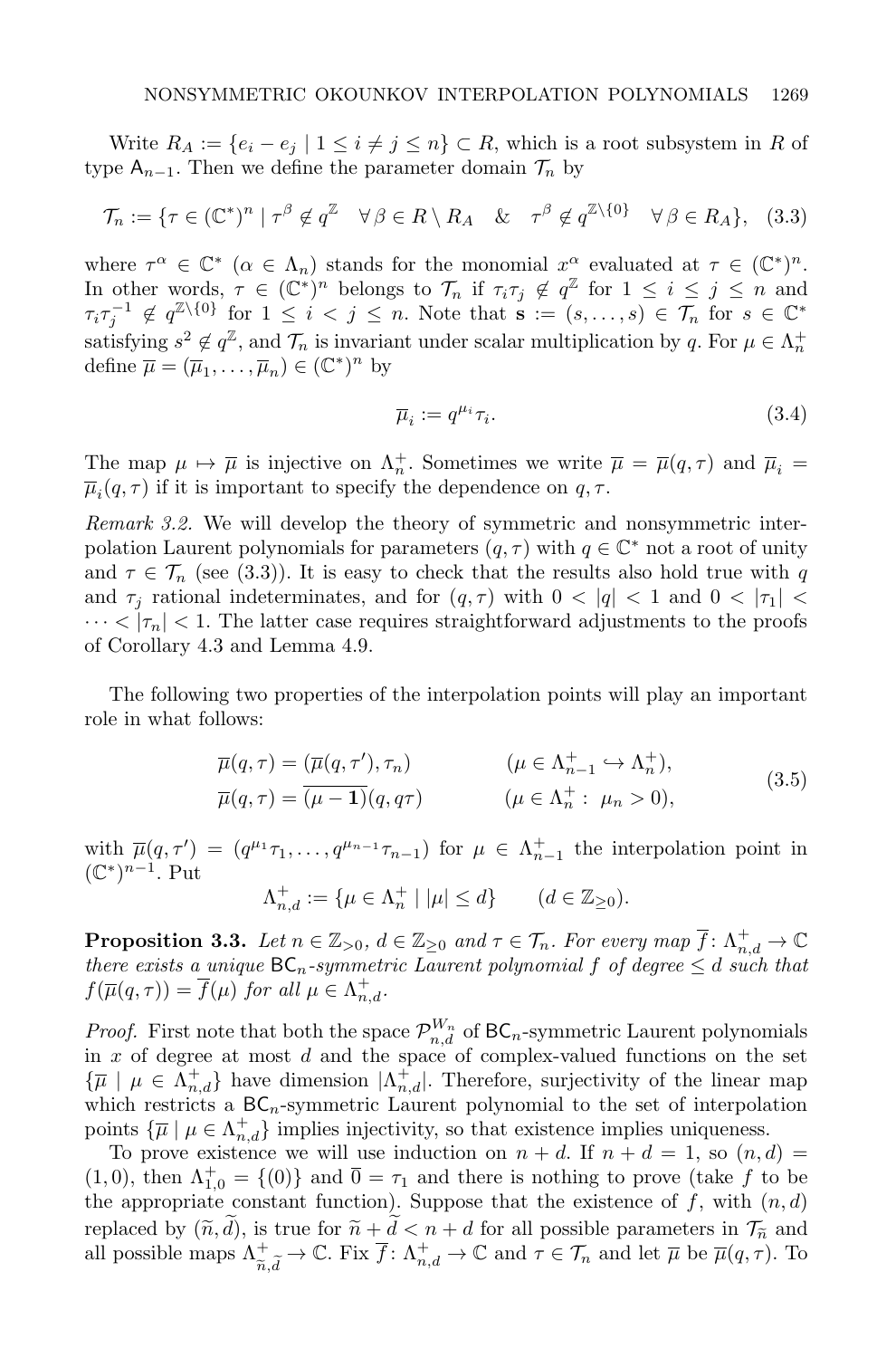establish the induction step, we need to prove the existence of  $f \in \mathcal{P}_{n,d}^{W_n}$  satisfying  $f(\overline{\mu}) = \overline{f}(\mu)$  for all  $\mu \in \Lambda_{n,d}^+$ .

We first construct  $g \in \mathcal{P}_{n,d}^{W_n}$  satisfying the partial interpolation property

$$
g(\overline{\mu}) = \overline{f}(\mu) \qquad (\mu \in \Lambda_{n,d}^+ \text{ with } \mu_n = 0).
$$
 (3.6)

First assume  $n > 1$ . By induction, there exists a BC<sub>n−1</sub>-symmetric Laurent polynomial  $\widetilde{g}$  in  $x'$  of degree at most d such that

$$
\widetilde{g}(\overline{\mu}(q,\tau')) = \overline{f}(\mu,0) \qquad (\mu \in \Lambda_{n-1,d}^+). \tag{3.7}
$$

By Lemma 3.1(c) there exists a  $BC_n$ -symmetric Laurent polynomial g in x of degree at most d such that  $g(x', \tau_n) = \tilde{g}(x')$ . Then

$$
g(\overline{\mu}(q,\tau'),\tau_n) = \overline{f}(\mu,0) \qquad (\mu \in \Lambda_{n-1,d}^+).
$$

Now the first formula of (3.5) gives (3.6). If  $n = 1$  then put  $g(x) := \overline{f}(0)$ , where g has degree  $d \geq 0$ . Then, in particular,  $g(\tau_1) = \overline{f}(0)$ . This concludes the proof of (3.6) in all cases.

Note that (3.6) already concludes the proof of the induction step when  $n > d$ . Indeed, in this case we can simply take  $f = g$  since  $\mu_n = 0$  for all  $\mu \in \Lambda_{n,d}^+$ .

To complete the induction step we thus may and will assume from now on that  $d \geq n$ . We make the Ansatz that the symmetric interpolation Laurent polynomial f we are searching for is of the form

$$
f(x) = g(x) + h(x) \prod_{i=1}^{n} (x_i - \tau_n)(x_i^{-1} - \tau_n)
$$
\n(3.8)

with g as constructed above and  $h \in \mathcal{P}_{n,d-n}^{W_n}$ . Then  $f(\overline{\mu}) = \overline{f}(\mu)$  for all  $\mu \in \Lambda_{n,d}^+$ with  $\mu_n = 0$ . The identity  $f(\overline{\mu}) = \overline{f}(\mu)$  will also hold for  $\mu_n > 0$  if h satisfies

$$
h(\overline{\mu}) = \frac{\overline{f}(\mu) - g(\overline{\mu})}{\prod_{i=1}^{n} (\overline{\mu}_i - \tau_n)(\overline{\mu}_i^{-1} - \tau_n)} \qquad (\mu \in \Lambda_{n,d}^+ \text{ with } \mu_n > 0).
$$
 (3.9)

Note that, since  $\tau \in \mathcal{T}_n$ , no factors in the above denominator vanish. Hence what remains to show is the existence of a  $BC_n$ -symmetric Laurent polynomial  $h \in$  $\mathcal{P}_{n,d-n}^{W_n}$  satisfying (3.9).

Note that we have a bijection

$$
\{\mu \in \Lambda_{n,d}^+ \mid \mu_n > 0\} \xrightarrow{\sim} \Lambda_{n,d-n}^+
$$

given by  $\mu \mapsto \mu - 1 := (\mu_1 - 1, \dots, \mu_n - 1)$ . By the induction hypothesis, there exists a  $h \in \mathcal{P}_{n,d-n}^{W_n}$  such that

$$
h(\overline{\nu}(q,q\tau)) = \frac{\overline{f}(\nu+1) - g(\overline{\nu+1})}{\prod_{i=1}^n ((\nu+1)_i - \tau_n) ((\nu+1)_i^{-1} - \tau_n)} \qquad (\nu \in \Lambda_{n,d-n}^+).
$$

By the second formula of (3.5) we have

$$
\overline{\nu+1} = \overline{\nu}(q, q\tau) \qquad (\nu \in \Lambda_{n, d-n}^+),
$$

hence we conclude that  $h \in \mathcal{P}_{n,d-n}^{W_n}$  satisfies the desired interpolation property  $(3.9)$ . This concludes the proof of the induction step.  $\Box$ 

In view of Proposition 3.3 we can give the following definition.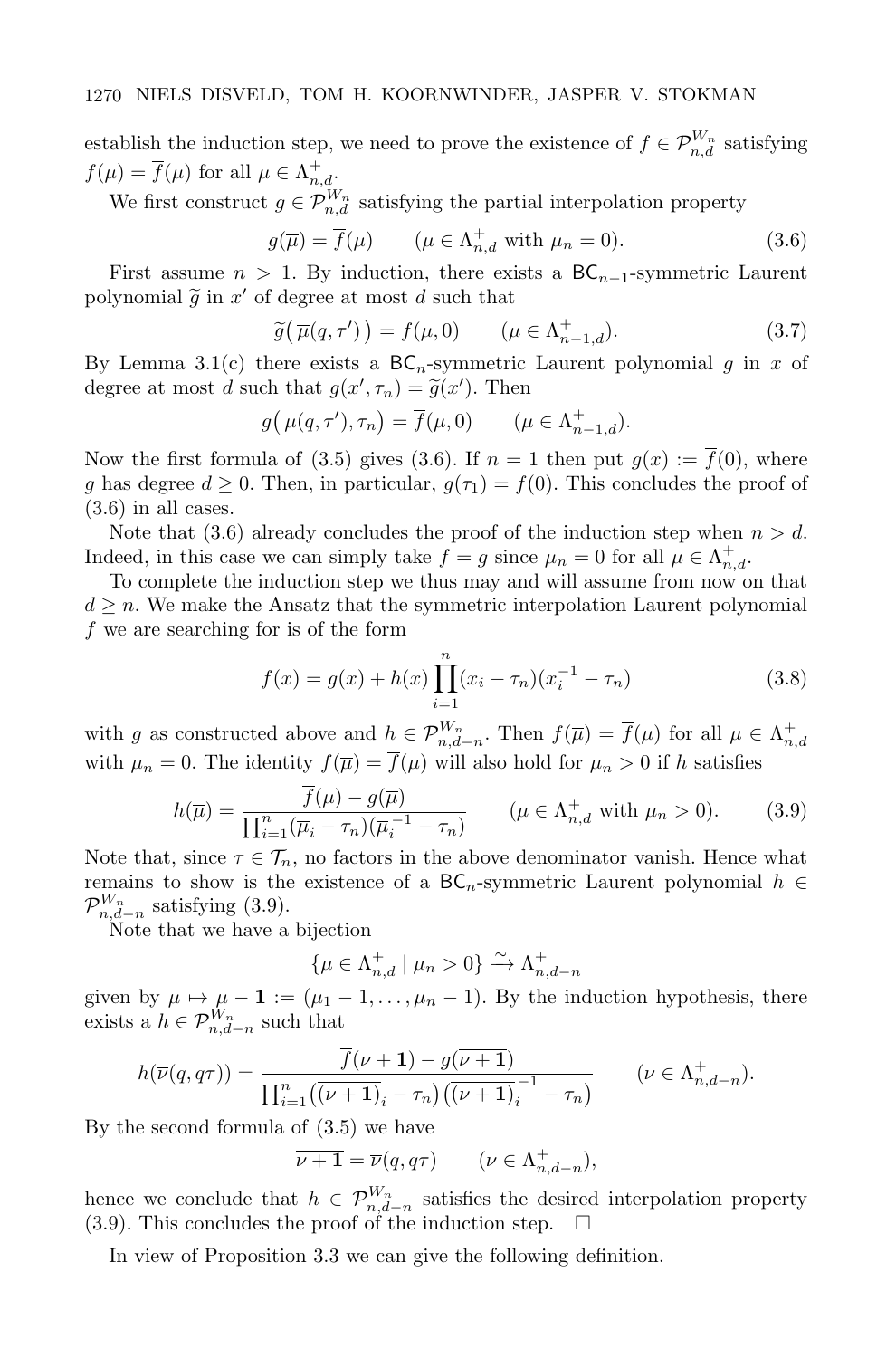**Definition 3.4.** Fix  $\tau \in \mathcal{T}_n$ . The  $BC_n$ -symmetric interpolation Laurent polynomial of degree  $\lambda \in \Lambda_n^+$  is the unique  $\mathsf{BC}_n$ -symmetric Laurent polynomial  $R_\lambda(x; q, \tau)$ in *n* variables x of degree at most  $|\lambda|$  such that  $R_\lambda(\overline{\lambda}; q, \tau) = 1$  and

$$
R_\lambda(\overline{\mu};q,\tau) = 0 \qquad \forall \, \mu \in \Lambda_{n,|\lambda|}^+ \setminus \{\lambda\},
$$

where  $\overline{\mu} := \overline{\mu}(q, \tau)$ .

It follows from Proposition 3.3 that  $\{R_\lambda(x; q, \tau) \mid \lambda \in \Lambda_{n,d}^+\}$  is a linear basis of  $\mathcal{P}_{n,d}^{W_n}$ .

The following two properties, which correspond to [27, Prop. 2.4] and [27, Prop. 2.7], respectively, in Okounkov's setup, easily follow from Definition 3.4, Proposition 3.3 and the two special properties (3.5) of the interpolation points.

Proposition 3.5. Let  $\tau \in \mathcal{T}_n$ .

(a) For  $\lambda \in \Lambda_{n-1}^+ \hookrightarrow \Lambda_n^+$  we have

$$
R_{\lambda}((x', \tau_n); q, \tau) = R_{\lambda}(x'; q, \tau'),
$$

with on the left-hand side the interpolation Laurent polynomial in n variables and on the right-hand side the interpolation Laurent polynomial in  $n-1$  variables.

(b) For  $\lambda \in \Lambda_n^+$  with  $\lambda_n > 0$  we have

$$
R_{\lambda}(x;q,\tau) = R_{\lambda-1}(x;q,q\tau) \prod_{i=1}^{n} \frac{(x_i - \tau_n)(x_i^{-1} - \tau_n)}{(\overline{\lambda}_i - \tau_n)(\overline{\lambda}_i^{-1} - \tau_n)}.
$$

Set  $\Lambda_{n,-1}^+ := \varnothing$  and write  $\widehat{\Lambda}_{n,d}^+ := \Lambda_{n,d}^+ \setminus \Lambda_{n,d-1}^+$  for the partitions of length at most n and weight d. Then  $\{[m_\lambda]_d \mid \lambda \in \widehat{\Lambda}_{n,d}^+\}$  is a linear basis of  $\mathcal{G}_{n,d}^{W_n}$ . Furthermore, by Proposition 3.3,  $\{[R_{\lambda}]_d \mid \lambda \in \hat{\Lambda}_{n,d}^+\}$  is also a linear basis of  $\mathcal{G}_{n,d}^{W_n}$ . In particular,

$$
\deg(R_{\lambda}(x;q,\tau)) = |\lambda| \qquad (\lambda \in \Lambda_n^+).
$$

The following important property is less immediate.

**Proposition 3.6.** Let  $\tau \in \mathcal{T}_n$  and  $\lambda \in \hat{\Lambda}_{n,d}^+$ . The coefficient  $c_{\lambda,\lambda}$  in the expansion  $R_{\lambda}(x;q,\tau) = \sum_{\mu \in \Lambda_{n,d}^+} c_{\lambda,\mu} m_{\mu}(x)$  ( $c_{\lambda,\mu} \in \mathbb{C}$ ) is nonzero.

*Proof.* It suffices to show that the coefficient of  $[m_\lambda]_d$  in the expansion of  $[R_\lambda]_d$  in terms of the linear basis  $\{[m_\mu]_d | \mu \in \hat{\Lambda}_{n,d}^+\}$  of  $\mathcal{G}_{n,d}^{W_n}$  is nonzero. We prove this by induction on  $n + d$ . For  $n = 1$ , the result follows from Example 3.7. To prove the induction step we need to consider two cases.

If  $\lambda_n > 0$  then  $d \geq n$  and

$$
[R_{\lambda}]_d = \left(\prod_{i=1}^n \frac{\tau_n}{(\overline{\lambda}_i - \tau_n)(\tau_n - \overline{\lambda}_i^{-1})}\right) [R_{\lambda-1}]_{d-n} [m_1]_n \tag{3.10}
$$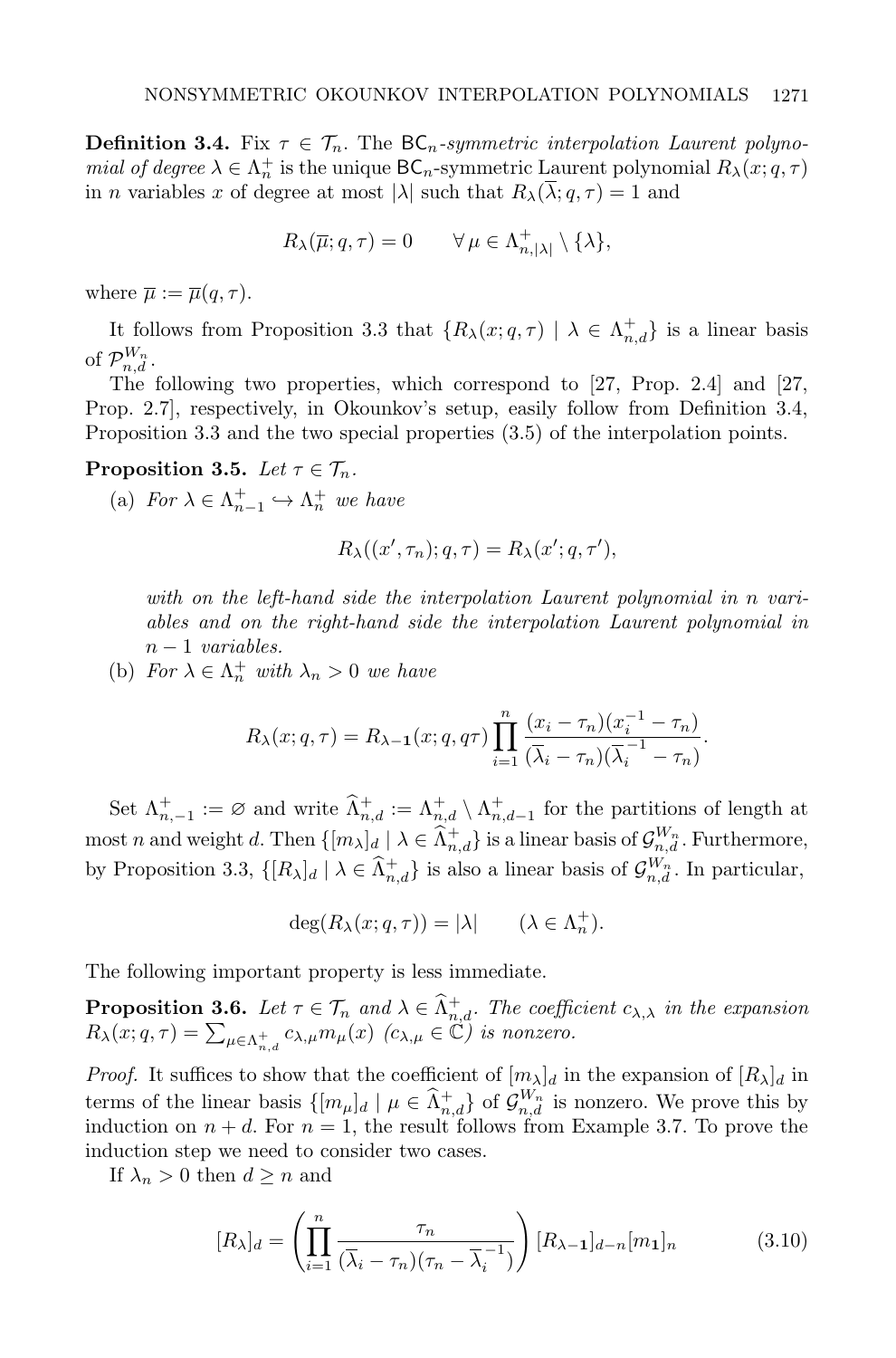in  $\mathcal{G}(\mathcal{P}_n^{W_n})$  by Proposition 3.5(b). The result now immediately follows from the induction hypothesis.

If  $\lambda_n = 0$  then first consider  $R_\lambda(x'; q, \tau')$ . By the induction hypothesis,  $m_\lambda(x')$ occurs with nonzero coefficient in the linear expansion of  $R_{\lambda}(x'; q, \tau')$  in the basis  ${m<sub>\mu</sub>(x') \mid \mu \in \Lambda_{n-1,d}^+}$  of  $\mathcal{P}_{n-1,d}^{W_{n-1}}$ . By the Proof of Lemma 3.1(c), there exists  $g \in \mathcal{P}_{n,d}^{W_n}$  such that

$$
g(x', \tau_n) = R_{\lambda}(x'; q, \tau')
$$

and such that  $m_{\lambda}(x)$  occurs with nonzero coefficient in the linear expansion of  $g(x)$ in the basis  $\{m_{\mu}(x) \mid \mu \in \Lambda_{n,d}^+\}$  of  $\mathcal{P}_{n,d}^{W_n}$ . Fixing this choice of g, there exists by (the proof of) Proposition 3.3 a unique  $h \in \mathcal{P}_{n,d-n}^{W_n}$  such that

$$
R_{\lambda}(x;q,\tau) = g(x) + h(x) \prod_{i=1}^{n} (x_i - \tau_n)(x_i^{-1} - \tau_n)
$$
\n(3.11)

in  $\mathcal{P}_{n,d}^{W_n}$  (if  $d < n$ , then (3.11) should be read as  $R_\lambda(x; q, \tau) = g(x)$  and the proof below goes through with the obvious adjustments). Hence

$$
[R_{\lambda}]_d = [g]_d + (-\tau_n)^n [h]_{d-n} [m_1]_n
$$

in  $\mathcal{G}(\mathcal{P}_n^{W_n})$ , and the result follows from the fact that the linear expansion of  $[h]_{d-n}[m_1]_n \in \mathcal{G}_{n,d}^{W_n}$  in the basis  $\{[m_\mu]_d \mid \mu \in \hat{\Lambda}_{n,d}^+\}$  of  $\mathcal{G}_{n,d}^{W_n}$  only involves the basis elements  $[m_\mu]_d$  with  $\mu_n > 0$ .

**Example 3.7.** If  $n = 1$  then the interpolation parameter  $\tau \in \mathcal{T}_1$  is a complex number  $s \in \mathbb{C}^*$  satisfying  $s^2 \notin q^{\mathbb{Z}}$ . We denote the corresponding symmetric interpolation Laurent polynomial  $R_{(\ell)}(x; q, \tau)$  in one variable x by  $R_{\ell}(x; q, s)$  for  $\ell \in \mathbb{Z}_{\geq 0}$ . Then

$$
R_{\ell}(x;q,s) = \frac{(sx,sx^{-1};q)_{\ell}}{(q^{\ell}s^2, q^{-\ell};q)_{\ell}} \tag{3.12}
$$

and the coefficient of  $m_{\ell}(x)$  in the linear expansion of  $R_{\ell}(x; q, s)$  with respect to the basis  $\{m_k(x) | 0 \le k \le \ell\}$  of  $\mathcal{P}^+_{1,\ell}$  is

$$
\frac{(-s)^\ell q^{\ell(\ell-1)/2}}{\left(q^\ell s^2,q^{-\ell};q\right)_\ell}.
$$

Write  $\rho = (\rho_1, \ldots, \rho_n)$  with  $\rho_i := t^{n-i}$ , and  $st^{\rho} := (st^{\rho_1}, \ldots, st^{\rho_n})$  for  $s, t \in \mathbb{C}^*$ . Note that  $\rho + (1, \ldots, 1) = \frac{1}{2} \sum_{\alpha \in R^+} \alpha$ . Furthermore, if  $st^{\rho} \in \mathcal{T}_n$  then  $t \notin q^{\mathbb{Z} \setminus \{0\}}$ and  $s^2 \notin q^{\mathbb{Z}}$ .

**Definition 3.8** (cf. [26]). Let  $s, t \in \mathbb{C}^*$  such that  $st^{\rho} \in \mathcal{T}_n$ . Then we call

$$
R_{\lambda}(x;q,s,t) := R_{\lambda}(x;q,st^{\rho})
$$

the BC<sub>n</sub>-type interpolation Macdonald polynomial of degree  $\lambda \in \Lambda_n^+$ .

The specialization  $\tau = st^{\rho}$  of the parameters  $\tau$  is called the *principal specializa*tion. By Definition 3.4 and (3.4),  $R_{\lambda}(x;q,s,t)$  is the BC<sub>n</sub>-symmetric Laurent polynomial of degree  $|\lambda|$  such that

$$
R_{\lambda}(q^{\mu}st^{\rho};q,s,t) = \delta_{\lambda,\mu} \qquad (\mu \in \Lambda_n^+, \ |\mu| \le |\lambda|). \tag{3.13}
$$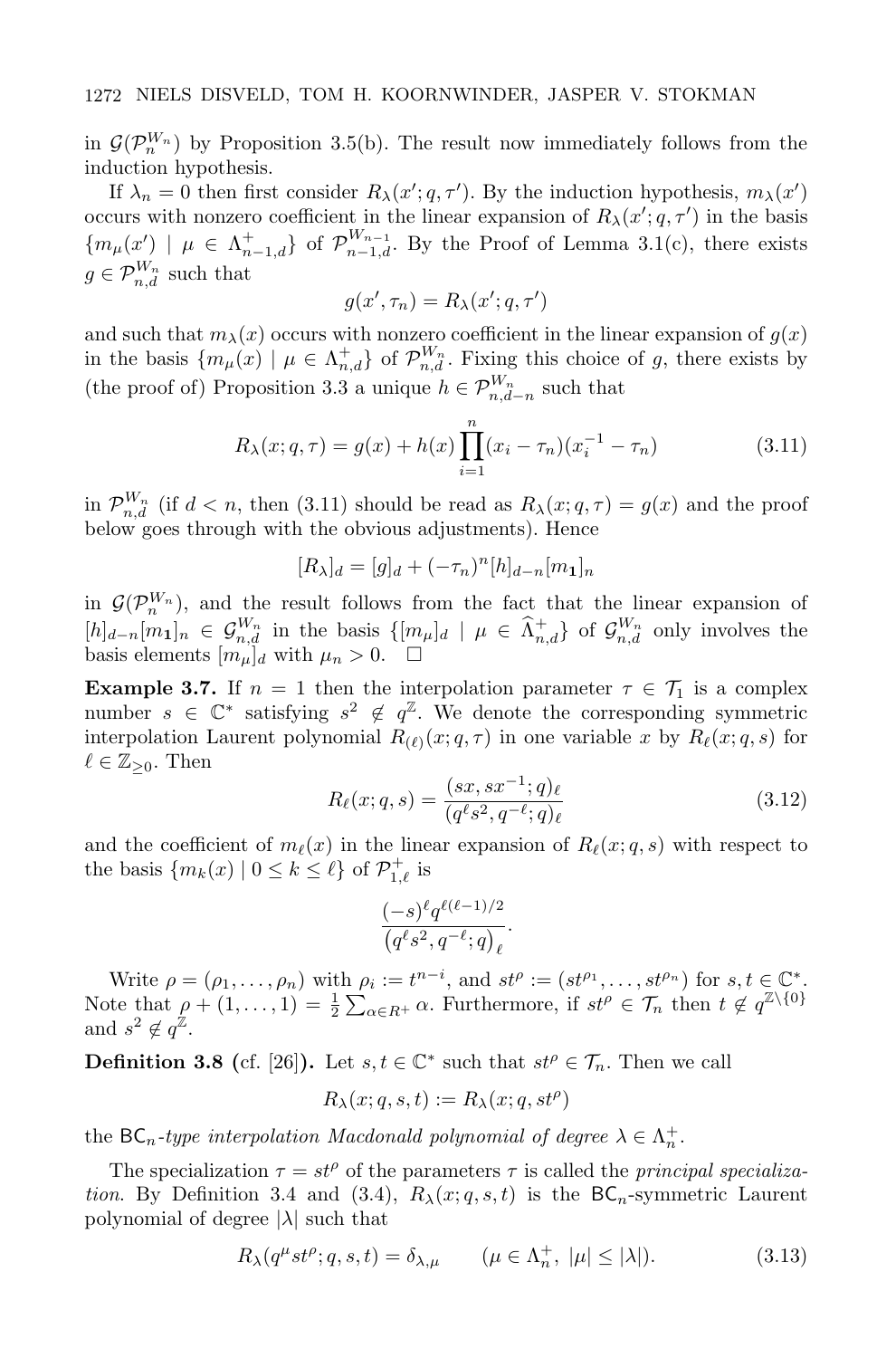It is related to Okounkov's polynomial  $P^*_{\lambda}(x;q,s,t)$  from [26, Def. 1.1] by the formula

$$
R_{\lambda}(x;q,s,t) = \frac{P_{\lambda}^{*}(xt^{-\rho}s^{-1};q,t,s)}{P_{\lambda}^{*}(q^{\lambda};q,t,s)}.
$$

For the  $BC_n$ -type interpolation Macdonald polynomials, part (a) of Proposition 3.5 is [26, Prop. 2.2], part (b) of Proposition 3.5 is [26, Prop. 2.1], and Proposition 3.6 is a special case of [26, Cor. 5.4].

The  $BC_n$ -type interpolation Macdonald polynomials form a distinguished class of  $BC_n$ -symmetric Laurent interpolation polynomials. They satisfy various special properties, such as the extra vanishing property

$$
R_{\lambda}(q^{\mu}st^{\rho};q,s,t) = 0 \quad \text{if} \quad \lambda \nsubseteq \mu,
$$
\n(3.14)

and they admit explicit binomial, combinatorial and integral formulas; see [26], [27]. The combinatorial formula [26, Thm. 5.2] allows to obtain more precise information on the expansion components of  $R_\lambda(x; q, s, t)$  in symmetric monomials, while the binomial formula [26, Thm. 7.1] provides the explicit expansion of Koornwinder polynomials in terms of  $BC_n$ -type interpolation Macdonald polynomials.

Remark 3.9. The interpolation grid for the  $BC_n$ -type interpolation Macdonald polynomials naturally appears in the theory of Koornwinder polynomials in the following way. Koornwinder polynomials are the  $BC_n$ -symmetric Laurent polynomial eigenfunctions of the commuting Koornwinder–van Diejen  $q$ -difference operators [6, 13], depending on five parameters  $a, b, c, d, t$ . These operators generate a commutative algebra isomorphic to  $\mathcal{P}_n^{W_n}$  through the Harish-Chandra isomorphism (cf. [15, §2]). Through this isomorphism, the eigenvalues of the Koornwinder–van Diejen q-difference operators are described by the evaluation morphisms  $\mathcal{P}_n^{W_n} \to \mathbb{C}$ ,  $p \mapsto p(q^{\lambda} s t^{\rho}) \ (\lambda \in \Lambda_n^+), \text{ where } s = \sqrt{q^{-1} abcd}.$ 

#### 4. Interpolation theorem for nonsymmetric Laurent polynomials

We extend definition (3.4) of the interpolation points  $\overline{\mu}$  from  $\mu \in \Lambda_n^+$  to  $\mu \in \Lambda_n$ as follows. Put  $\tau \in \mathcal{T}_n$ , with  $\mathcal{T}_n$  defined by (3.3). For  $\alpha \in \Lambda_n$ , we define  $\overline{\alpha} =$  $(\overline{\alpha}_1,\ldots,\overline{\alpha}_n)\in\mathbb{C}^n$  by

$$
\overline{\alpha}_i := q^{\alpha_i} \left( \tau_{\pi_\alpha^{-1}(i)} \right)^{\text{sgn}(\alpha_i)}.
$$
\n(4.1)

Here  $\pi_{\alpha}$  is as in Lemma 2.2. We write  $\overline{\alpha} = \overline{\alpha}(q, \tau)$  and  $\overline{\alpha}_i = \overline{\alpha}_i(q, \tau)$  if we need to emphasize the dependence of  $\bar{\alpha}$  on the parameters.

Recall the actions (2.2), (2.3), (2.4) of  $W_n$  on  $\Lambda_n$ ,  $(\mathbb{C}^*)^n$  and  $\mathcal{P}_n$ , respectively. The resulting action of  $W_n$  on the interpolation points  $\overline{\alpha} \in (\mathbb{C}^*)^n$  can be described as follows.

#### **Lemma 4.1.** Let  $\alpha \in \Lambda_n$ .

- (a) Let  $j \in [1, n]$ . If  $s_j \alpha \neq \alpha$  then  $s_j \overline{\alpha} = \overline{s_j \alpha}$ .
- (b) If  $j \in [1, n)$  and  $\alpha_j = \alpha_{j+1}$  then

$$
\overline{\alpha}_j/\overline{\alpha}_{j+1} = \left(\tau_{\pi_\alpha^{-1}(j)}/\tau_{\pi_\alpha^{-1}(j)+\text{sgn}(\alpha_j)}\right)^{\text{sgn}(\alpha_j)}.\tag{4.2}
$$

(c) If 
$$
\alpha_n = 0
$$
 then  $\overline{\alpha}_n = \tau_n$ .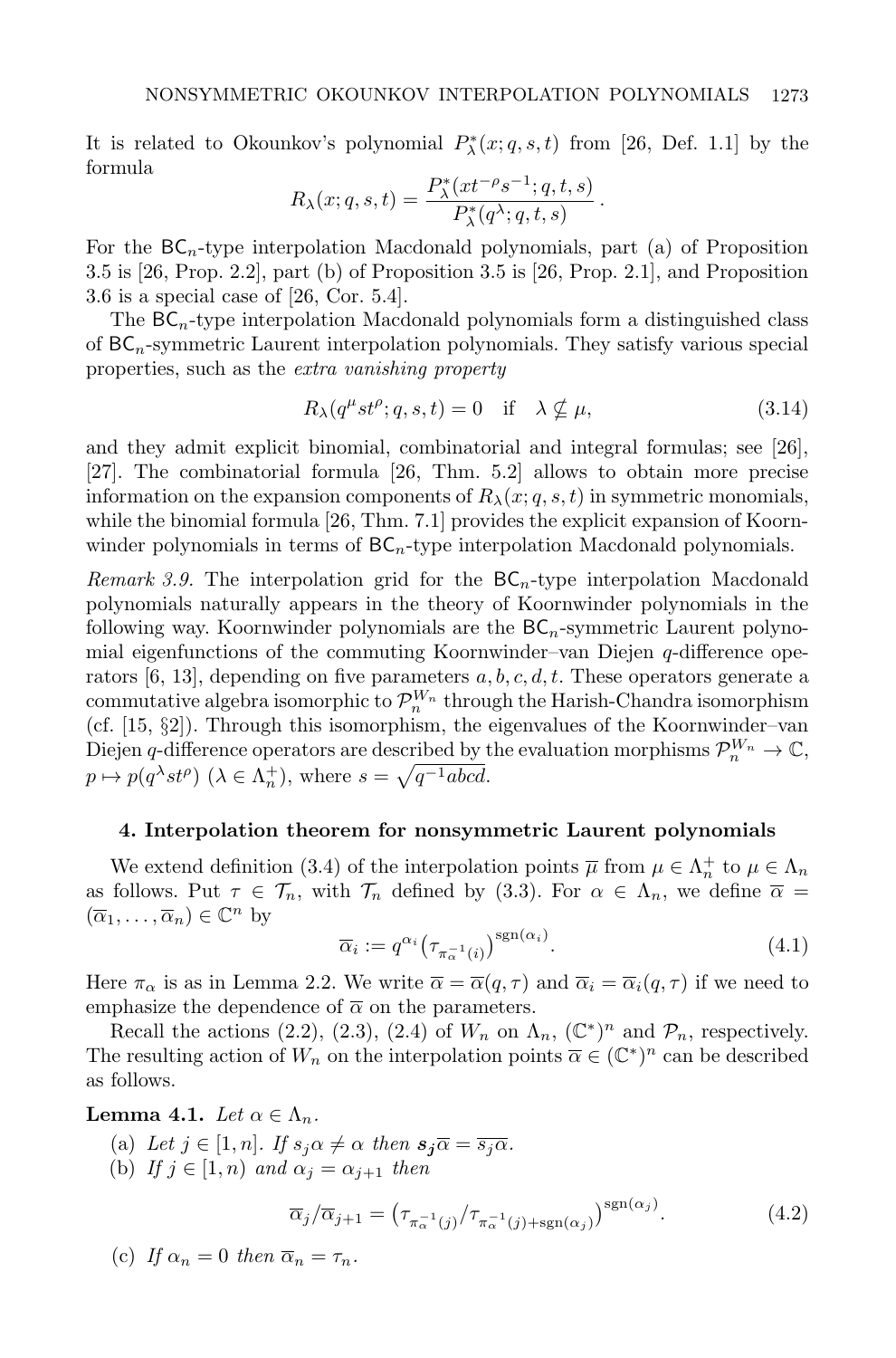Remark 4.2. In case of the special specialisation  $\tau = st^{\rho}$ , part (a) of Lemma 4.1 was observed by Sahi [37, Proof of Thm. 5.3], and parts (b) and (c) were observed in [40, Remark 4.7].

*Proof of Lemma* 4.1. First we prove (a). For  $j = n$ , this reduces by (4.1) and the assumption  $s_n \alpha \neq \alpha$  to showing that  $\pi_{s_n}^{-1} = \pi_{\alpha}^{-1}$ . It follows immediately from Lemma 2.2 that these two permutations are equal. For  $j < n$ , the statement of (a) reduces by (4.1) to showing that  $\pi_{s_j \alpha}^{-1} = \pi_{\alpha}^{-1} \circ s_j$  if  $s_j \alpha \neq \alpha$ . Also the equality of these two permutations under the given condition follows immediately from Lemma 2.2.

Similarly the proofs of (b) and (c) reduce by (4.1) to respectively showing that  $\pi_{\alpha}^{-1}(j+1) = \pi_{\alpha}^{-1}(j) + \text{sgn}\,\alpha_j$  and  $\pi_{\alpha}^{-1}(n) = n$ . Both statements immediately follow from Lemma 2.2 taking into account the assumption.  $\Box$ 

#### Corollary 4.3. Let  $\tau \in \mathcal{T}_n$ .

- (a) For all  $\alpha \in \Lambda_n$  we have  $\overline{\alpha} = \mathbf{w}_{\alpha} \overline{\alpha^+}.$
- (b) The map  $\Lambda_n \to (\mathbb{C}^*)^n$ ,  $\alpha \mapsto \overline{\alpha}$ , is injective.
- (c) We have  $\overline{\alpha}^{\beta^j} \neq 1$  for  $j \in [1, n]$  and  $\alpha \in \Lambda_n$  such that  $s_j \alpha \neq \alpha$ .

*Proof.* (a) By Definition 2.1, equation  $(3.4)$ , Lemma 2.2(a), and equation  $(4.1)$  we have

$$
\begin{split} (\boldsymbol{w}_{\boldsymbol{\alpha}} \overline{\alpha^{+}})_{i} &= (\boldsymbol{\sigma}_{\boldsymbol{\alpha}} \pi_{\boldsymbol{\alpha}} \overline{\alpha^{+}})_{i} = (\pi_{\boldsymbol{\alpha}} \overline{\alpha^{+}})_{i}^{\operatorname{sgn} \alpha_{i}} = (\overline{\alpha^{+}})_{\pi_{\boldsymbol{\alpha}}^{-1}(i)}^{\operatorname{sgn} \alpha_{i}} \\ &= (q^{\alpha_{\pi_{\boldsymbol{\alpha}}^{-1}(i)}} \tau_{\pi_{\boldsymbol{\alpha}}^{-1}(i)})^{\operatorname{sgn} \alpha_{i}} = (q^{|\alpha_{i}|})^{\operatorname{sgn} \alpha_{i}} (\tau_{\pi_{\boldsymbol{\alpha}}^{-1}(i)})^{\operatorname{sgn} \alpha_{i}} \\ &= q^{\alpha_{i}} (\tau_{\pi_{\boldsymbol{\alpha}}^{-1}(i)})^{\operatorname{sgn} \alpha_{i}} = \overline{\alpha}_{i} \, . \end{split}
$$

(b) This follows from the explicit expression  $(4.1)$  using the fact that q is not a root of unity and that  $\tau \in \mathcal{T}_n$  (see (3.3)).

(c) By part (b) of the Corollary and Lemma 4.1(a) we have for  $s_i \alpha \neq \alpha$  that  $\mathbf{s}_j \overline{\alpha} = \overline{s_j \alpha} \neq \overline{\alpha}$ . Hence  $\overline{\alpha}^{\beta^j} = \overline{\alpha}_j / \overline{\alpha}_{j+1} \neq 1$  for  $j < n$  and  $\overline{\alpha}^{\beta^j} = \overline{\alpha}_n^2 \neq 1$  for  $j = n$ .  $\Box$ 

For  $d \in \mathbb{Z}_{\geq 0}$  and  $I = \{i_1, \ldots, i_k\} \subseteq [1, n]$  put

$$
\Lambda_{n,d} := \{ \mu \in \Lambda_n \mid |\mu| \le d \},
$$
  
\n
$$
R(n,d,I) := \{ \alpha \in \Lambda_{n,d} \mid \alpha_j \neq 0 \text{ for all } j \text{ and } \alpha_j \neq -1 \text{ if } j \in I^c \},
$$
  
\n
$$
T(n,d,I) := \{ \alpha \in \Lambda_{n,d} \mid \alpha_j \neq 0 \text{ if } j \in I^c \}.
$$

Note that

$$
R(n, d, [1, n]) = T(n, d, \emptyset), \qquad T(n, d, [1, n]) = \Lambda_{n, d}.
$$

Furthermore,

$$
R(n,d,I) = \emptyset \quad \text{if} \quad d-n<0; \qquad T(n,d,I) = \emptyset \quad \text{if} \quad d-n+|I|<0.
$$

**Proposition 4.4.** Let  $n \in \mathbb{Z}_{>0}$ ,  $d \in \mathbb{Z}_{\geq 0}$ ,  $\tau \in \mathcal{T}_n$ . Let  $I = \{i_1, \ldots, i_k\} \subseteq [1, n]$  be a set of cardinality k.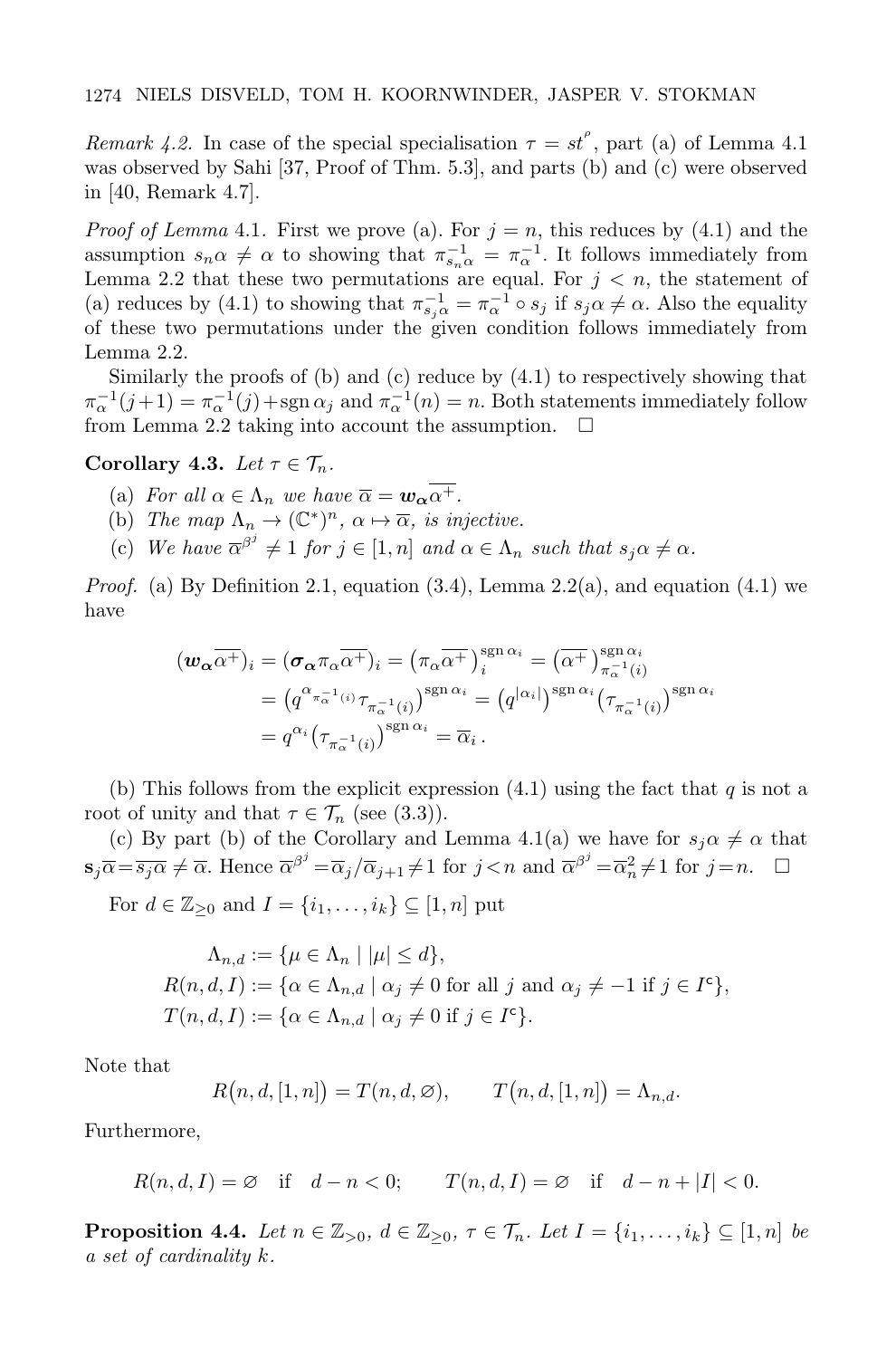(a) For every map  $\overline{f}$ :  $R(n, d, I) \to \mathbb{C}$  there exists a Laurent polynomial  $f \in \mathcal{P}_n$ such that

$$
f(\overline{\alpha}(q,\tau)) = \overline{f}(\alpha) \qquad \forall \alpha \in R(n,d,I),
$$
  
\n
$$
\deg(x_J f(x)) \leq d - n + k \qquad \forall J \subseteq I.
$$
\n(4.3)

(b) For every map  $\overline{f}$ :  $T(n, d, I) \to \mathbb{C}$  there exists a Laurent polynomial  $f \in \mathcal{P}_n$ such that

$$
f(\overline{\alpha}(q,\tau)) = \overline{f}(\alpha) \qquad \forall \alpha \in T(n,d,I),
$$
  
\n
$$
\deg(x_J f(x)) \le d \qquad \forall J \subseteq I^c.
$$
\n(4.4)

Remark 4.5. Note that statement (b) for  $I = \emptyset$  is statement (a) for  $I = [1, n]$ .

*Proof of Proposition* 4.4. If  $\overline{f}$  is a map on an empty set then choose f identically zero. Thus statement (a) holds trivially when  $d < n$  and statement (b) holds trivially when  $d < n - k$ .

If  $(n, d) = (1, 0)$  then statement (a), and statement (b) for  $I = \emptyset$ , are true by the remark in the previous paragraph. For statement (b) with  $I = \{1\}$  note that  $T(1, 0, \{1\}) = \{0\}$ , hence we can take  $f(x)$  to be the constant polynomial  $\overline{f}(0)$ .

Now let  $n + d \geq 2$ . Suppose that all the statements of the Proposition, with  $(n, d)$  replaced by  $(\tilde{n}, d)$ , are true for all subsets  $I \subset [1, \tilde{n}]$  and all  $\tau \in \mathcal{T}_{\tilde{n}}$  when  $\widetilde{n} + d < n + d$ . We will then successively prove statements (a) and (b) by induction on the cardinality |I| of the subset  $I \subseteq [1, n]$ .

*Proof of statement* (a). We may assume that  $d \geq n$ .

First consider the case  $I = \emptyset$ . Note that

$$
R(n, d, \varnothing) = \{ \alpha \in \Lambda_{n,d} \mid \alpha_j \neq 0, -1 \text{ for all } j \}.
$$

Fix a map  $\overline{f}$ :  $R(n, d, \emptyset) \to \mathbb{C}$  and  $\tau \in \mathcal{T}_n$ . We prove the existence of a Laurent polynomial  $f \in \mathcal{P}_{n,d-n}$  such that  $f(\overline{\alpha}(q,\tau)) = \overline{f}(\alpha)$  for all  $\alpha \in R(n,d,\emptyset)$  by solving a related interpolation problem on the set  $T(n, d - n, [1, n]) = \Lambda_{n, d-n}$ , using statement (b) with shifted parameters  $q\tau \in \mathcal{T}_n$ .

Consider for this the bijection

$$
\alpha \mapsto \beta \colon R(n, d, \emptyset) \xrightarrow{\sim} T(n, d-n, [1, n]), \qquad \beta_i := \alpha_i - \text{sgn}(\alpha_i). \tag{4.5}
$$

Note that  $sgn(\beta_i) = sgn(\alpha_i)$  and, using (2.6),  $\pi_\beta = \pi_\alpha$ . Hence, by (4.1),  $\overline{\alpha}(q, \tau) =$  $\overline{\beta}(q, q\tau)$ . By the induction hypothesis, statement (b) with  $\tau$  replaced by  $q\tau$  is valid for the function  $\beta \mapsto \overline{f}(\alpha)$   $(\beta \in T(n, d-n, [1, n]))$ . Hence there exists  $f \in \mathcal{P}_{n,d-n}$ such that  $f(\overline{\beta}(q, q\tau)) = \overline{f}(\alpha)$  for all  $\beta \in T(n, d-n, [1, n])$ . But  $f \in \mathcal{P}_{n,d-n}$  then also satisfies  $f(\overline{\alpha}(q,\tau)) = \overline{f}(\alpha)$  for all  $\alpha \in R(n,d,\emptyset)$ , which completes the proof of statement (a) for  $I = \emptyset$ .

Let  $k > 0$  and assume that statement (a) is true for all  $\overline{f}^{\vee}$ :  $R(n^{\vee}, d^{\vee}, I^{\vee}) \to \mathbb{C}$ when  $n^{\vee} + d^{\vee} \leq n + d$ ,  $\tau^{\vee} \in \mathcal{T}_{n^{\vee}}$  and with  $I^{\vee} \subseteq [1, n^{\vee}]$  of cardinality  $\lt k$ . (Note that for  $n^{\vee} + d^{\vee} < n + d$  this assumption already holds by our earlier induction hypothesis.) Let  $I = \{i_1, \ldots, i_k\} \subseteq [1, n]$  be a set of cardinality  $k, \tau \in \mathcal{T}_n$ , and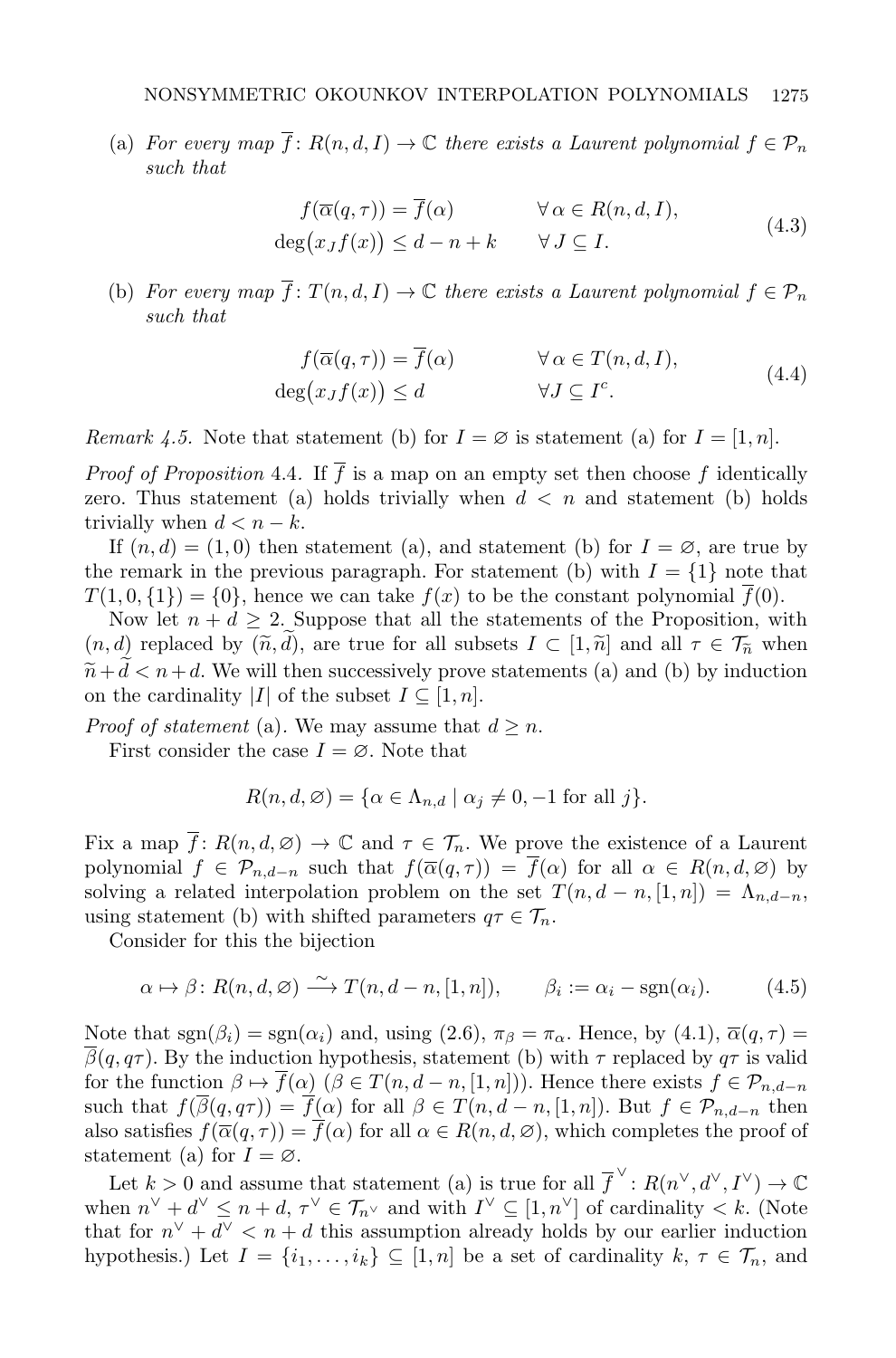consider a function  $\overline{f}$ :  $R(n, d, I) \to \mathbb{C}$ . We prove the existence of an interpolation Laurent polynomial  $f \in \mathcal{P}_n$  satisfying (4.3) by splitting the interpolation problem in two pieces. For this we use the disjoint union

$$
R(n, d, I) = R^{\vee}(n, d, I) \sqcup R(n, d, I \setminus \{i_1\})
$$

with

$$
R^{\vee}(n, d, I) := \{ \alpha \in R(n, d, I) \mid \alpha_{i_1} = -1 \}.
$$

The first step is to prove the existence of a Laurent polynomial  $g \in \mathcal{P}_n$  such that

$$
g(\overline{\alpha}(q,\tau)) = \overline{f}(\alpha) \qquad \forall \alpha \in R^{\vee}(n,d,I),
$$
  
\n
$$
\deg(g(x)x_K) \leq d - n + k - 1 \qquad \forall K \subseteq I \setminus \{i_1\}. \tag{4.6}
$$

For  $n = 1$ , we have  $d > 1$  and  $I = \{1\}$ , hence  $R^{\vee}(1, d, \{1\}) = \{-1\}$ . In this case, we can take  $g(x)$  to be the constant polynomial  $\overline{f}(-1)$ . Assume that  $n > 1$ . In this case, we solve the interpolation problem (4.6) by rewriting it as an interpolation problem for a function on  $R(n-1, d-1, J)$  with  $J := \{i_2 - 1, i_3 - 1, \ldots, i_k - 1\} \subseteq [1, n-1]$ .

Consider the bijection

$$
\alpha \mapsto \gamma \colon R^{\vee}(n, d, I) \xrightarrow{\sim} R(n - 1, d - 1, J)
$$

with  $\gamma := \alpha^{(i_1)} = (\alpha_1, \ldots, \alpha_{i_1-1}, \alpha_{i_1+1}, \ldots, \alpha_n)$ . In other words,  $\gamma_i = \alpha_i$  for  $i \in [1, n)$  with  $i^{\vee} := i$  if  $i < i_1$  and  $i^{\vee} := i + 1$  if  $i_1 \leq i < n$ .

The interpolation points behave under this bijection in the following manner. By the explicit description of  $\pi_{\alpha}$  (see Lemma 2.2) we have  $\pi_{\alpha}^{-1}(i_1) = n$  and  $\pi_{\alpha}^{-1}(i^{\vee}) =$  $\pi_{\gamma}^{-1}(i)$   $(i \in [1, n))$  for  $\alpha \in R^{\vee}(n, d, I)$ . Then, by  $(4.1)$  we have

$$
\overline{\alpha}_{i} \vee (q, \tau) = \overline{\gamma}_{i} (q, \tau') \quad (1 \le i < n),
$$
  
\n
$$
\overline{\alpha}_{i_1} (q, \tau) = q^{-1} \tau_n^{-1}
$$
\n(4.7)

for  $\alpha \in R^{\vee}(n, d, I)$ .

Consider the function  $\overline{g}^{\vee}$ :  $R(n-1, d-1, J) \to \mathbb{C}$ , defined by  $\overline{g}^{\vee}(\gamma) := \overline{f}(\alpha)$ . Since  $|J| < k$  the induction hypothesis (either the one on the sum of the number of variables and the weight, or the one on the size of the subset) implies that statement (a) is true for  $\overline{g}^{\vee}$  and  $\tau' \in \mathcal{T}_{n-1}$ . Hence there exists a Laurent polynomial  $g^{\vee} \in \mathcal{P}_{n-1}$  such that  $g^{\vee}(\overline{\gamma}(q, \tau')) = \overline{f}(\alpha)$  for all  $\gamma \in R(n-1, d-1, J)$ , satisfying the degree conditions  $\deg(g^{\vee}(x')x_K) \leq d-n+k-1$  for all  $K \subseteq J$ . Define  $g \in \mathcal{P}_n$ by  $g(x) := g^{\vee}(x^{(i_1)})$ , then it follows that g satisfies (4.6). This completes the first step.

As a second step we add an appropriate term to  $g$  to obtain the desired interpolation properties for the full set  $R(n, d, I)$ . Note that Laurent polynomials f of the form

$$
f(x) = g(x) + (x_{i_1}^{-1} - q\tau_n)h(x)
$$
\n(4.8)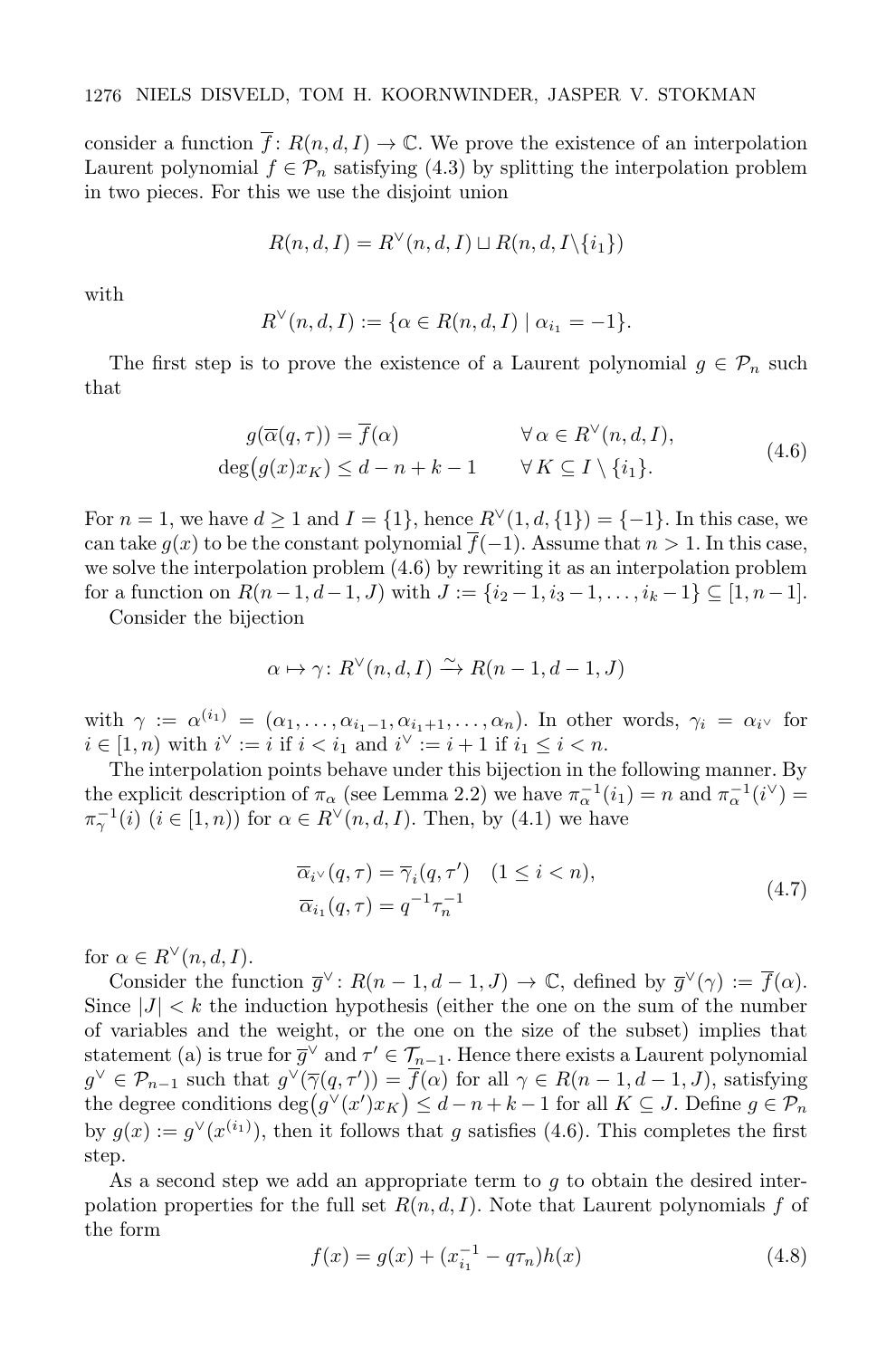with  $h \in \mathcal{P}_n$  all satisfy  $f(\overline{\alpha}(q, \tau)) = \overline{f}(\alpha)$  for  $\alpha \in R^{\vee}(n, d, I)$  in view of (4.7). The interpolation property  $f(\overline{\alpha}(q, \tau)) = \overline{f}(\alpha)$  is then also satisfied for  $\alpha \in R(n, d, I \setminus \{i_1\})$ if

$$
h(\overline{\alpha}(q,\tau)) = \frac{f(\alpha) - g(\overline{\alpha}(q,\tau))}{\overline{\alpha}_{i_1}(q,\tau)^{-1} - q\tau_n} \qquad (\alpha \in R(n,d,\mathcal{I} \setminus \{i_1\})). \tag{4.9}
$$

Note that the right-hand side is well defined, since the conditions (3.3) on the parameters together with (4.1) and the fact that  $\alpha_{i_1} \neq -1$  imply that the denominator is nonzero.

Due to the induction hypothesis, we are allowed to apply statement (a) to the function

$$
\overline{h}(\alpha) := \frac{\overline{f}(\alpha) - g(\overline{\alpha}(q, \tau))}{\overline{\alpha}_{i_1}(q, \tau)^{-1} - q\tau_n} \qquad (\alpha \in R(n, d, I \setminus \{i_1\})).
$$

This gives a Laurent polynomial  $h \in \mathcal{P}_n$  fulfilling (4.9) and satisfying the degree conditions  $\deg(h(x)x_K) \leq d-n+k-1$  for all  $K \subseteq I \setminus \{i_1\}$ . Then f given by (4.8) satisfies  $f(\overline{\alpha}(q,\tau)) = \overline{f}(\alpha)$  for all  $\alpha \in R(n,d,I)$ . Furthermore, by the degree properties of q and h the degree conditions deg( $f(x)x_J$ )  $\leq d-n+k$  for all  $J\subseteq I$ are satisfied. Hence  $f$  satisfies  $(4.3)$  as desired.

Proof of statement (b). The proof is along the same lines as the proof of statement (a), but there are subtle differences in the combinatorics.

We may assume that  $d \geq n - k$ . If  $I = \emptyset$  then the statement is correct due to Remark 4.5.

Let  $k > 0$  and assume that statement (b) is true for all  $\overline{f}^{\wedge}$ :  $R(n^{\wedge}, d^{\wedge}, I^{\wedge}) \to \mathbb{C}$ when  $n^{\wedge} + d^{\wedge} \leq n + d, \tau^{\wedge} \in \mathcal{T}_{n^{\wedge}}$  and  $I^{\wedge} \subseteq [1, n^{\wedge}]$  is a set of cardinality  $\lt k$ . (Note that for  $n^{\vee} + d^{\vee} < n + d$  this assumption already holds by our earlier induction hypothesis.) Let  $I = \{i_1, \ldots, i_k\} \subseteq [1, n]$  be a set of cardinality k and consider a function  $\overline{f}$ :  $T(n, d, I) \to \mathbb{C}$ . We have to prove the existence of an interpolation Laurent polynomial  $f \in \mathcal{P}_n$  satisfying (4.4).

Consider this time the decomposition

$$
T(n, d, I) = T^{\wedge}(n, d, I) \sqcup T(n, d, I \setminus \{i_k\})
$$

with

$$
T^{\wedge}(n,d,I) := \{ \alpha \in T(n,d,I) \mid \alpha_{i_k} = 0 \}.
$$

We claim that there exists  $g \in \mathcal{P}_n$  such that

$$
g(\overline{\alpha}(q,\tau)) = \overline{f}(\alpha) \qquad \forall \alpha \in T^{\wedge}(n,d,I),
$$
  
\n
$$
\deg(g(x)x_K) \le d \qquad \forall K \subseteq I^c.
$$
\n(4.10)

For  $n = 1$ , we have  $d \ge 1$  and  $I = \{1\}$ , hence  $T^{\wedge}(1, d, \{1\}) = \{0\}$  and we can take  $g(x)$  to be the constant polynomial equal to  $\overline{f}(0)$ . For  $n > 1$ , consider the bijection

$$
\alpha \mapsto \delta \colon T^{\wedge}(n,d,I) \xrightarrow{\sim} T(n-1,d,I \setminus \{i_k\})
$$

with  $\delta := \alpha^{(i_k)}$ . In other words,  $\delta_i := \alpha_{i} \land (i \in [1, n))$  with  $i \land$  defined by  $i \land := i$ if  $i < i_k$  and  $i^{\wedge} := i + 1$  if  $i_k \leq i < n$ . As in the proof of statement (a) one then shows that

$$
\overline{\alpha}_{i} \wedge (q, \tau) = \overline{\delta}_{i}(q, \tau') \qquad i \in [1, n),
$$
  
\n
$$
\overline{\alpha}_{i_k}(q, \tau) = \tau_n
$$
\n(4.11)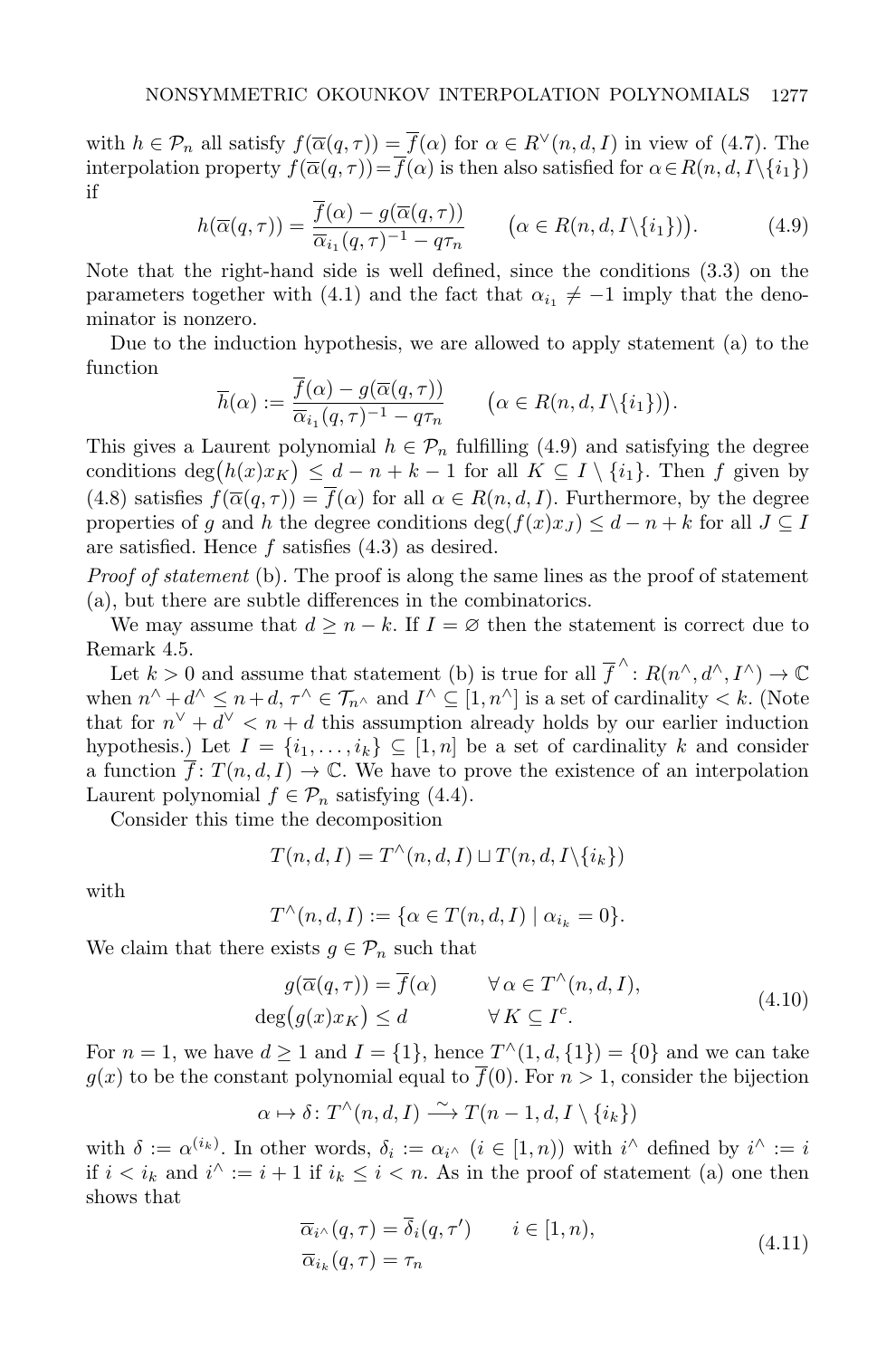for  $\alpha \in T^{\wedge}(n, d, I)$ . By the induction hypothesis (either the induction hypothesis on the sum of the number of variables and the weight, or the induction hypothesis on the size of the subset), there exists  $g^{\wedge} \in \mathcal{P}_n$  such that  $g^{\wedge}(\overline{\delta}(q, \tau')) = \overline{f}(\alpha)$  for  $\delta \in T(n-1, d, I \setminus \{i_k\})$  and satisfying the degree conditions  $\deg(g^{\wedge}(x')x_K) \leq d$ for all  $K \subseteq (I^c \cup \{i_k\}) \cap [1, n-1]$ . Then  $g \in \mathcal{P}_n$ , defined by  $g(x) := g^{\wedge}(x^{(i_k)})$ , satisfies  $(4.10)$ .

Now define  $\overline{h}: T(n, d, I \setminus \{i_k\}) \to \mathbb{C}$  by

$$
\overline{h}(\alpha) := \frac{\overline{f}(\alpha) - g(\overline{\alpha}(q, \tau))}{\overline{\alpha}_{i_k}(q, \tau) - \tau_n} \qquad (\alpha \in T(n, d, I \setminus \{i_k\})).
$$

Note that the right-hand side is well defined, since the conditions (3.3) on the parameters together with (4.1) and the fact that  $\alpha_{i_k} \neq 0$  imply that the denominator is nonzero. By the induction hypothesis, there exists  $h \in \mathcal{P}_n$  such that  $h(\overline{\alpha}(q, \tau))$  $=\overline{h}(\alpha)$  for all  $\alpha \in T(n,d,I\setminus\{i_k\})$  which satisfies the degree conditions  $\deg(h(x)x_K)$  $\leq d$  for all  $K \subseteq I^c \cup \{i_k\}$ . Furthermore, with this choice of h and (4.11) it is clear that

$$
f(x) := g(x) + (x_{i_k} - \tau_n)h(x)
$$

satisfies the desired interpolation property  $f(\overline{\alpha}(q, \tau)) = \overline{f}(\alpha)$  for all  $\alpha \in T(n, d, I)$ . By the degree conditions on  $g(x)$  and  $h(x)$ , we have  $\deg(f(x)x_J) \leq d$  for all  $J \subseteq I^c$ , which completes the proof of statement (b).  $\Box$ 

**Theorem 4.6.** Let  $\tau \in \mathcal{T}_n$ . For every map  $\overline{f}$ :  $\Lambda_{n,d} \to \mathbb{C}$  there exists a unique Laurent polynomial  $f \in \mathcal{P}_{n,d}$  such that  $f(\overline{\alpha}(q,\tau)) = \overline{f}(\alpha)$  for all  $\alpha \in \Lambda_{n,d}$ .

*Proof.* Denote by  $\mathcal{F}_{n,d}^{q,\tau}$  the space of complex-valued functions on

$$
\mathcal{S}_{n,d}^{q,\tau} := \{ \overline{\alpha}(q,\tau) \mid \alpha \in \Lambda_{n,d} \}.
$$

Then, by Corollary 4.3(b), the space  $\mathcal{F}_{n,d}^{q,\tau}$  has dimension  $|\Lambda_{n,d}|$ . Define the linear map  $\phi_{n,d}^{q,\tau}$ :  $\mathcal{P}_{n,d} \to \mathcal{F}_{n,d}^{q,\tau}$  by  $\phi_{n,d}^{q,\tau}(f) := f|_{\mathcal{S}_{n,d}^{q,\tau}}$ . Proposition 4.4(b) with  $I = [1,n]$ implies that  $\phi_{n,d}^{q,\tau}$  is surjective. Then  $\phi_{n,d}^{q,\tau}$  is also injective, since both vector spaces  $\mathcal{P}_{n,d}$  and  $\mathcal{F}_{n,d}^{q,\tau}$  are of dimension  $|\Lambda_{n,d}|$ . Hence  $\phi_{n,d}^{q,\tau}$  is a linear isomorphism, which implies the theorem.  $\square$ 

In the remainder of this section, we fix  $\tau \in \mathcal{T}_n$  and write  $\overline{\alpha} := \overline{\alpha}(q, \tau)$  for  $\alpha \in \Lambda_n$ . In view of Theorem 4.6, we can give the following definition.

Definition 4.7. The (nonsymmetric) interpolation Laurent polynomial of degree  $\alpha \in \Lambda_n$  is the unique Laurent polynomial  $G_{\alpha}(x; q, \tau)$  in n variables x of degree at most  $|\alpha|$  such that  $G_{\alpha}(\overline{\alpha}; q, \tau) = 1$  and

$$
G_{\alpha}(\overline{\beta};q,\tau) = 0 \qquad \forall \beta \in \Lambda_{n,|\alpha|} \setminus \{\alpha\}.
$$

Theorem 4.6 implies that  $\{G_{\alpha}(x;q,\tau) \mid \alpha \in \Lambda_{n,d}\}\$ is a linear basis of  $\mathcal{P}_{n,d}$ .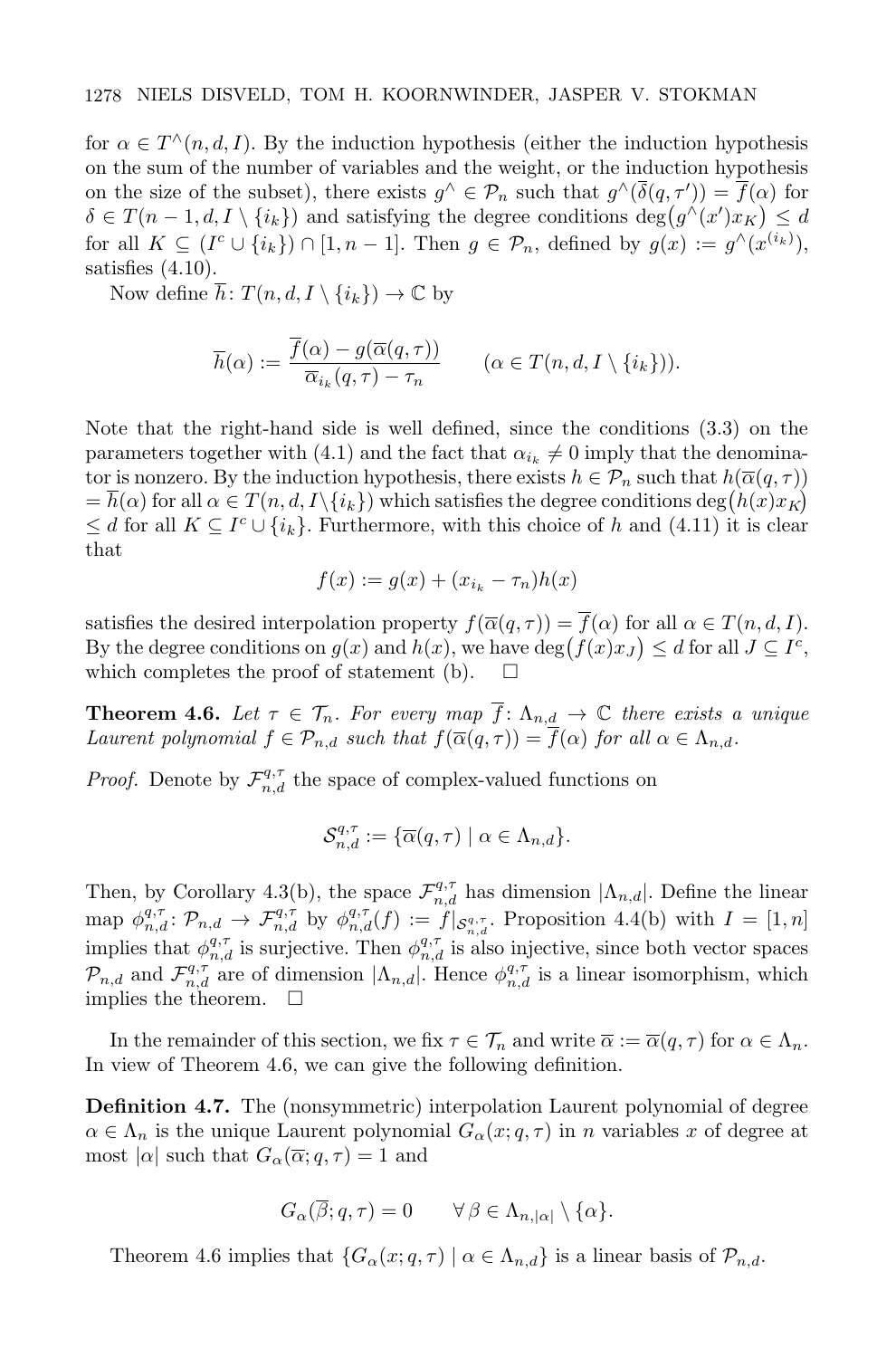**Example 4.8.** Recall from Example 3.7 that for  $n = 1$  the interpolation parameter  $\tau \in \mathcal{T}_1$  is given by a complex number s satisfying  $s^2 \notin q^{\mathbb{Z}}$ . We write  $G_{(\ell)}(x; q, \tau)$  for  $\ell \in \mathbb{Z}$  by  $G_{\ell}(x; q, s)$ . Then the Laurent polynomial  $G_{\ell}(x; q, s)$  has degree at most  $|\ell|$  and is characterized by the equations  $G_{\ell}(q^k s^{\text{sgn}(k)}; q, s) = \delta_{\ell,k}$ for  $k \in \mathbb{Z}$  with  $|k| \leq |\ell|$ . It follows that

$$
G_{\ell}(x;q,s) = \frac{(qsx, sx^{-1};q)_{\ell}}{(q^{1+\ell}s^2, q^{-\ell};q)_{\ell}}, \qquad \ell \in \mathbb{Z}_{\geq 0},
$$
  

$$
G_{-\ell}(x;q,s) = \frac{q^{\ell}sx(qsx;q)_{\ell-1}(sx^{-1};q)_{\ell+1}}{(q^{\ell}s^2;q)_{\ell+1}(q^{1-\ell};q)_{\ell-1}}, \qquad \ell \in \mathbb{Z}_{> 0}.
$$
  
(4.12)

Furthermore, for  $n > 1$ ,

$$
G_{\alpha}(x;q,\mathbf{s}) := \prod_{i=1}^{n} G_{\alpha_i}(x_i;q,s) \qquad (\alpha \in \Lambda_n)
$$

with (recall)  $\mathbf{s} = (s, \ldots, s) \in \mathcal{T}_n$ .

As in Section 3, one concludes from Theorem 4.6 that  $\{[G_\alpha]_d \mid \alpha \in \widehat{\Lambda}_{n,d}\}\$ is a linear basis of  $\mathcal{G}_{n,d}$ , where  $\widehat{\Lambda}_{n,d} := \Lambda_{n,d} \setminus \Lambda_{n,d-1}$  and  $\Lambda_{n,-1} := \emptyset$ . In particular,

$$
\deg(G_{\alpha}(x;q,\tau)) = |\alpha| \qquad (\alpha \in \Lambda_n).
$$

Recall from Proposition 3.6 that the coefficient of  $m_{\lambda}(x)$  in the linear expansion of the symmetric interpolation Laurent polynomial  $R_{\lambda}(x; q, \tau)$  in symmetric monomials  $m_{\mu}(x)$  ( $\mu \in \Lambda_n^+$ ) is nonzero. For the nonsymmetric interpolation Laurent polynomial  $G_{\alpha}(x; q, \tau)$  we have the following result.

**Lemma 4.9.** Let  $\alpha \in \Lambda_n$ . The coefficients  $c_{\gamma}^{\alpha}(q, \tau) \in \mathbb{C}$  in the linear expansion

$$
G_{\alpha}(x;q,\tau) = \sum_{\gamma \in \Lambda_{n,|\alpha|}} c_{\gamma}^{\alpha}(q,\tau) x^{\gamma}
$$
\n(4.13)

are rational functions in the variables  $q, \tau_1, \ldots, \tau_n$ . The rational function representing  $c_{\alpha}^{\alpha}(q,\tau)$  for q not a root of unity and  $\tau \in \mathcal{T}_n$ , is nonzero.

*Proof.* We will prove that the  $c^{\alpha}_{\gamma}(q,\tau)$  are rational in  $q, \tau$  by considering them for fixed  $\alpha$  as solutions of a linear system with rational coefficients. We use the notations introduced in the proof of Theorem 4.6. Let  $d \in \mathbb{Z}_{\geq 0}$  and set  $m := |\Lambda_{n,d}|$ . Identify  $\Lambda_{n,d}$  with  $[1,m]$  by fixing an enumeration of the elements in  $\Lambda_{n,d}$ . This provides vector space identifications

$$
\sum_{\gamma \in \Lambda_{n,d}} d_{\gamma} x^{\gamma} \mapsto (d_{\gamma})_{\gamma} : \mathcal{P}_{n,d} \xrightarrow{\sim} \mathbb{C}^m, \qquad f \mapsto (f(\overline{\gamma}(q,\tau)))_{\gamma} : \mathcal{F}_{n,d}^{q,\tau} \xrightarrow{\sim} \mathbb{C}^m.
$$

The linear isomorphism  $\phi_{n,d}^{q,\tau} : \mathcal{P}_{n,d} \longrightarrow \mathcal{F}_{n,d}^{q,\tau}$  is then represented by the invertible matrix

$$
A(q,\tau) := (\overline{\beta}(q,\tau)^{\gamma})_{\beta,\gamma} \in \mathrm{GL}_m(\mathbb{C}).
$$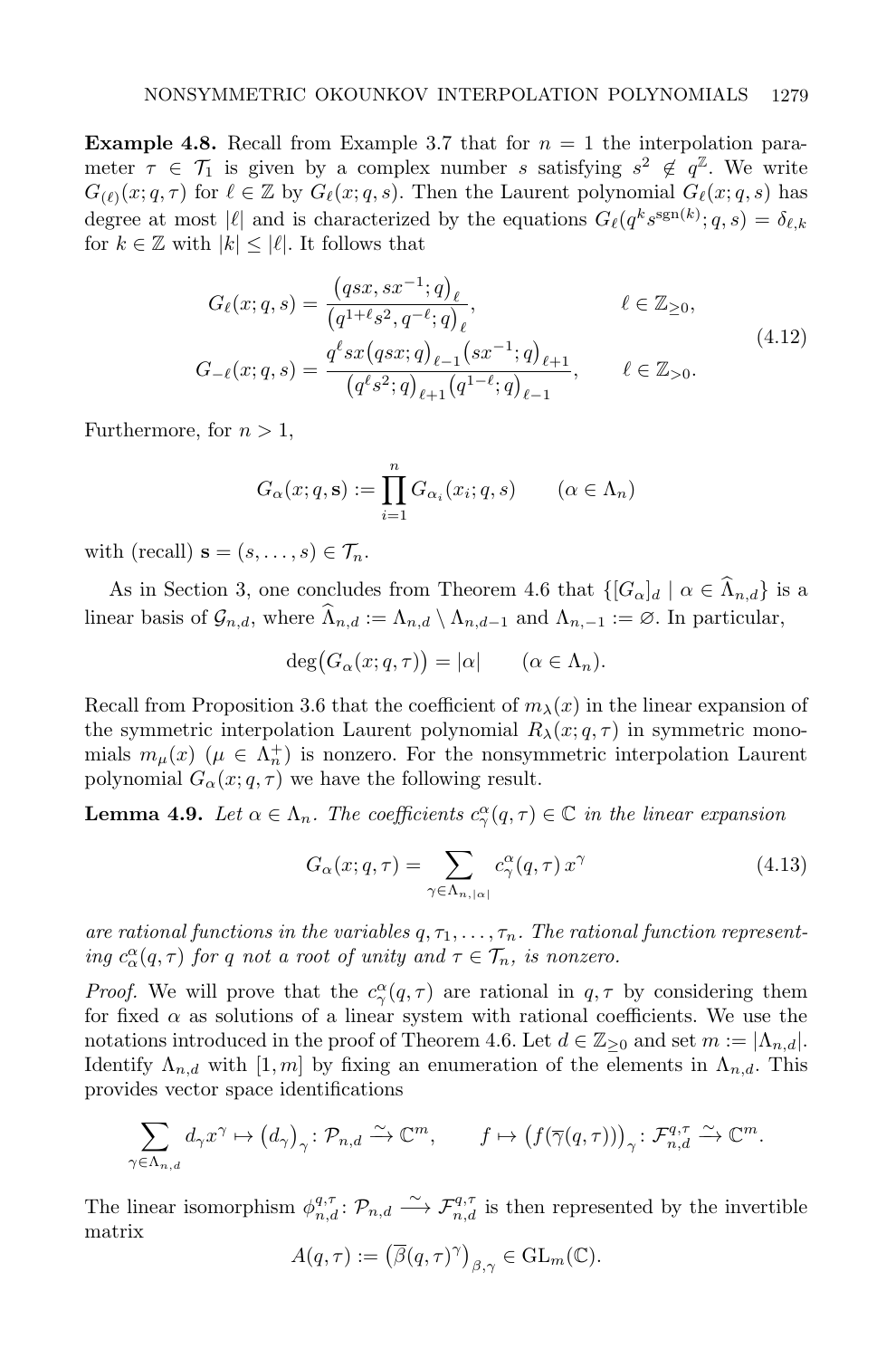Let  $\{e^{\alpha} \mid \alpha \in \Lambda_{n,d}\}$  be the standard basis of  $\mathbb{C}^m$ . Then Definition 4.7 implies that

$$
\left(c_{\gamma}^{\alpha}(q,\tau)\right)_{\gamma} = A(q,\tau)^{-1}e_{\alpha} \qquad \forall \alpha \in \Lambda_{n,d},
$$

and Example 4.8 shows that  $c_{\alpha}^{\alpha}(q, s) \neq 0$  if  $s \in \mathbb{C}^*$  and  $s^2 \notin q^{\mathbb{Z}}$ . The result now follows from the fact that the matrix coefficients of  $A(q, \tau)$  are rational functions in  $q, \tau_1, \ldots, \tau_n$ .  $\Box$ 

For  $n = 1$  we find from  $(3.12)$  and  $(4.12)$  that

$$
R_{\ell}(x;q,s) = G_{\ell}(x;q,s) + G_{-\ell}(x;q,s) \qquad (\ell \in \mathbb{Z}_{\geq 0}).
$$

This generalizes to arbitrary  $n \geq 1$  as follows.

**Theorem 4.10.** Let  $R_{\lambda}(x) = R_{\lambda}(x; q, \tau)$  and  $G_{\alpha}(x) = G_{\alpha}(x; q, \tau)$  be the symmetric and nonsymmetric interpolation polynomials as given by Definitions 3.4 and 4.7, respectively. For  $\lambda \in \Lambda_n^+$  and  $\alpha \in \Lambda_n$  we have

$$
R_{\lambda}(\overline{\alpha}) = R_{\lambda}(\overline{\alpha^{+}}), \qquad R_{\lambda}(x) = \sum_{\beta \in W_{n}\lambda} G_{\beta}(x). \tag{4.14}
$$

Proof. The first formula in (4.14) follows immediately from part (a) of Corollary 4.3.

Let  $\lambda \in \Lambda_n^+$  and write  $H_\lambda := \sum_{\beta \in W_n \lambda} G_\beta$ . Then, by the definitions of  $R_\lambda$  and  $G_{\beta}$ , and by part (a) of the theorem,  $R_{\lambda}$  and  $H_{\lambda}$  are Laurent polynomials of degree at most  $|\lambda|$  satisfying  $R_{\lambda}(\overline{\alpha}) = \delta_{\alpha^+,\lambda} = H_{\lambda}(\overline{\alpha}) \ (\alpha \in \Lambda_{n,|\lambda|})$ . By Theorem 4.6, we conclude that  $R_{\lambda} = H_{\lambda}$ .  $\Box$ 

Remark 4.11. An analogous statement as Theorem 4.10 holds true for Sahi's [35] symmetric and nonsymmetric interpolation polynomials, with essentially the same proof.

Consider the principal specialization  $\tau_i = st^{n-i}$  of  $\tau \in \mathcal{T}_n$ . The explicit formula (4.1) for the interpolation point  $\overline{\alpha}$  ( $\alpha \in \Lambda_n$ ) then takes the form

$$
\overline{\alpha}_i = q^{\alpha_i} \left( st^{n - \pi_\alpha^{-1}(i)} \right)^{\text{sgn}(\alpha_i)} \qquad (i \in [1, n]). \tag{4.15}
$$

If  $s = \sqrt{q^{-1}abcd}$  then  $\overline{\alpha}_i$  (4.15) corresponds to the eigenvalue of Noumi's Yoperator  $Y_i$  for the nonsymmetric Koornwinder polynomial  $E_\alpha(x; a, b, c, d; q, t)$  of degree  $\alpha$ , see [37, §6] (compare with Remark 3.9 for the symmetric theory). Note that for  $\tau = st^{\rho}$ , the second formula in (4.14) gives the expansion of the BC<sub>n</sub>type interpolation Macdonald polynomial  $R_{\lambda}(x; q, s, t)$  in terms of the interpolation Laurent polynomials  $G_{\beta}(x; q, s, t)$  ( $\beta \in W_n \lambda$ ). This is an analogue for interpolation polynomials of the expansion formula expressing Koornwinder polynomials as linear combination of nonsymmetric Koornwinder polynomials, see [40, Thm. 6.6].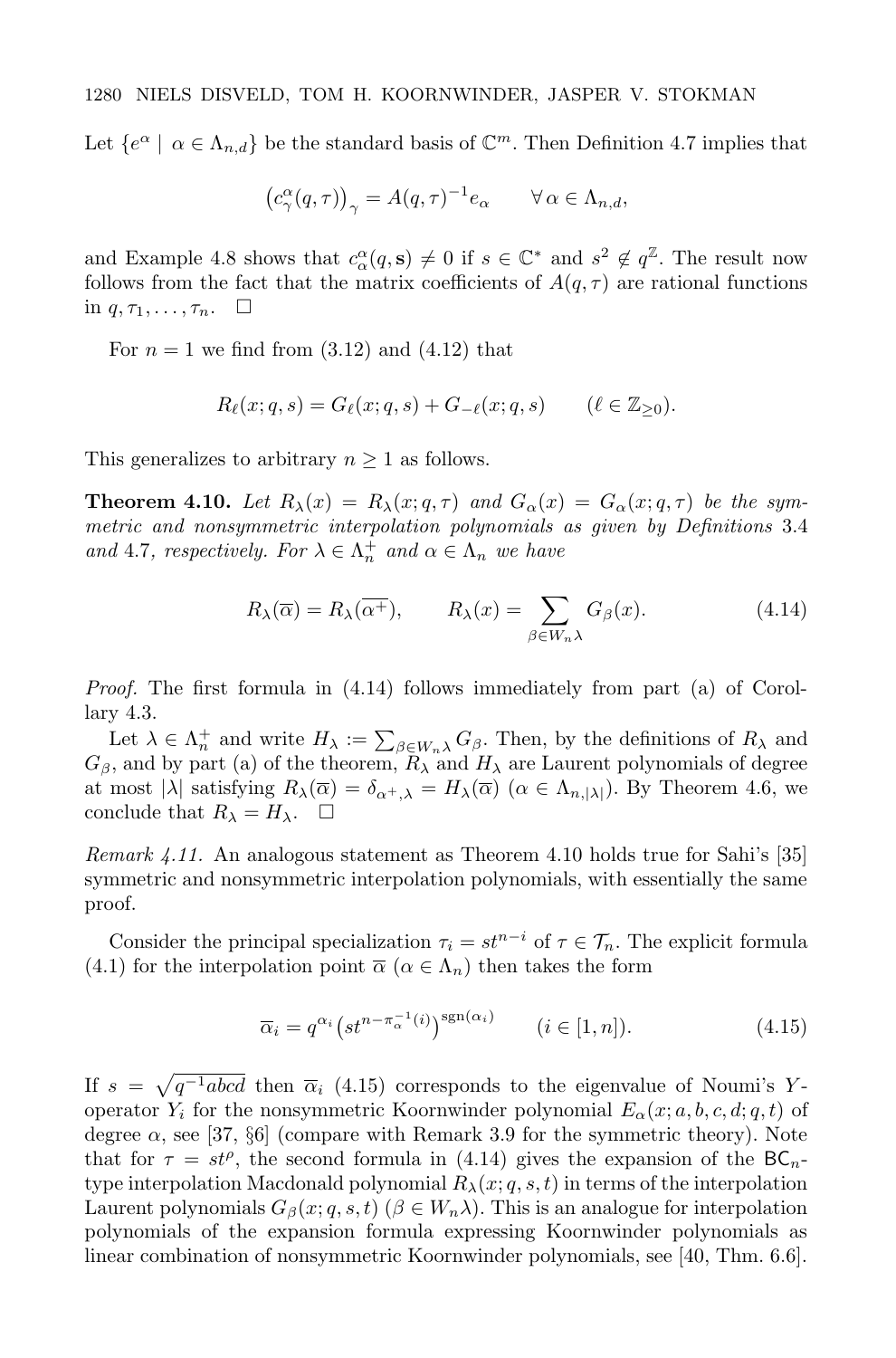**Definition 4.12.** Let  $s, t \in \mathbb{C}^*$  such that  $st^{\rho} \in \mathcal{T}_n$ . Then we call  $G_{\alpha}(x; q, s, t) :=$  $G_{\alpha}(x;q,st^{\rho})$  the nonsymmetric  $\mathsf{BC}_n$ -type interpolation Macdonald polynomial of degree  $\alpha \in \Lambda_n$ .

Observe that  $G_{\alpha}(x; q, s, t)$  is the unique Laurent polynomial of degree  $\leq |\alpha|$ satisfying  $G_{\alpha}(\overline{\alpha}; q, s, t) = 1$  and  $G_{\alpha}(\overline{\beta}; q, s, t) = 0$   $(\beta \in \Lambda_{n, |\alpha|} \setminus {\{\alpha\}})$ , with  $\overline{\alpha}$  given by (4.15).

In the following section and in the Appendix, we present first steps towards answering the question whether the nonsymmetric  $BC_n$ -type interpolation Macdonald polynomials satisfy extra vanishing properties and admit explicit binomial formulas. For Knop's [10] type  $A_{n-1}$  nonsymmetric interpolation Macdonald polynomials, extra vanishing and explicit binomial formulas were derived in [10], [35], [39]. Their proofs lean on a generalization of Cherednik's action of the double affine Hecke algebra on polynomials in n variables for which the type  $A_{n-1}$  nonsymmetric interpolation Macdonald polynomials are common eigenfunctions of the resulting Y -operators.

It is not known whether the nonsymmetric  $BC_n$ -type interpolation Macdonald polynomials  $G_{\alpha}(x; q, s, t)$  satisfy extra vanishing properties. In the Appendix, we will present the outcome of computer algebra computations describing extra vanishing for  $G_{\alpha}(x; q, s, t)$  when  $n = 2$  and  $|\alpha| = 4$ .

#### 5. The action of Demazure–Lusztig operators

We introduce an action of the type  $C_n$  Hecke algebra on the space of Laurent polynomials in *n* variables, defined in terms of Demazure–Lusztig operators. We explicitly compute its action on nonsymmetric  $BC_n$ -type interpolation Macdonald polynomials. Similar to the type  $A_{n-1}$  case in [10], [35], the Hecke algebra techniques in this section can only be applied when taking the principal specialization  $\tau = st^{\rho}$ .

Recall our notations associated with root system  $C_n$  in Section 2.

**Definition 5.1** (Hecke algebra of type  $B_n$  or  $C_n$ ). Let  $\mathcal{H}_n(t,t_n)$  be the complex unital associative algebra with generators  $T_1, \ldots, T_n$ , parameters  $t, t_n \in \mathbb{C}^*$ , and defining relations

$$
T_i T_{i+1} T_i = T_{i+1} T_i T_{i+1}, \t i \in [1, n-2],
$$
  
\n
$$
T_{n-1} T_n T_{n-1} T_n = T_n T_{n-1} T_n T_{n-1},
$$
  
\n
$$
T_i T_j = T_j T_i, \t |i - j| > 1,
$$
  
\n
$$
(T_i - t_i)(T_i + 1) = 0, \t i \in [1, n],
$$

with  $t_i := t$  for  $i \in [1, n)$ .

Remark 5.2. The relations  $(T_i - t_i)(T_i + 1) = 0$  are related to the usual Hecke relations  $(\widetilde{T}_i - \widetilde{t}_i)(\widetilde{T}_i + \widetilde{t}_i^{-1}) = 0$  [18, (4.1.1)] by the substitutions  $\widetilde{t}_i = t_i^{1/2}, \widetilde{T}_i = -1/2$  $t_i^{-1/2}T_i$ . (Sahi [37, §2.3] has Hecke relations as in [18] with  $\widetilde{t}_i = t_i^{1/2}$ .)

The trivial one-dimensional representation  $\chi$  of  $\mathcal{H}_n(t,t_n)$  is characterized by  $\chi(T_i) = t_i$  for  $i \in [1, n]$ . For a reduced expression  $w = s_{i_1} \cdots s_{i_r}$  of  $w \in W_n$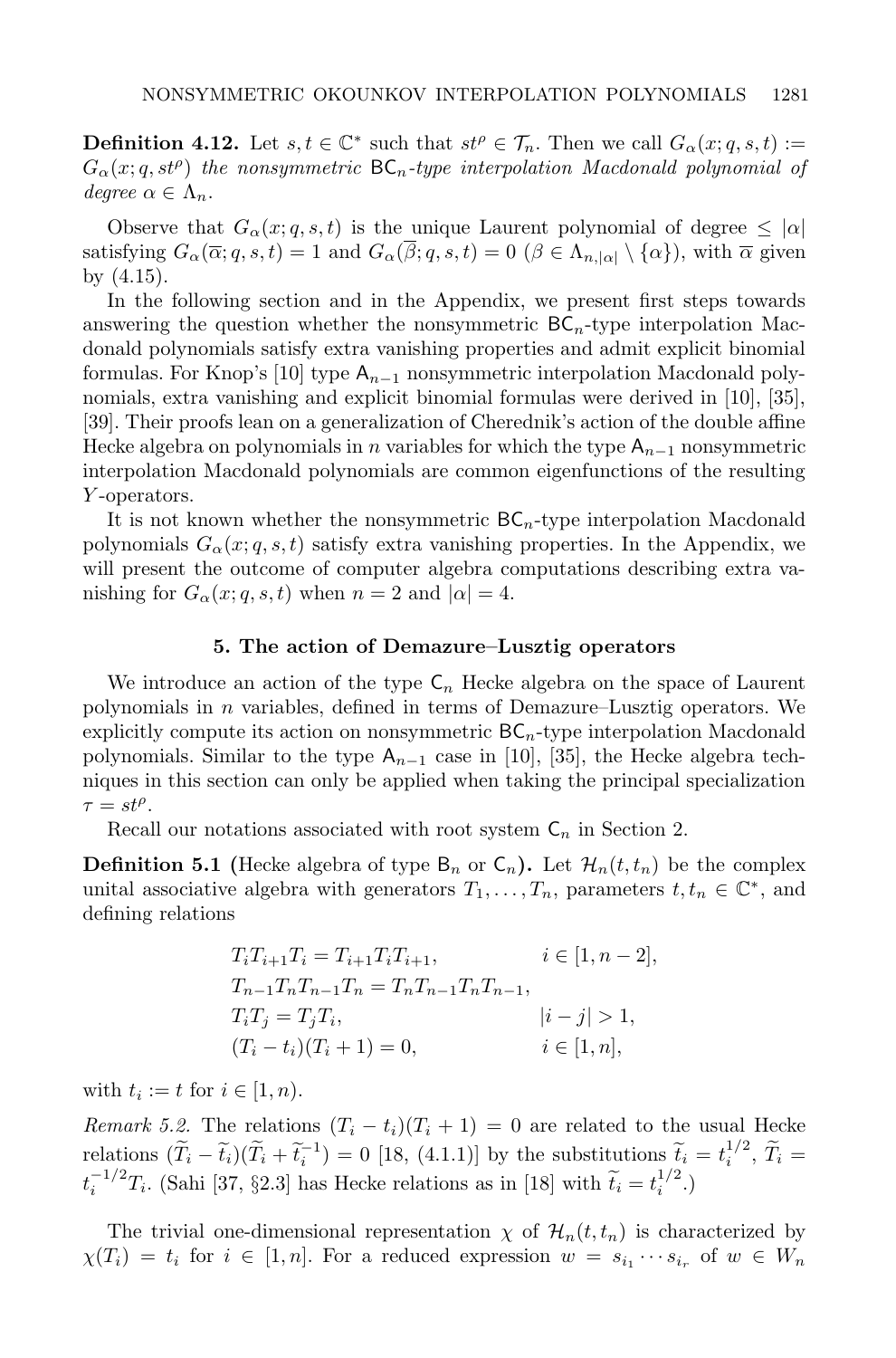define  $T_w \in \mathcal{H}_n(t,t_n)$  by  $T_w := T_{i_1} \cdots T_{i_r}$ . This is independent of the choice of the reduced expression; see [9, Prop. 1.15]. Define the Hecke symmetrizer of  $\mathcal{H}_n(t,t_n)$ by

$$
C_+ := \sum_{w \in W_n} T_w,\tag{5.1}
$$

then

$$
hC_{+} = \chi(h)C_{+} = C_{+}h \qquad (h \in \mathcal{H}_n(t, t_n)); \tag{5.2}
$$

cf., e.g., [18, (5.5.7), (5.5.9)].

Noumi [21] introduced a one-parameter family of representations of  $\mathcal{H}_n(t,t_n)$ on  $\mathcal{P}_n$  in terms of Demazure–Lusztig type operators [16, Prop. 3.6]. Concretely, it is given by

$$
T_j \mapsto t + \frac{x_j - tx_{j+1}}{x_j - x_{j+1}} (s_j - 1), \qquad j \in [1, n),
$$
  

$$
T_n \mapsto t_n + \frac{(1 - ax_n^{-1})(1 - bx_n^{-1})}{1 - x_n^{-2}} (s_n - 1),
$$

with  $a, b \in \mathbb{C}$  such that  $ab = -t_n$ . As we shall see in Proposition 5.5, the specialization of the Hecke parameters  $t, t_n$  and the representation parameters  $a, b$  that is needed for the application to nonsymmetric  $BC_n$ -type interpolation Macdonald polynomials is  $t_n = -1$  and  $a = s$ ,  $b = s^{-1}$  with  $s \in \mathbb{C}^*$ . Noumi's representation then takes the following form.

**Lemma 5.3.** Let  $s, t \in \mathbb{C}^*$ . The maps  $T_j \mapsto H_j^{(t)}$   $(j \in [1, n))$  and  $T_n \mapsto H_n^{(s)}$  with

$$
H_j^{(t)} := t + \frac{x_j - tx_{j+1}}{x_j - x_{j+1}} (s_j - 1), \qquad j \in [1, n), \tag{5.3}
$$

$$
H_n^{(s)} := -1 + \frac{(1 - sx_n^{-1})(1 - s^{-1}x_n^{-1})}{1 - x_n^{-2}} (s_n - 1)
$$
\n(5.4)

define a one-parameter family of representations  $\pi_s \colon \mathcal{H}_n(t,-1) \to \text{End}(\mathcal{P}_n)$  on  $\mathcal{P}_n$ .

In the following lemma, we show that  $\pi_s$  preserves the degree-filtration on  $\mathcal{P}_n$ .

**Lemma 5.4.** Let  $s, t \in \mathbb{C}^*$ . Then  $\mathcal{P}_{n,d}$   $(d \in \mathbb{Z}_{\geq 0})$  is a  $\mathcal{H}_n(t, -1)$ -submodule of  $\mathcal{P}_n$ with respect to the action  $\pi_s$ .

*Proof.* We have to prove that  $H_n^{(s)}(x^{\alpha})$  and  $H_j^{(t)}(x^{\alpha})$   $(j \in [1, n))$  are Laurent polynomials of degree at most  $|\alpha|$ . Clearly, it is sufficient to prove the first claim for  $n = 1$  and the second claim for  $n = 2$  and  $j = 1$ .

A straightforward computation gives that

$$
H_1^{(s)}(x^k) = -\sum_{i=0}^k x^{2i-k} - \sum_{i=1}^k x^{2i-k} + (s+s^{-1})\sum_{i=1}^k x^{2i-k-1}
$$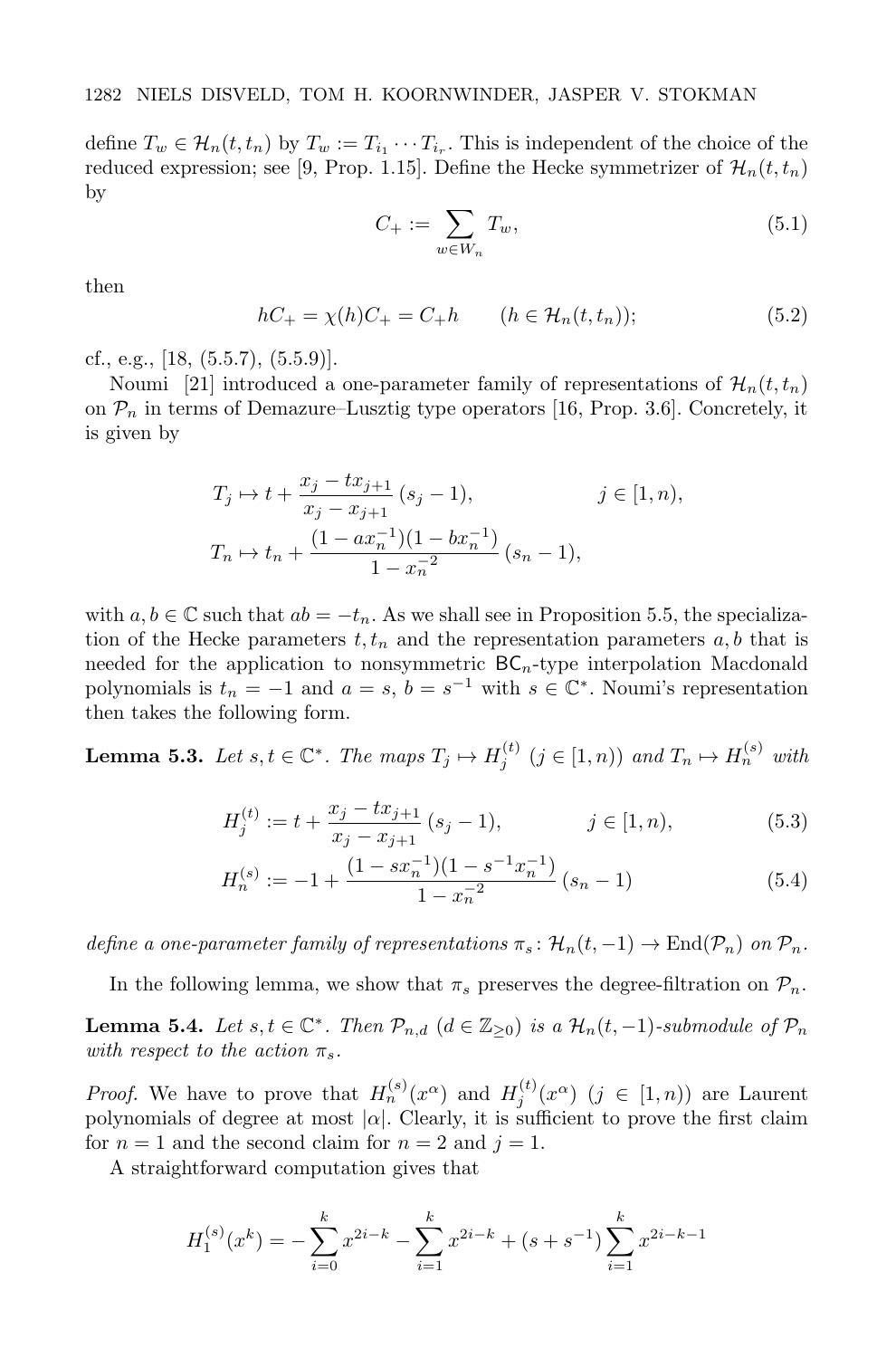for  $k \in \mathbb{Z}$ , where we use the convention that  $\sum_{i=k}^{\ell} f_i$  is equal to 0 if  $k = \ell + 1$  and equal to  $-\sum_{i=\ell+1}^{k-1} f_i$  if  $k > \ell+1$  (then formally,  $\sum_{i=k}^{\ell} f_i = \sum_{i=k}^{\infty} f_i - \sum_{i=\ell+1}^{\infty} f_i$ for all  $k, \ell \in \mathbb{Z}$ ). Similarly,

$$
H_1^{(t)}(x_1^k x_2^\ell) = -\sum_{i=1}^{k-\ell} x_1^{i+\ell} x_2^{-i+k} + t \sum_{i=0}^{k-\ell} x_1^{i+\ell} x_2^{-i+k}.
$$

It follows from these formulas that  $H_1^{(s)}(x^k)$  and  $H_1^{(t)}(x_1^k x_2^{\ell})$  are Laurent polynomials of degree  $|k|$  and  $|k| + |\ell|$ , respectively (for the second case observe that the set  $\{(\xi, \eta) \in \mathbb{R}^2 \mid |\xi| + |\eta| \le d\}$  is convex).  $\square$ 

The action of Demazure–Lusztig type operators on normalized nonsymmetric Koornwinder polynomials was determined explicitly in [40, Prop. 7.8(ii)], and on nonsymmetric interpolation Macdonald polynomials in [39, Lem. 10(1)]. For nonsymmetric  $BC_n$ -type interpolation Macdonald polynomials, we have the following result.

**Proposition 5.5.** Let  $\alpha \in \Lambda_n$  such that  $st^{\rho} \in \mathcal{T}_n$ . Write  $G_{\alpha} = G_{\alpha}(\cdot; q, s, t)$  for the nonsymmetric  $BC_n$ -type interpolation Macdonald polynomial of degree  $\alpha$ , and  $\bar{\alpha}$  for the interpolation point (4.15).

(a) Let  $j \in [1, n)$ . Then

$$
H_j^{(t)}G_{\alpha} = tG_{\alpha} \qquad \qquad \text{if } s_j \alpha = \alpha,
$$
  

$$
H_j^{(t)}G_{\alpha} = -G_{\alpha} + \frac{\overline{\alpha}_{j+1} - t\overline{\alpha}_j}{\overline{\alpha}_{j+1} - \overline{\alpha}_j} (G_{s_j \alpha} + G_{\alpha}) \qquad \text{if } s_j \alpha \neq \alpha.
$$
  
(5.5)

(b) We have

$$
H_n^{(s)}G_\alpha = -G_\alpha + \frac{(1 - s\overline{\alpha}_n)(1 - s^{-1}\overline{\alpha}_n)}{1 - \overline{\alpha}_n^2} \left(G_{s_n\alpha} + G_\alpha\right). \tag{5.6}
$$

In particular, if  $s_n \alpha = \alpha$  then  $H_n^{(s)} G_\alpha = -G_\alpha$  by Lemma 4.1(c).

Remark 5.6. Note that the right-hand sides of  $(5.5)$  and  $(5.6)$  are well defined by part (c) of Corollary 4.3. Note furthermore that in (5.5) the second formula does not reduce to the first formula if we would assume  $s_j \alpha = \alpha$ . Indeed, part (b) of Lemma 4.1 in case of the principal specialization  $\tau_i = st^{n-i}$   $(i \in [1, n])$  implies that

$$
\overline{\alpha}_j/\overline{\alpha}_{j+1} = t \qquad (j \in [1, n), \, \alpha \in \Lambda_n \text{ with } s_j \alpha = \alpha). \tag{5.7}
$$

Hence the right-hand side of the first formula in (5.5) equals  $(2t + 1)G_{\alpha}$  when  $s_i \alpha = \alpha \ (j \in [1, n)).$ 

*Proof of Proposition* 5.5. (a) The starting point is the formula (from  $(5.3)$ )

$$
\left(H_j^{(t)}G_{\alpha}\right)(\overline{\beta}) = tG_{\alpha}\left(\overline{\beta}\right) + \frac{\overline{\beta}_j - t\overline{\beta}_{j+1}}{\overline{\beta}_j - \overline{\beta}_{j+1}}\left(G_{\alpha}\left(\boldsymbol{s}_j\overline{\beta}\right)\right) - G_{\alpha}\left(\overline{\beta}\right)\right) \tag{5.8}
$$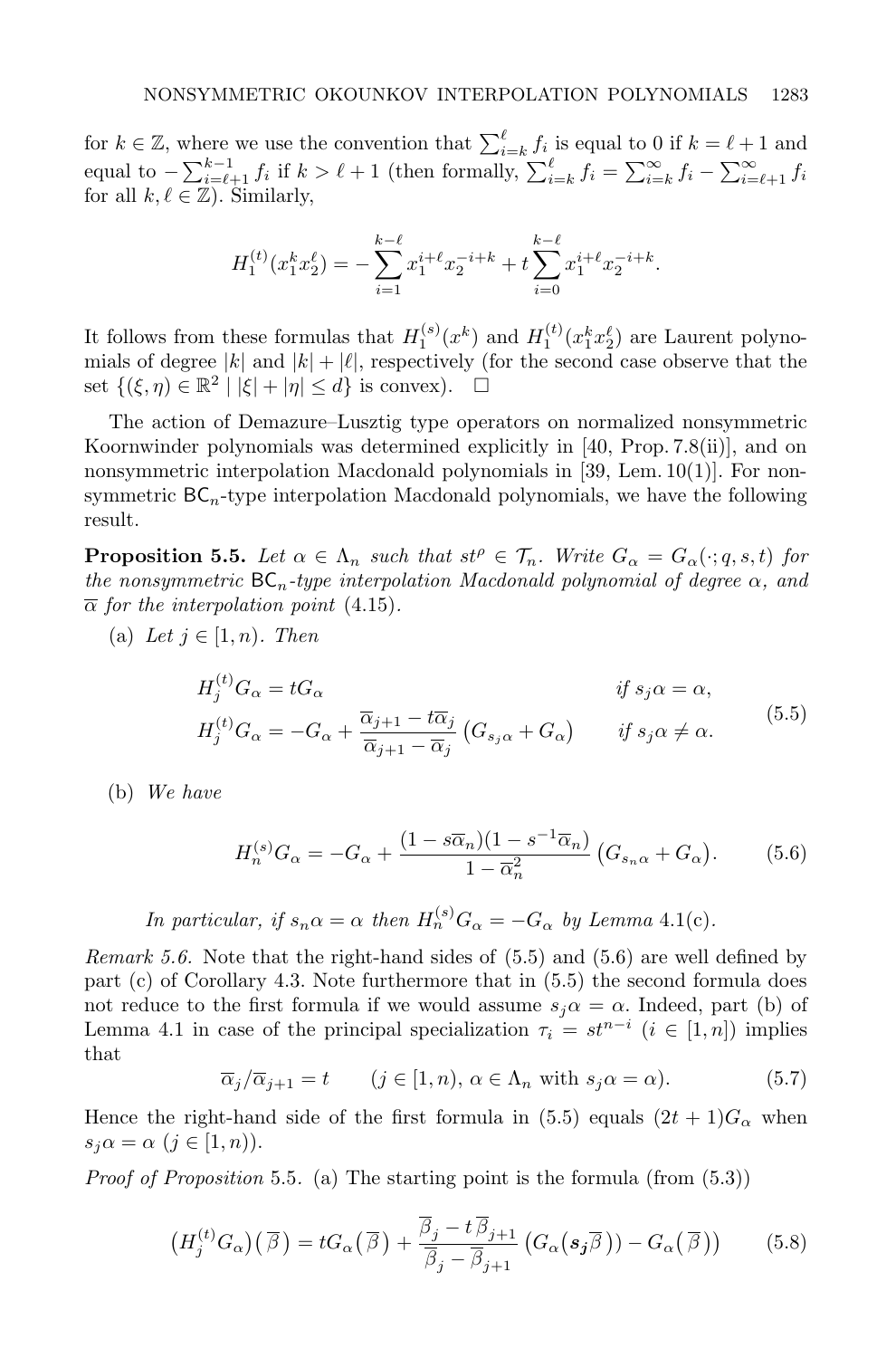for  $\beta \in \Lambda_n$ . For  $\beta \in \Lambda_{n,|\alpha|} \setminus {\alpha}$ , we then have by Lemma 4.1 that

$$
\left(H_j^{(t)}G_{\alpha}\right)(\overline{\beta}) = \begin{cases} 0 & \text{if } s_j\beta \neq \alpha, \\ \frac{\overline{\beta}_j - t\overline{\beta}_{j+1}}{\overline{\beta}_j - \overline{\beta}_{j+1}} & \text{if } s_j\beta = \alpha. \end{cases}
$$
\n
$$
(5.9)
$$

Now take  $\beta = \alpha$  and first consider the case that  $s_i \alpha = \alpha$ . Then (5.9) implies that  $H_j^{(t)} G_\alpha \in \mathcal{P}_{n,|\alpha|}$  vanishes at the interpolation points  $\overline{\beta}$  with  $\beta \in \Lambda_{n,|\alpha|} \setminus {\{\alpha\}}$ , while we get from (5.8) and Lemma 4.1 that

$$
\big(H_j^{(t)}G_{\alpha}\big)(\overline{\alpha})=tG_{\alpha}(\overline{\alpha})=t.
$$

This proves the first formula of (5.5).

Now suppose that  $s_j \alpha \neq \alpha$ . Then (5.9) implies that  $H_j^{(t)} G_\alpha \in \mathcal{P}_{n, |\alpha|}$  vanishes at the interpolation points  $\overline{\beta}$  for  $\beta \in \Lambda_{n,|\alpha|} \setminus {\alpha, s_j \alpha}$ . Furthermore, by (5.8) and Lemma 4.1,

$$
\left(H_j^{(t)}G_{\alpha}\right)(\overline{s_j\alpha}) = \frac{\overline{\alpha}_{j+1} - t\overline{\alpha}_j}{\overline{\alpha}_{j+1} - \overline{\alpha}_j}, \qquad \left(H_j^{(t)}G_{\alpha}\right)(\overline{\alpha}) = \frac{(t-1)\overline{\alpha}_j}{\overline{\alpha}_j - \overline{\alpha}_{j+1}}.
$$

Hence the Laurent polynomial

$$
F := H_j^{(t)} G_{\alpha} - \frac{\overline{\alpha}_{j+1} - t\overline{\alpha}_j}{\overline{\alpha}_{j+1} - \overline{\alpha}_j} G_{s_j \alpha} - \frac{(t-1)\overline{\alpha}_j}{\overline{\alpha}_j - \overline{\alpha}_{j+1}} G_{\alpha}
$$

of degree at most  $|\alpha|$  vanishes at all the interpolation points  $\beta$  with  $\beta \in \Lambda_{n,|\alpha|}$ , which forces  $F \equiv 0$ . We conclude that

$$
H_j^{(t)}G_{\alpha} = \frac{\overline{\alpha}_{j+1} - t\overline{\alpha}_j}{\overline{\alpha}_{j+1} - \overline{\alpha}_j} G_{s_j \alpha} + \frac{(t-1)\overline{\alpha}_j}{\overline{\alpha}_j - \overline{\alpha}_{j+1}} G_{\alpha}.
$$

Rewriting the right-hand side yields the second formula of (5.5).

(b) The proof proceeds similar to the proof of (a), now starting with the formula (from (5.3))

$$
\left(H_n^{(s)}G_\alpha\right)(\overline{\beta}) = -G_\alpha(\overline{\beta}) + \frac{\left(1 - s\overline{\beta}_n^{-1}\right)\left(1 - s^{-1}\overline{\beta}_n^{-1}\right)}{1 - \overline{\beta}_n^{-2}}\left(G_\alpha(s_n\overline{\beta}) - G_\alpha(\overline{\beta})\right) (5.10)
$$

for  $\beta \in \Lambda_n$ . By Lemma 4.1, the formula reduces for  $\beta \in \Lambda_{n,|\alpha|} \setminus {\alpha}$  to

$$
(H_n^{(s)}G_\alpha)(\overline{\beta}) = \begin{cases} 0 & \text{if } s_n\beta \neq \alpha, \\ \frac{(1 - s\overline{\beta}_n^{-1})(1 - s^{-1}\overline{\beta}_n^{-1})}{1 - \overline{\beta}_n^{-2}} & \text{if } s_n\beta = \alpha. \end{cases}
$$
(5.11)

If  $s_n \alpha = \alpha$ , then it follows from part (c) of Lemma 4.1 in case of principal specialization that  $\overline{\alpha}_n = s$ , hence  $(H_n^{(s)}G_\alpha)(\overline{\alpha}) = -G_\alpha(\overline{\alpha}) = -1$  by (5.10). We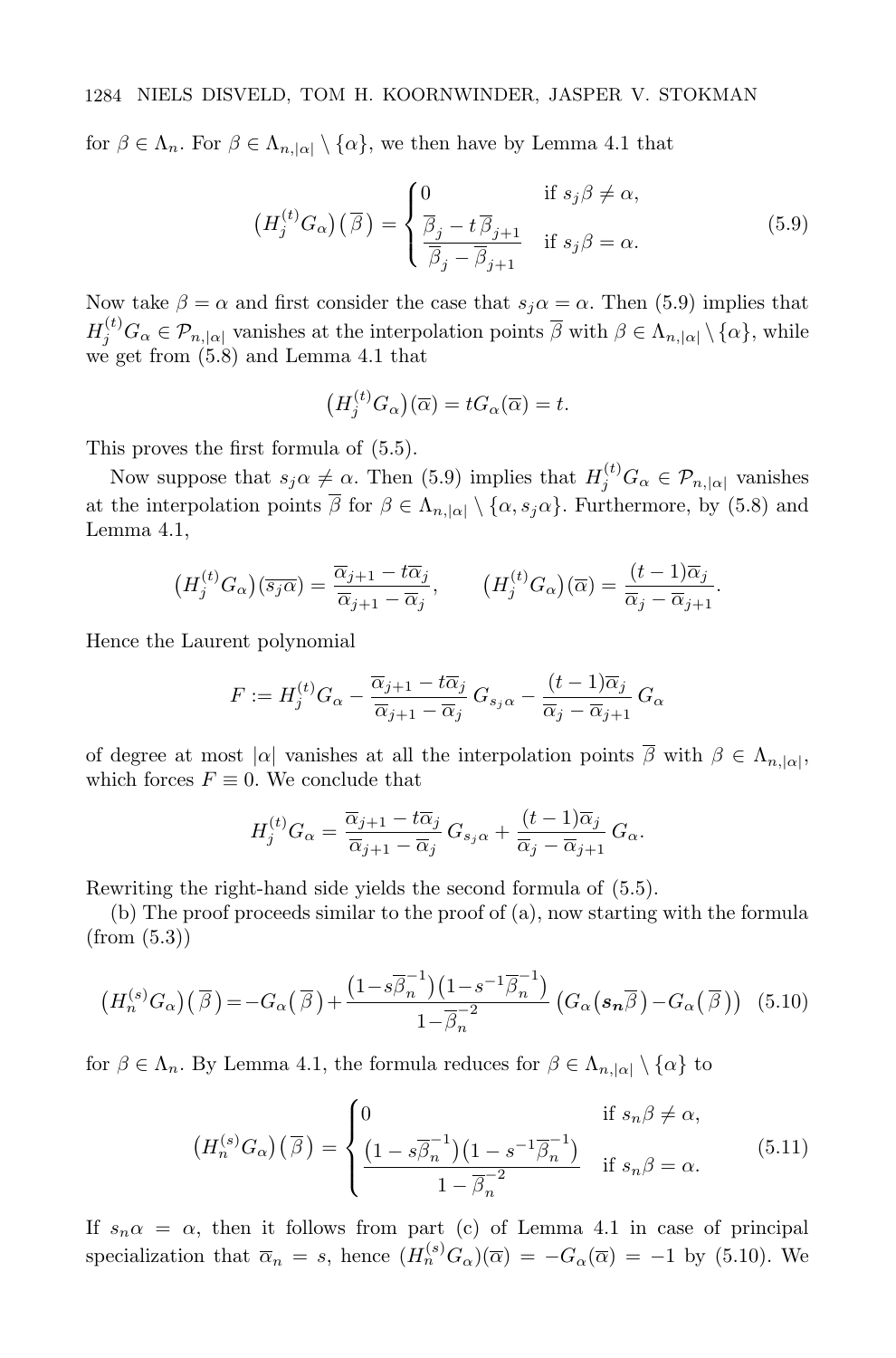conclude that  $H_n^{(s)}G_\alpha = -G_\alpha$  if  $s_n\alpha = \alpha$ , which agrees with (5.6). If  $s_n\alpha \neq \alpha$ , then observe that, by (5.10) and Lemma 4.1,

$$
\left(H_n^{(s)}G_\alpha\right)\left(\overline{s_n\alpha}\right) = \frac{\left(1 - s\overline{\alpha}_n\right)\left(1 - s^{-1}\overline{\alpha}_n\right)}{1 - \overline{\alpha}_n^2}, \quad \left(H_n^{(s)}G_\alpha\right)\left(\overline{\alpha}\right) = \frac{2\overline{\alpha}_n^2 - (s + s^{-1})\overline{\alpha}_n}{1 - \overline{\alpha}_n^2}.
$$

Continuing the proof as in part (a) readily leads to the formula (5.6).  $\Box$ 

Recall from Lemma 5.3 the representation  $\pi_s$  of  $\mathcal{H}(t, -1)$  on  $\mathcal{P}_n$  and from (5.1) the Hecke symmetrizer  $C_{+}$ .

**Lemma 5.7.** Let  $s, t \in \mathbb{C}^*$ . The map  $\pi_s(C_+)$  restricts to a map  $\mathcal{P}_{n,d} \to \mathcal{P}_{n,d}^{W_n}$ .

*Proof.* The fact that  $f^+ := \pi_s(C_+) f$  is  $W_n$ -invariant for  $f \in \mathcal{P}_n$  follows from the following standard argument in Cherednik–Macdonald theory: by  $(5.2)$ ,  $f^+$ satisfies  $(H_j^{(t)} - t)f^+ = 0$   $(j \in [1, n))$  and  $(H_n^{(s)} + 1)f^+ = 0$ . By the explicit forms  $(5.3)$ ,  $(5.4)$  of the Demazure–Lusztig operators, this is equivalent to  $s_j f^+ = f^+$ for  $j \in [1, n)$  and  $s_n f^+ = f^+$ . The map  $\pi_s(C_+)$  preserves  $\mathcal{P}_{n,d}$  by Lemma 5.4.  $\Box$ 

**Lemma 5.8.** Let  $s, t \in \mathbb{C}$  such that  $st^{\rho} \in \mathcal{T}_n$ . Then

$$
\pi_s(C_+)G_\alpha = \text{cst}_\alpha R_{\alpha^+} \tag{5.12}
$$

for all  $\alpha \in \Lambda_n$ , with  $\operatorname{cst}_{\alpha} := (\pi_s(C_+)G_{\alpha})(\alpha^+).$ 

Proof. To prove (5.12) it suffices, in view of the previous lemma, to show that

$$
\big(\pi_s(C_+)G_\alpha\big)(\overline{\mu})=0
$$

for all  $\mu \in \Lambda_{n,|\alpha|}^+ \setminus {\alpha^+}$ . But by Proposition 5.5 we have

$$
\pi_s(C_+)G_\alpha = \sum_{\gamma \in W_n \alpha} d_\gamma^\alpha G_\gamma
$$

for certain coefficients  $d_{\gamma}^{\alpha} \in \mathbb{C}$ . Each  $G_{\gamma}$  vanishes at  $\overline{\mu}$  ( $\mu \in \Lambda_{n, |\alpha|}^+ \setminus {\{\alpha^+\}}$ ) since

$$
\Lambda_{n,|\alpha|}^+ \setminus {\alpha^+} \subseteq \Lambda_{n,|\gamma|} \setminus {\gamma} \qquad \forall \gamma \in W_n \alpha. \qquad \Box
$$

We end this section by computing  $cst_{\lambda} = (\pi_s(C_+)G_{\lambda})(\overline{\lambda})$  for  $\lambda \in \Lambda_n^+$ . Fix  $\lambda \in \Lambda_n^+$ . Put  $C_+^{\lambda} := \sum_{u \in W_n^{\lambda}} T_u$  and  $C_{+,\lambda} := \sum_{v \in W_{n,\lambda}} T_v$ . Since  $\ell(uv) = \ell(u) + \ell(v)$ for  $u \in W_n^{\lambda}$  and  $v \in W_{n,\lambda}$ , it follows that

$$
C_{+} = C_{+}^{\lambda} C_{+,\lambda} \tag{5.13}
$$

in  $\mathcal{H}_n(t, -1)$ . With  $\chi$  the trivial one-dimensional representation of  $\mathcal{H}_n(t, -1)$  we see by Proposition 5.5 that

$$
\pi_s(C_{+,\lambda})G_{\lambda} = \chi(C_{+,\lambda})G_{\lambda}.
$$
\n(5.14)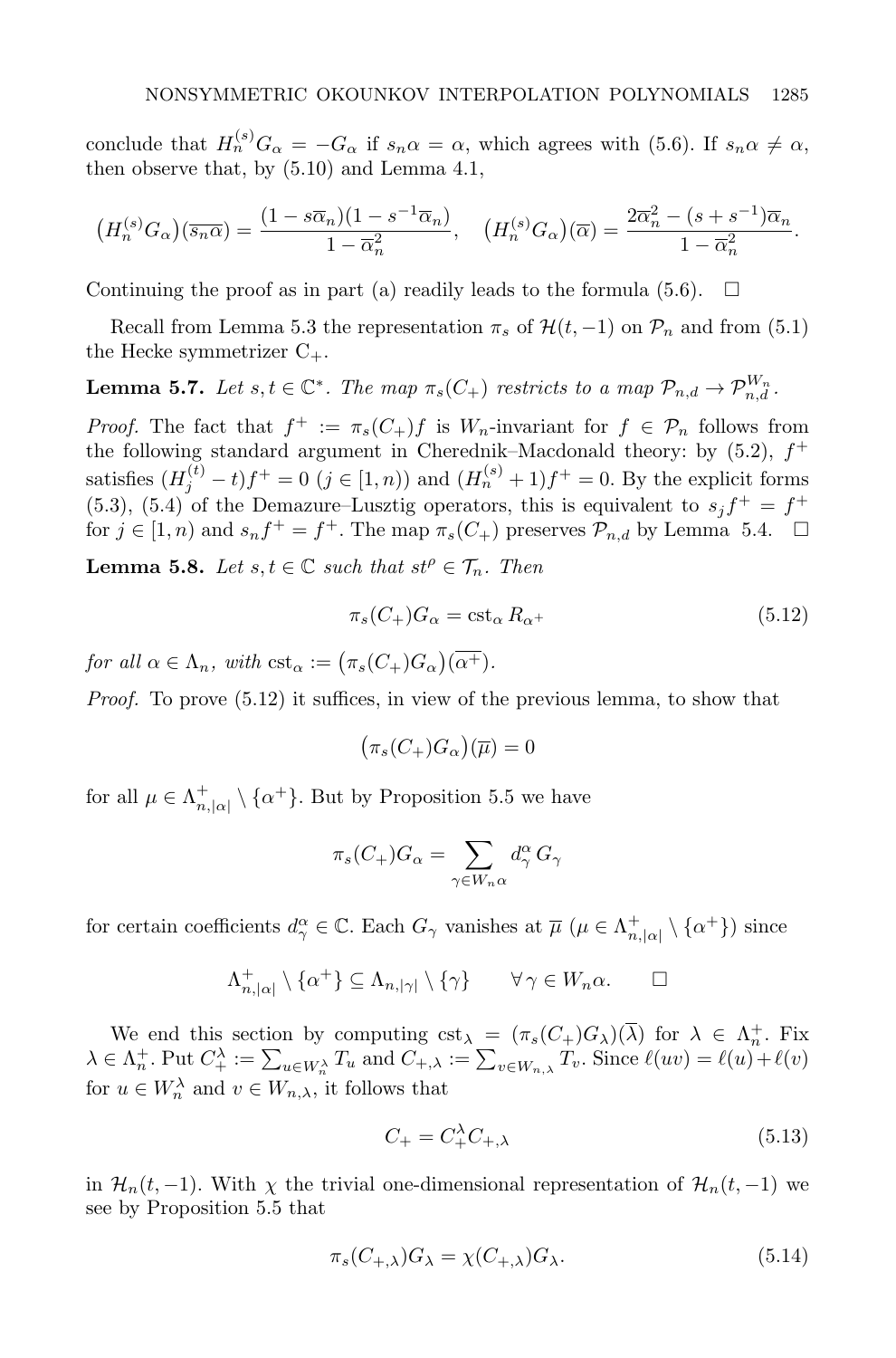What remains is to compute  $(\pi_s(C_\perp^{\lambda})G_\lambda)(\overline{\lambda})$ . Let  $R = R_s \cup R_\ell$  be the decomposition of the root system R of type  $C_n$  in short and long roots (by convention, for  $n = 1$ ) we write  $R_s = \emptyset$  and  $R_\ell = R$ ). We define two  $W_n$ -invariant functions  $R \to \mathbb{C}$  by

$$
\kappa_{\beta} := \begin{cases} t & \text{if } \beta \in R_s, \\ s & \text{if } \beta \in R_{\ell}, \end{cases} \qquad v_{\beta} := \begin{cases} 1 & \text{if } \beta \in R_s, \\ -s^{-1} & \text{if } \beta \in R_{\ell}. \end{cases}
$$

Define for  $\beta \in R$  the rational function

$$
c_{\beta}(x):=\frac{(x^{\beta^{\vee}}-\kappa_{\beta})(x^{\beta^{\vee}}+\upsilon_{\beta})}{x^{2\beta^{\vee}}-1},
$$

where  $\beta^{\vee} := 2\beta/\|\beta\|^2$  denotes the co-root of  $\beta$ . Then  $H_j^{(t)} = t + c_{\beta^j}(x)(s_j - 1)$  for  $j \in [1, n)$  and  $H_n^{(s)} = -1 + c_{\beta^n}(x)(s_n - 1)$ . Furthermore, for  $\alpha \in \Lambda_n$  with  $s_j \alpha \neq \alpha$ we have

$$
c_{e_{j+1}-e_j}(\overline{\alpha}) = \frac{\overline{\alpha}_{j+1} - t\overline{\alpha}_j}{\overline{\alpha}_{j+1} - \overline{\alpha}_j}, \qquad j \in [1, n),
$$

$$
c_{-e_n}(\overline{\alpha}) = \frac{(1 - s\overline{\alpha}_n)(1 - s^{-1}\overline{\alpha}_n)}{1 - \overline{\alpha}_n^2},
$$

which are exactly the coefficients appearing in  $(5.5)$  and  $(5.6)$ . Hence we have

$$
\pi_s(T_j)G_\alpha = -G_\alpha + c_{\beta^j}(\overline{\alpha})\left(G_{s_j\alpha} + G_\alpha\right) \quad (j \in [1, n] \ \alpha \in \Lambda_n \text{ with } s_j\alpha \neq \alpha) \tag{5.15}
$$

by Proposition 5.5.

Recall the longest element  $w_0 = -id_{\mathbb{R}^n}$  in  $W_n$ . Let  $w_0^{\lambda} \in W_n^{\lambda}$  be the minimal coset representative of the coset  $w_0W_{n,\lambda}$ .

**Theorem 5.9.** Let  $s, t \in \mathbb{C}$  such that  $st^{\rho} \in \mathcal{T}_n$ . Then

$$
\pi_s(C_+)G_\lambda = \text{cst}_\lambda R_\lambda
$$

for  $\lambda \in \Lambda_n^+$ , with

$$
\mathrm{cst}_{\lambda} = \chi(C_{+,\lambda}) \prod_{\beta \in R^{+} \cap (w_0^{\lambda})^{-1} R^{-}} c_{-\beta}(\overline{\lambda}).
$$

*Proof.* Fix  $\lambda \in \Lambda_n^+$  and write  $\lambda^- := w_0(\lambda) = w_0^{\lambda}(\lambda)$  for the antidominant element in the orbit  $W_n\lambda$ . By (5.13), (5.14), Lemma 5.8 and Theorem 4.10 we have

$$
\chi(C_{+,\lambda})\pi_s(C_{+}^{\lambda})G_{\lambda} = \pi_s(C_{+})G_{\lambda} = \text{cst}_{\lambda}R_{\lambda} = \text{cst}_{\lambda}\sum_{\alpha \in W_n\lambda}G_{\alpha},
$$

so it suffices to show that

 $\overline{\phantom{a}}$ 

$$
\pi_s(C^{\lambda}_+)G_{\lambda}\big)(\overline{\lambda_-}) = \prod_{\beta \in R^+\cap (w_0^{\lambda})^{-1}R^-} c_{-\beta}(\overline{\lambda}).
$$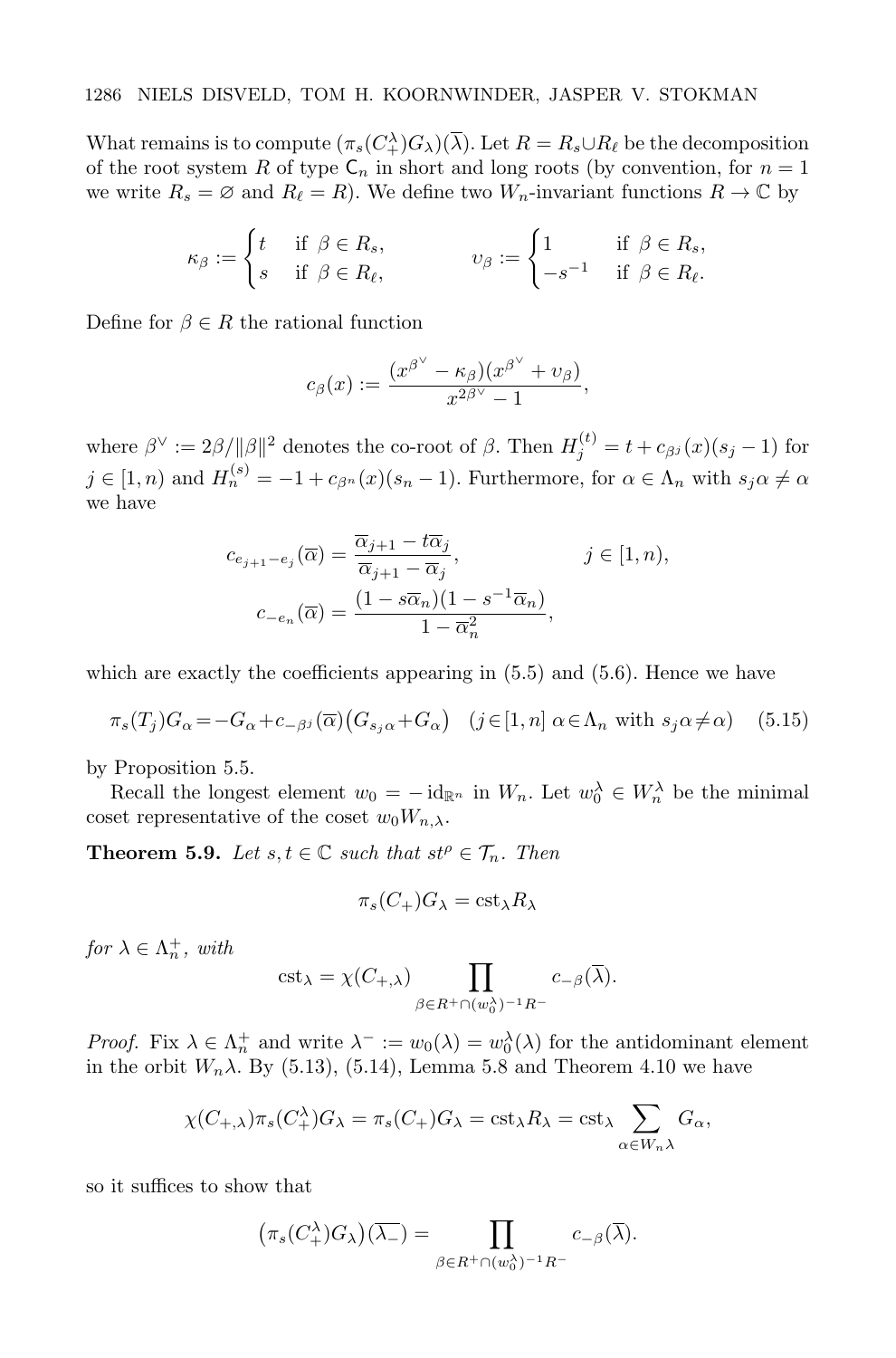Using Proposition 5.5, the coefficient  $e_{\lambda_-}^{\lambda}$  in the expansion

$$
\pi_s(T_{w_0^{\lambda}})G_{\lambda} = \sum_{\gamma \in W_n \lambda} e_{\gamma}^{\lambda} G_{\gamma}
$$

is the same as the coefficient of  $G_{\lambda_-}$  in the expansion of  $\pi_s(C^{\lambda}_+)G_{\lambda}$  in nonsymmetric  $BC_n$ -type interpolation Macdonald polynomials. Hence it suffices to show that

$$
e_{\lambda_-}^{\lambda} = \prod_{\beta \in R^+ \cap (w_0^{\lambda})^{-1}R^-} c_{-\beta}(\overline{\lambda}).
$$

Choose a reduced expression  $w_0^{\lambda} = s_{i_1} \cdots s_{i_r}$ . By the proof of Corollary 4.3(a), the elements  $\lambda_k := s_{i_k} \cdots s_{i_r} \lambda \in W_n \lambda \ (1 \leq k \leq r+1$ , with  $\lambda_{r+1} := \lambda$ ) are pairwise distinct. In particular,  $\lambda_k = s_{i_k} \lambda_{k+1} \neq \lambda_{k+1}$  ( $1 \leq k \leq r$ ) and  $\lambda_1 = \lambda_-$ . It follows from Corollary 4.3(c) that  $c_{-\beta^{i_k}}(\lambda_{k+1})$  is well defined for  $k \in [1, r]$ , and part (a) of Lemma 4.1 implies that

$$
c_{-\beta^{i_k}}(\lambda_{k+1}) = c_{-s_{i_r}\cdots s_{i_{k+1}}\beta^{i_k}}(\lambda).
$$

The coefficient  $e_{\lambda_-}^{\lambda}$  can now be computed using Proposition 5.5 and (5.15),

$$
e_{\lambda^{-}}^{\lambda} = c_{-\beta^{i_1}}(\overline{\lambda}_2) \cdots c_{-\beta^{i_{r-1}}}(\overline{\lambda}_r) c_{-\beta^{i_r}}(\overline{\lambda}_{r+1})
$$
  
=  $c_{-s_{i_r}\cdots s_{i_2}\beta^{i_1}}(\overline{\lambda}) \cdots c_{-s_{i_r}\beta^{i_{r-1}}}(\overline{\lambda}) c_{-\beta^{i_r}}(\overline{\lambda})$   
= 
$$
\prod_{\beta \in R^+\cap (w_0^{\lambda})^{-1}R^-} c_{-\beta}(\overline{\lambda}),
$$

where the third equality follows from the well-known description of the set of positive roots mapped by  $w_0^{\lambda}$  to negative roots in terms of the reduced expression  $w_0^{\lambda} = s_{i_1} \cdots s_{i_r}$  (see Section 2).  $\square$ 

#### A. Appendix

For  $n = 2$ ,  $|\alpha| \leq 4$ , and pseudo-random parameters q, s, t from  $\{1/100, 2/100, \ldots\}$  $\ldots$ , 99/100}, we computed the zeros of  $\overline{\beta} \mapsto G_{\alpha}(\overline{\beta}; q, s, t)$  for  $\beta = (\beta_1, \beta_2) \in \Lambda_2$ satisfying  $\beta_1, \beta_2 \in \{-10, \ldots, 10\}$  using *Wolfram Mathematica* [41], and checked the results by computing the zeros once more for a second choice of pseudo-random parameters. We present in Figures 1–9 the outcome of these computations for  $|\alpha| = 4.$ 

The meaning of the colours of the dots in the pictures is as follows:

- cross:  $\alpha = (\alpha_1, \alpha_2)$ .
- circle:  $(0,0)$ .
- black dots:  $\beta \neq (0, 0)$  for which  $\overline{\beta}$  is an interpolation point; i.e.,  $\beta \in \Lambda_{2,|\alpha|}$ and  $\beta \neq \alpha$ .
- grey dots:  $\beta \in \{-10, \ldots, 10\}^{\times 2}$  for which  $\overline{\beta}$  is an extra vanishing point.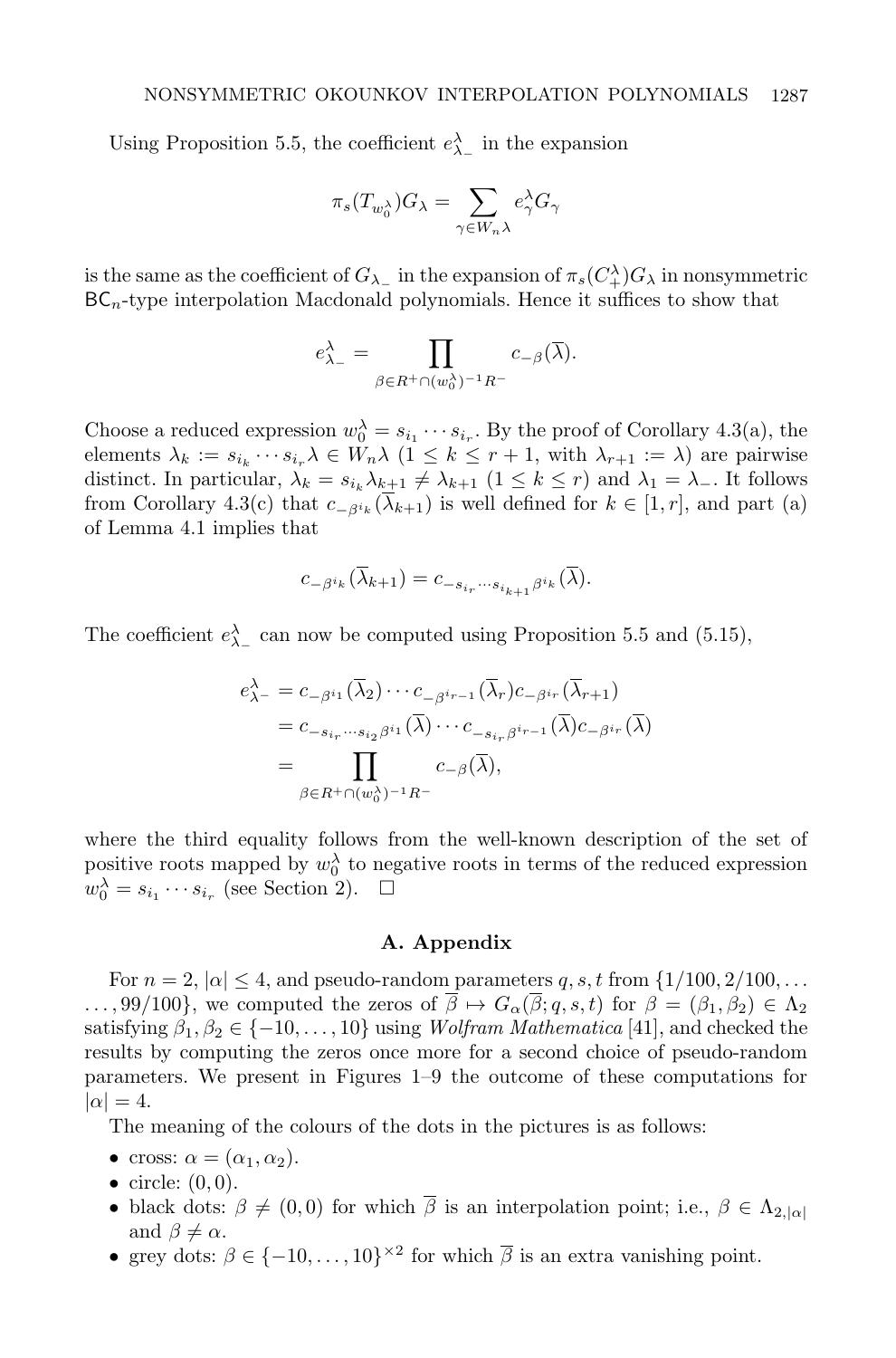

FIGURE 6.  $\alpha = (-1, 3)$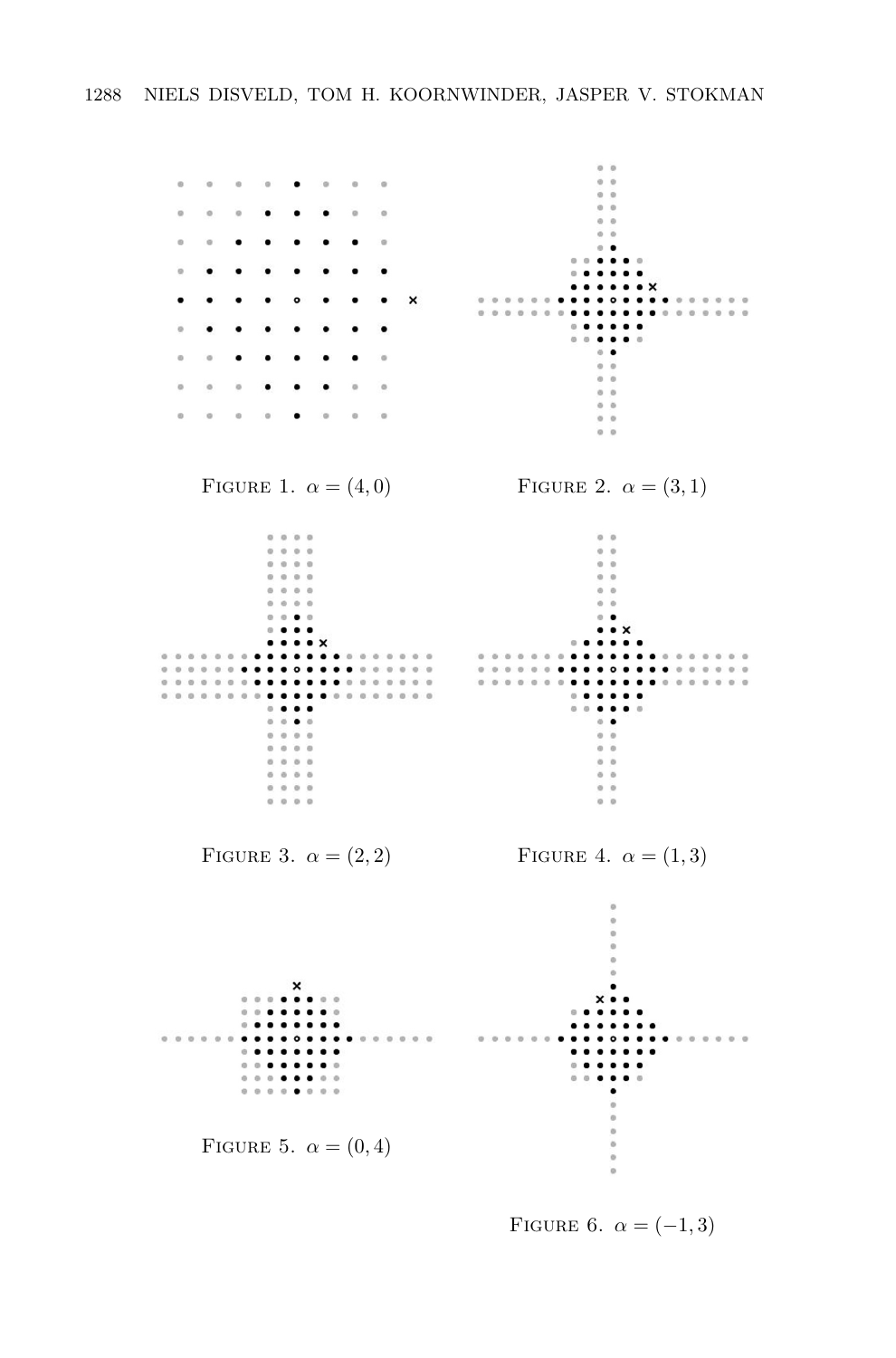

FIGURE 9.  $\alpha = (-4, 0)$ 

We have not included pictures for  $(\alpha_1, \alpha_2)$  with  $\alpha_2 < 0$  because the following symmetry

$$
G_{(\alpha_1,-\alpha_2)}(\overline{(\beta_1,\beta_2)};q,s,t)=0 \quad \text{iff} \quad G_{(\alpha_1,\alpha_2)}(\overline{(\beta_1,-\beta_2)};q,s,t)=0
$$

holds true in all the computed cases.

All our pictures, including the ones not displayed here, are in agreement with the following conjecture about the zero set

$$
Z_{\alpha} := \{ \beta \in \Lambda_n \mid G_{\alpha}(\overline{\beta};q,s,t) = 0 \}
$$

for  $q, s, t \in \mathbb{C}^*$  with q not a root of unity and  $st^{\rho} \in \mathcal{T}_n$ .

**Conjecture A.1.** Let  $\alpha \in \Lambda_n$ ,  $\beta \in W_n \alpha$ . Let  $\overline{V_{\beta}}$  consist of all  $\mu \in \Lambda_n$  such that, for  $i = 1, \ldots, n$ ,  $\mu_i \geq \beta_i$ ,  $\mu_i \leq \beta_i$  or  $\mu_i \in \mathbb{Z}$  according to whether  $\beta_i > 0$ ,  $\beta_i < 0$ or  $\beta_i = 0$ , respectively. Let  $V_\beta^0$  consist of all  $\mu \in \Lambda_n$  such that, for  $i = 1, \ldots, n$ ,  $\mu_i > \beta_i$ ,  $\mu_i < \beta_i$  or  $\mu_i \in \mathbb{Z}\backslash\{0\}$  according to whether  $\beta_i > 0$ ,  $\beta_i < 0$  or  $\beta_i = 0$ , respectively. Then there are sets  $V_\beta(\alpha)$  with  $V_\beta^0 \subseteq V_\beta(\alpha) \subseteq \overline{V_\beta}$  ( $\beta \in W_n(\alpha)$ ) and  $V_{\alpha}(\alpha) = \overline{V_{\alpha}}$  such that  $Z_{\alpha}$  is the complement in  $\Lambda_n$  of  $\bigcup_{\beta \in W_n \alpha} V_{\beta}(\alpha)$ .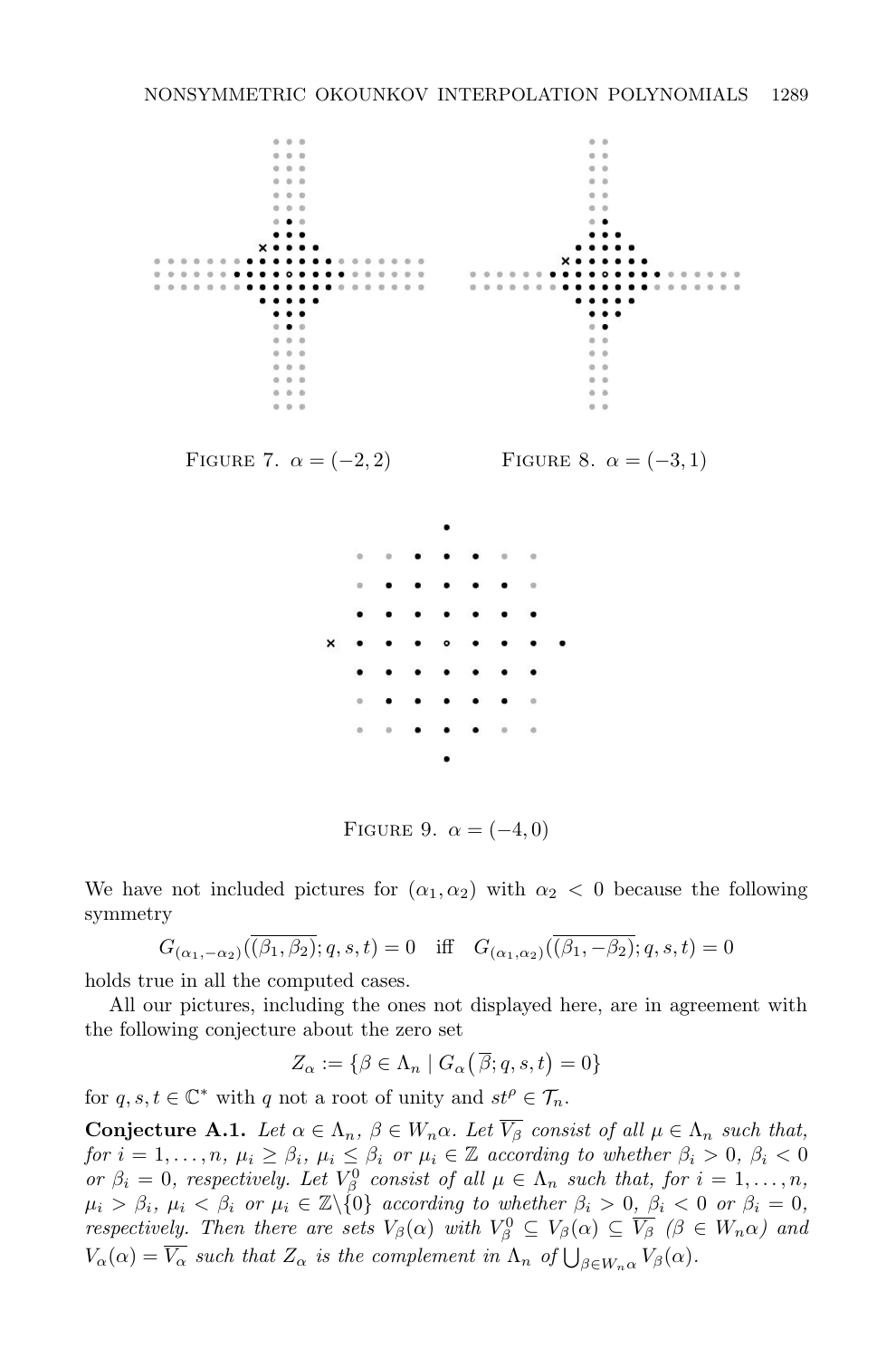Remark A.2. If  $\alpha \in \Lambda_n^+$  (i.e.,  $\alpha$  is a partition) then for all  $\beta \in W_n \alpha$ ,

$$
\overline{V_{\beta}} \cap \Lambda_n^+ \subseteq \{ \mu \in \Lambda_n^+ \mid \mu \supseteq \alpha \}, \text{ hence } V_{\beta}(\alpha) \cap \Lambda_n^+ \subseteq V_{\alpha}(\alpha) \cap \Lambda_n^+ = \{ \mu \in \Lambda_n^+ \mid \mu \supseteq \alpha \}.
$$

Thus Conjecture A.1 implies that, for  $\alpha$  a partition,  $Z_{\alpha} \cap \Lambda_n^+$  consists of all partitions  $\mu$  which do not include the partition  $\alpha$ . Compare with the case of Okounkov's  $BC_n$ -type interpolation Macdonald polynomials; see (3.14).

Our pictures suggest possible characterizations of the sets  $V_\beta(\alpha)$  in Conjecture A.1. These seem to be quite similar to the case of root system of type A (see [10, Thm. 4.5]) if  $n = 2, \alpha_1 > 0, \alpha_2 \geq 0$ , or possibly for general  $n, \alpha_1, \ldots, \alpha_{n-1} > 0$ ,  $\alpha_n \geq 0$ . In contrast, in Figures 6 and 8, where  $\alpha_1 < 0$ , we see that  $\lambda \in V_\alpha(\beta)$  is not always given by one set of inequalities for  $\lambda_1, \lambda_2$ .

In [10, §4] Knop introduced a new partial order on  $\mathbb{Z}_{\geq 0}^n$  to describe the extra vanishing of the type  $A_{n-1}$  nonsymmetric interpolation Macdonald polynomials. Knop's order relation between two elements  $\alpha, \beta \in \mathbb{Z}_{\geq 0}^n$  can be described in terms of inequalities of the entries of the corresponding partitions  $\alpha^+, \beta^+ \in \Lambda_n^+$ , with the strictness or non-strictness of the inequalities depending on the defining permutation  $\pi = u_{\alpha} u_{\beta}^{-1}$  (here  $u_{\alpha}, u_{\beta} \in S_n$  are the permutations of shortest lengths such that  $u_{\alpha}(\alpha^+) = \alpha$  and  $u_{\beta}(\beta^+) = \beta$ ). One may wonder whether the extra vanishing of the nonsymmetric  $BC_n$ -type interpolation Macdonald polynomials  $G_{\alpha}(x; q, s, t)$  can be formulated in terms of a hyperoctahedral version of Knop's partial order, with the strictness or nonstrictness of the entries of the associated partitions  $\alpha^+, \beta^+ \in \Lambda_n^+$  now described in terms of  $w_\alpha w_\beta^{-1} \in W_n$  for  $\alpha, \beta \in \Lambda_n$ .

#### References

- [1] D. Betea, M. Wheeler, P. Zinn-Justin, Refined Cauchy/Littlewood identities and sixvertex model partition functions: II. Proofs and new conjectures, J. Algebr. Combin. 42 (2015), no. 2, 555–603.
- [2] I. Cherednik, Nonsymmetric Macdonald polynomials, Internat. Math. Res. Notices 1995, no. 10, 483–515.
- [3] I. Cherednik, Double Affine Hecke Algebras, London Math. Soc. Lecture Note Series 319, Cambridge University Press, Cambridge, 2005.
- [4] H. Coskun, R. A. Gustafson, Well-poised Macdonald functions  $W_{\lambda}$  and Jackson coefficients  $\omega_{\lambda}$  on  $BC_n$ , in: Jack, Hall–Littlewood and Macdonald Polynomials, Contemp. Math. 417, Amer. Math. Soc., Providence, RI, 2006, pp. 127–155.
- [5] V. V. Deodhar, Some characterizations of Bruhat ordering on a Coxeter group and determination of the relative Möbius function, Invent. Math. **39** (1977), no. 2, 187– 198.
- [6] J. F. van Diejen, Commuting difference operators with polynomial eigenfunctions, Compositio Math. 95 (1995), no. 2, 183–233.
- [7] J. E. Humphreys, Introduction to Lie Algebras and Representation Theory, 2nd printing, Springer Verlag, New York, 1978.
- [8] J. E. Humphreys, Reflection Groups and Coxeter Groups, Cambridge University Press, Cambridge, 1990.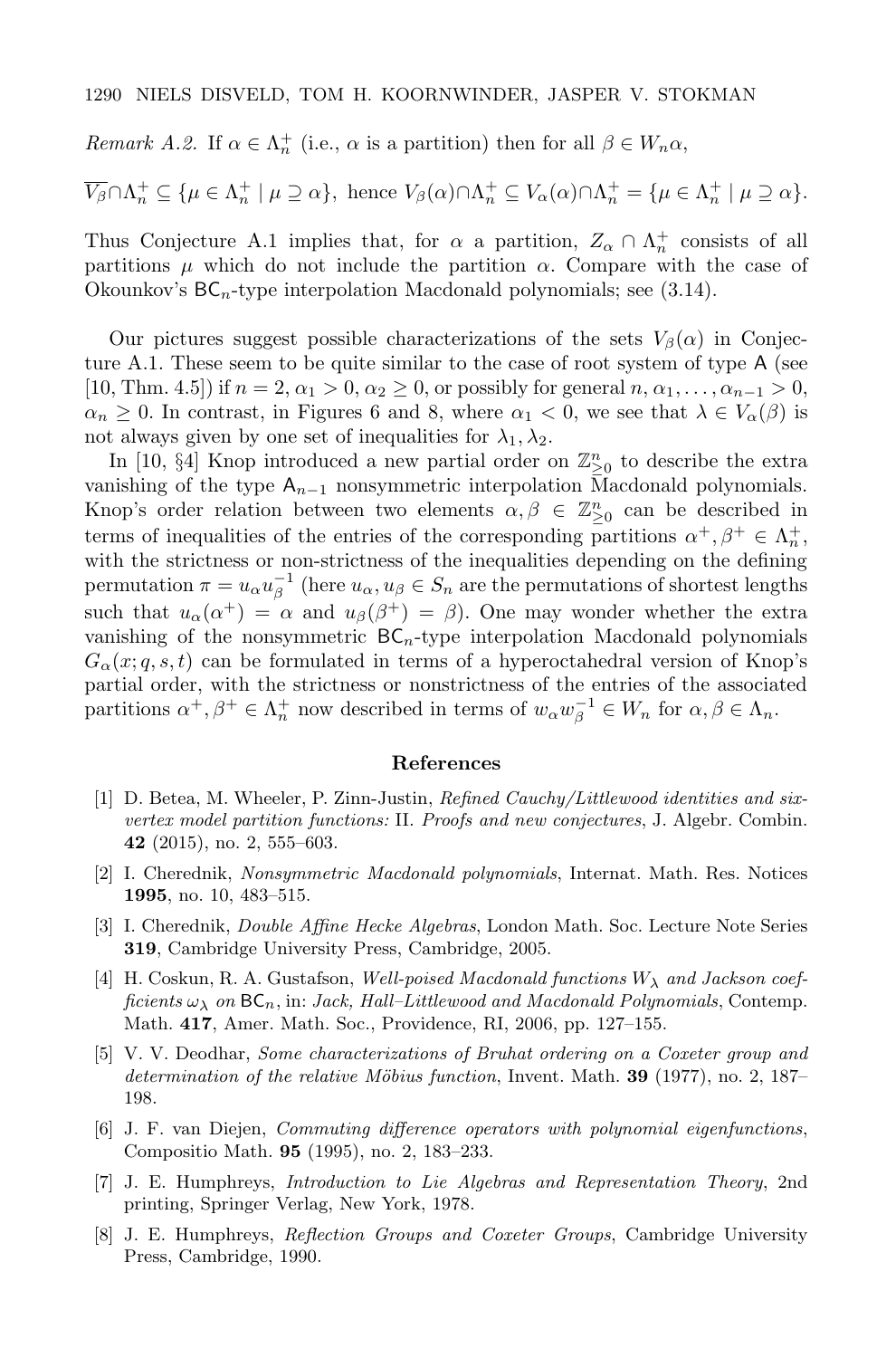- [9] N. Iwahori, H. Matsumoto, On some Bruhat decomposition and the structure of the Hecke rings of p-adic Chevalley groups, Inst. Hautes Etudes Sci. Publ. Math. 25 (1965), 5–48.
- [10] F. Knop, Symmetric and nonsymmetric quantum Capelli polynomials, Comment. Math. Helv. 72 (1997), no. 1, 84–100.
- [11] F. Knop, Integrality of two variable Kostka functions, J. Reine Angew. Math. 482 (1997), 177–189.
- [12] F. Knop, S. Sahi, Difference equations and symmetric polynomials defined by their zeros, Internat. Math. Res. Notices 1996, no. 10, 473–486.
- [13] T. H. Koornwinder, Askey–Wilson polynomials for root systems of type BC, in: Hypergeometric Functions on Domains of Positivity, Jack Polynomials, and Applications, Contemp. Math. 138, Amer. Math. Soc., Providence, RI, 1992, pp. 189–204.
- [14] B. Kostant, S. Sahi, The Capelli identity, tube domains, and the generalized Laplace transform, Adv. Math. 87 (1991), no. 1, 71–92.
- [15] G. Letzter, J. V. Stokman, Macdonald difference operators and Harish-Chandra series, Proc. London Math. Soc. (3) 97 (2008), no. 1, 60–96.
- [16] G. Lusztig, Affine Hecke algebras and their graded version, J. Amer. Math. Soc. 2 (1989), no. 3, 599–635.
- [17] I. G. Macdonald, Symmetric Functions and Hall Polynomials, 2nd edition, Oxford University Press, New York, 1995.
- [18] I. G. Macdonald, *Orthogonal polynomials associated with root systems*, Sém. Lothar. Combin. 45 (2000/01), Art. B45a, 40 pp.
- [19] A. Molev, M. Nazarov, Capelli identities for classical Lie algebras, Math. Ann. 313 (1999), no. 2, 315–357.
- [20] M. Nazarov, Yangians and Capelli identities, in: Kirillov's Seminar on Representation Theory, Amer. Math. Soc. Transl. Ser. 2, 181, Amer. Math. Soc., Providence, RI, 1998, pp. 139–163.
- [21] M. Noumi, Macdonald–Koornwinder polynomials and affine Hecke rings, Surikaisekikenkyusho Kokyuroku 919 (1995), 44–55 (in Japanese).
- [22] M. Noumi, T. Umeda, M. Wakayama, A quantum analogue of the Capelli identity and an elementary differential calculus on  $GL_q(n)$ , Duke Math. J. 76 (1994), no. 2, 567–594.
- [23] A. Okounkov, *Quantum immanants and higher Capelli identities*, Transform. Groups 1 (1996), no. 1-2, 99–126.
- [24] A. Okounkov, Binomial formula for Macdonald polynomials and applications, Math. Res. Lett. 4 (1997), no. 1, 533–553.
- [25] A. Okounkov, (Shifted) Macdonald polynomials: q-integral representation and combinatorial formula, Compositio Math. 122 (1998), no. 2, 147–182.
- [26] A. Okounkov, BC-type interpolation Macdonald polynomials and binomial formula for Koornwinder polynomials, Transform. Groups 3 (1998), no. 2, 181–207.
- [27] A. Okounkov, On Newton interpolation of symmetric functions: a characterization of interpolation Macdonald polynomials, Adv. in Appl. Math. 20 (1998), no. 4, 395–428.
- [28] A. Okounkov, Combinatorial formula for Macdonald polynomials and generic Macdonald polynomials, Transform. Groups 8 (2003), no. 3, 293–305.